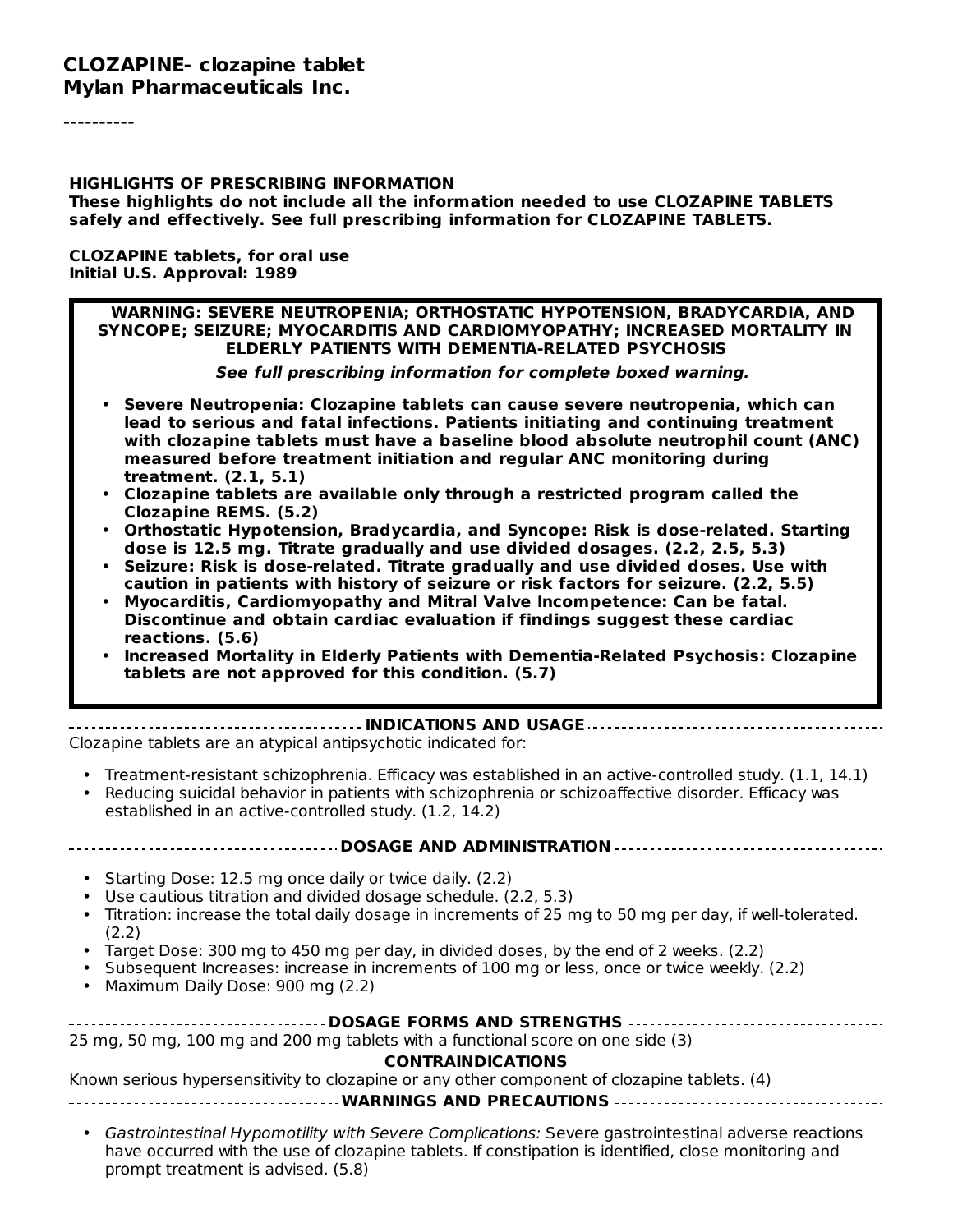- Eosinophilia: Assess for organ involvement (e.g., myocarditis, pancreatitis, hepatitis, colitis, nephritis). prompt treatment is advised. (5.8) Discontinue if these occur. (5.9)
- QT Interval Prolongation: Can be fatal. Consider additional risk factors for prolonged QT interval (disorders and drugs). (5.10)
- Metabolic Changes: Atypical antipsychotic drugs have been associated with metabolic changes that may increase cardiovascular/cerebrovascular risk. These metabolic changes include:
	- o Hyperglycemia and Diabetes Mellitus: Monitor for symptoms of hyperglycemia including polydipsia, polyuria, polyphagia, and weakness. Monitor glucose regularly in patients with diabetes or at risk for diabetes. (5.11)
	- o Dyslipidemia: Undesirable alterations in lipids have occurred in patients treated with atypical antipsychotics. (5.11)
	- o Weight Gain: Significant weight gain has occurred. Monitor weight gain. (5.11)
- Neuroleptic Malignant Syndrome (NMS): Immediately discontinue and monitor closely. Assess for comorbid conditions. (5.12)
- Hepatotoxicity: Can be fatal. Monitor for hepatotoxicity. Discontinue treatment if hepatitis or transaminase elevations combined with other symptoms occur. (5.13)
- Fever: Evaluate for infection and for neutropenia, NMS. (5.14)
- Pulmonary Embolism (PE): Consider PE if respiratory distress, chest pain, or deep-vein thrombosis occur. (5.15)
- Anticholinergic Toxicity: When possible, avoid use with other anticholinergic drugs and use with caution in patients with a current diagnosis or prior history of constipation, urinary retention, clinically significant prostatic hypertrophy, or other conditions in which anticholinergic effects can lead to significant adverse reactions. (5.16, 7.1)
- Interference with Cognitive and Motor Performance: Advise caution when operating machinery, including automobiles. (5.17)

**ADVERSE REACTIONS** Most common adverse reactions (≥ 5%) were: CNS reactions (sedation, dizziness/vertigo, headache, and tremor); cardiovascular reactions (tachycardia, hypotension, and syncope); autonomic nervous system reactions (hypersalivation, sweating, dry mouth, and visual disturbances); gastrointestinal reactions (constipation and nausea); and fever. (6.1)

#### **To report SUSPECTED ADVERSE REACTIONS, contact Mylan at 1-877-446-3679 (1-877-4-INFO-RX) or FDA at 1-800-FDA-1088 or www.fda.gov/medwatch.**

**DRUG INTERACTIONS**

- Concomitant use of Strong CYP1A2 Inhibitors: Reduce clozapine tablets dose to one-third when coadministered with strong CYP1A2 inhibitors (e.g., fluvoxamine, ciprofloxacin, enoxacin). (2.6, 7.1)
- Concomitant use of Strong CYP3A4 Inducers is not recommended. (2.6, 7.1)
- Discontinuation of CYP1A2 or CYP3A4 Inducers: Consider reducing clozapine tablets dose when CYP1A2 inducers (e.g., tobacco smoke) or CYP3A4 inducers (e.g., carbamazepine) are discontinued. (2.6, 7.1)
- Anticholinergic drugs: Concomitant use may increase the risk for anticholinergic toxicity. (5.8, 5.16, 7.1)
- **USE IN SPECIFIC POPULATIONS**
- Nursing Mothers: Discontinue drug or discontinue nursing, taking into consideration importance of drug to mother. (8.3)

#### **See 17 for PATIENT COUNSELING INFORMATION.**

**Revised: 2/2021**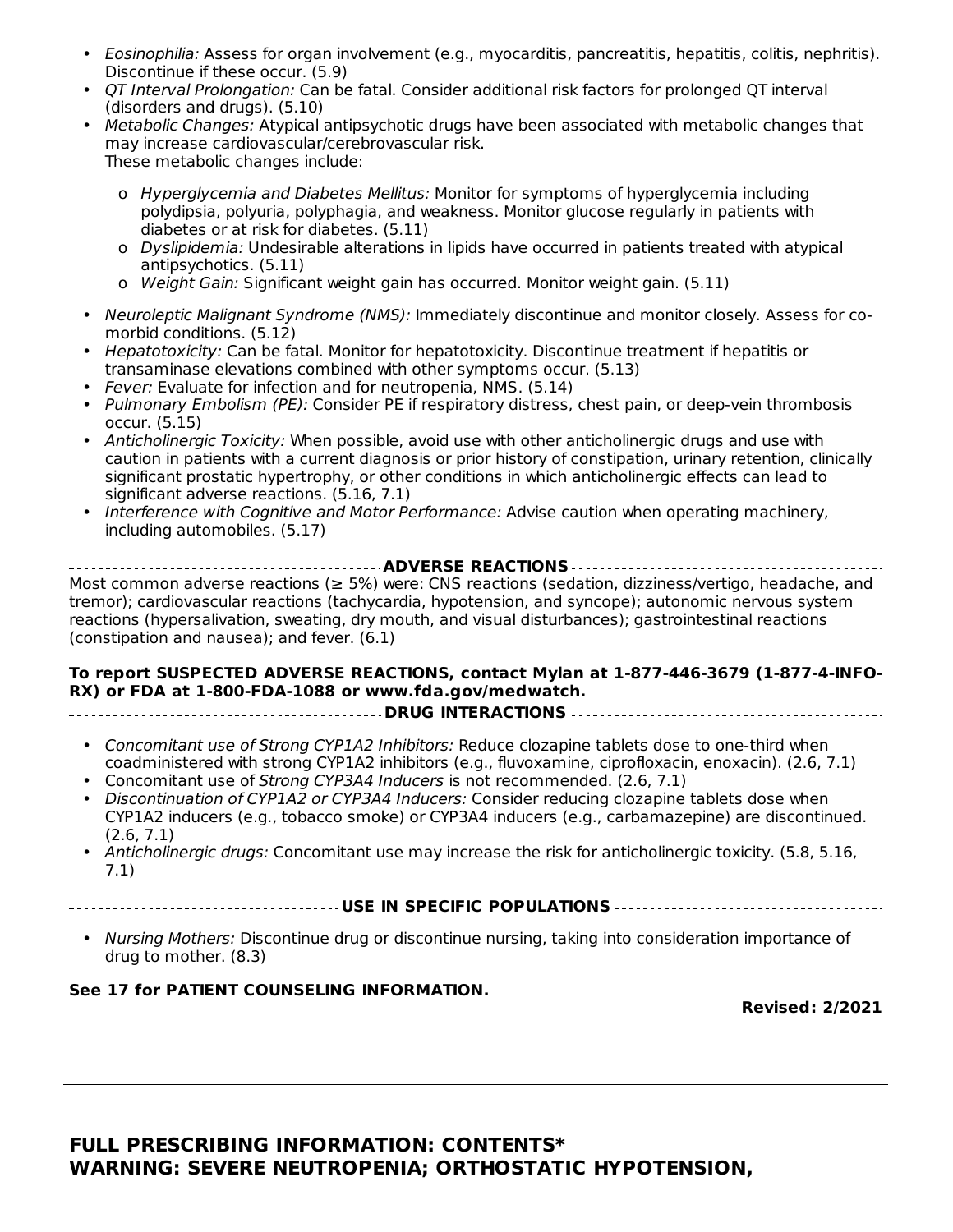#### **BRADYCARDIA, AND SYNCOPE; SEIZURE; MYOCARDITIS AND CARDIOMYOPATHY; INCREASED MORTALITY IN ELDERLY PATIENTS WITH DEMENTIA-RELATED PSYCHOSIS**

### **1 INDICATIONS AND USAGE**

1.1 Treatment-Resistant Schizophrenia

1.2 Reduction in the Risk of Recurrent Suicidal Behavior in Schizophrenia or Schizoaffective Disorder

# **2 DOSAGE AND ADMINISTRATION**

2.1 Required Laboratory Testing Prior to Initiation and During Therapy

- 2.2 Dosing Information
- 2.3 Maintenance Treatment
- 2.4 Discontinuation of Treatment
- 2.5 Re-Initiation of Treatment

2.6 Dosage Adjustments with Concomitant Use of CYP1A2, CYP2D6, CYP3A4 Inhibitors or CYP1A2, CYP3A4 Inducers

2.7 Renal or Hepatic Impairment or CYP2D6 Poor Metabolizers

# **3 DOSAGE FORMS AND STRENGTHS**

### **4 CONTRAINDICATIONS**

# **5 WARNINGS AND PRECAUTIONS**

- 5.1 Severe Neutropenia
- 5.2 Clozapine REMS Program
- 5.3 Orthostatic Hypotension, Bradycardia, and Syncope

5.4 Falls

- 5.5 Seizures
- 5.6 Myocarditis, Cardiomyopathy and Mitral Valve Incompetence
- 5.7 Increased Mortality in Elderly Patients with Dementia-Related Psychosis
- 5.8 Gastrointestinal Hypomotility with Severe Complications
- 5.9 Eosinophilia
- 5.10 QT Interval Prolongation
- 5.11 Metabolic Changes
- 5.12 Neuroleptic Malignant Syndrome
- 5.13 Hepatotoxicity
- 5.14 Fever
- 5.15 Pulmonary Embolism
- 5.16 Anticholinergic Toxicity
- 5.17 Interference with Cognitive and Motor Performance
- 5.18 Tardive Dyskinesia
- 5.19 Cerebrovascular Adverse Reactions
- 5.20 Recurrence of Psychosis and Cholinergic Rebound after Abrupt Discontinuation of Clozapine Tablets

# **6 ADVERSE REACTIONS**

- 6.1 Clinical Trials Experience
- 6.2 Postmarketing Experience

# **7 DRUG INTERACTIONS**

- 7.1 Potential for Other Drugs to Affect Clozapine Tablets
- 7.2 Potential for Clozapine Tablets to Affect Other Drugs

# **8 USE IN SPECIFIC POPULATIONS**

- 8.1 Pregnancy
- 8.3 Nursing Mothers
- 8.4 Pediatric Use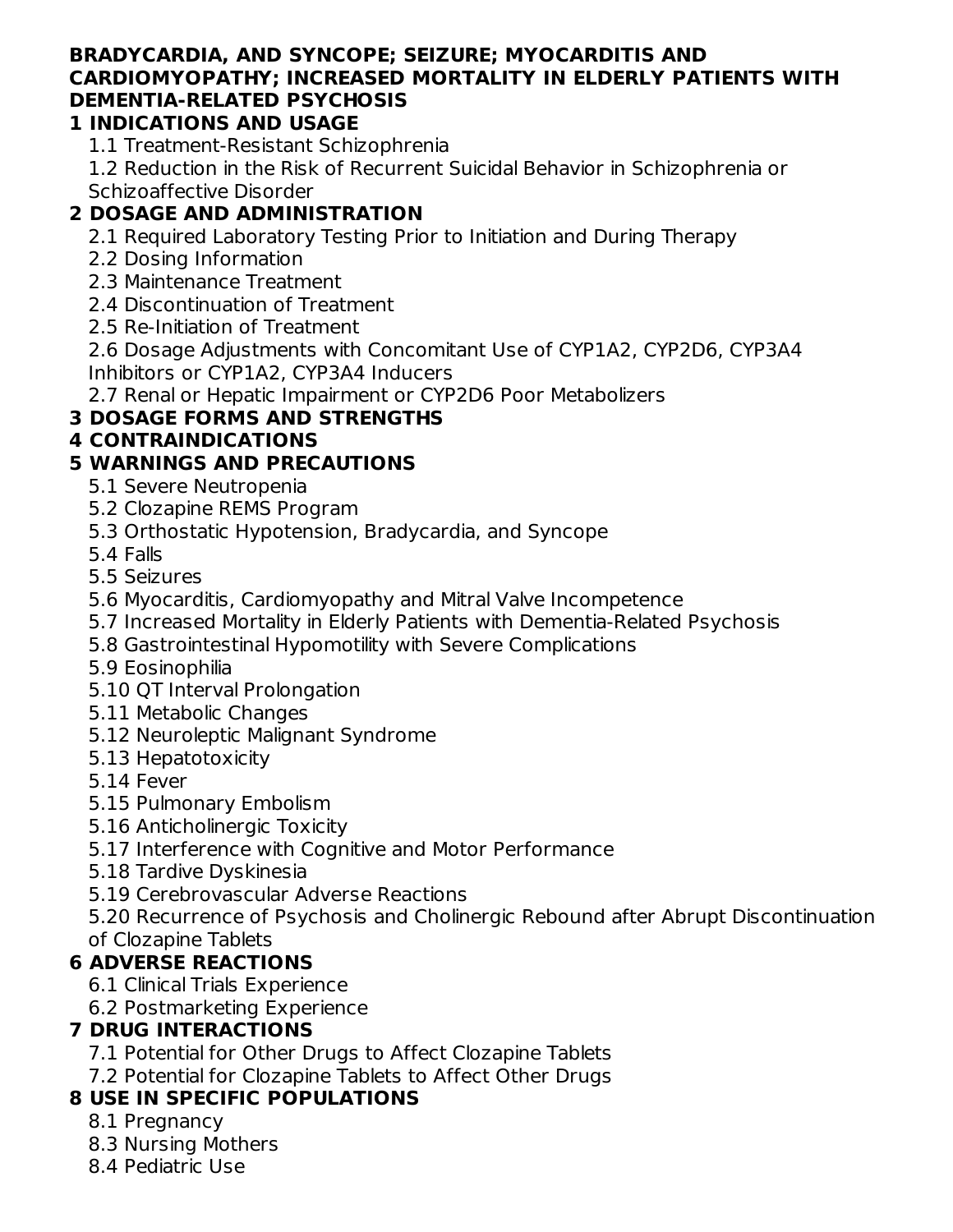- 8.5 Geriatric Use
- 8.6 Patients with Renal or Hepatic Impairment
- 8.7 CYP2D6 Poor Metabolizers
- 8.8 Hospice Patients

#### **10 OVERDOSAGE**

- 10.1 Overdosage Experience
- 10.2 Management of Overdosage

#### **11 DESCRIPTION**

### **12 CLINICAL PHARMACOLOGY**

- 12.1 Mechanism of Action
- 12.2 Pharmacodynamics
- 12.3 Pharmacokinetics

#### **13 NONCLINICAL TOXICOLOGY**

13.1 Carcinogenesis, Mutagenesis, Impairment of Fertility

#### **14 CLINICAL STUDIES**

- 14.1 Treatment-Resistant Schizophrenia
- 14.2 Recurrent Suicidal Behavior in Schizophrenia or Schizoaffective Disorder

### **16 HOW SUPPLIED/STORAGE AND HANDLING**

- 16.1 How Supplied
- 16.2 Storage and Handling

#### **17 PATIENT COUNSELING INFORMATION**

\* Sections or subsections omitted from the full prescribing information are not listed.

#### **FULL PRESCRIBING INFORMATION**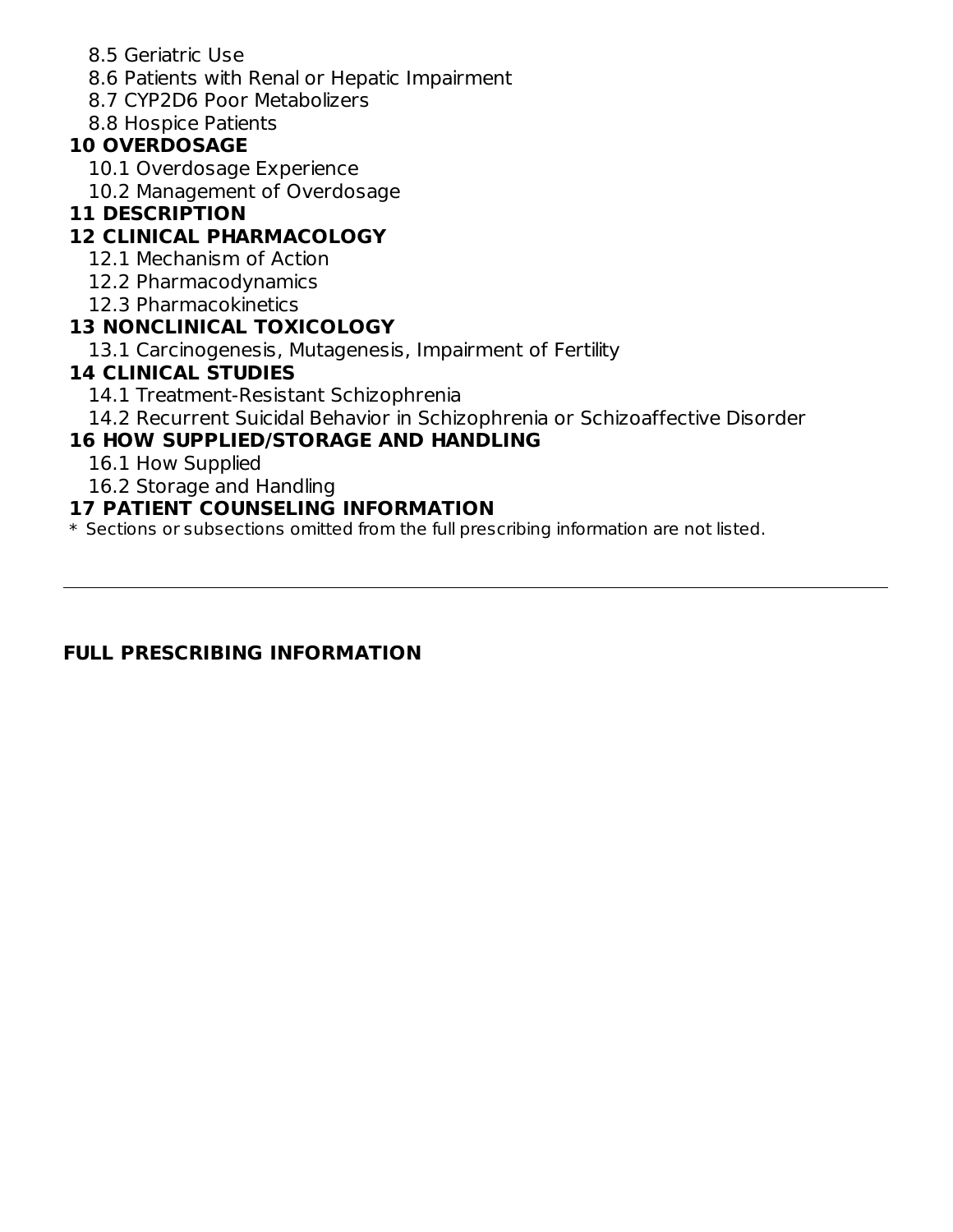#### **WARNING: SEVERE NEUTROPENIA; ORTHOSTATIC HYPOTENSION, BRADYCARDIA, AND SYNCOPE; SEIZURE; MYOCARDITIS AND CARDIOMYOPATHY; INCREASED MORTALITY IN ELDERLY PATIENTS WITH DEMENTIA-RELATED PSYCHOSIS**

#### **Severe Neutropenia**

**Clozapine tablets treatment has caused severe neutropenia, defined as an absolute neutrophil count (ANC) less than 500/μL. Severe neutropenia can lead to serious infection and death. Prior to initiating treatment with clozapine tablets a baseline ANC must be at least 1500/μL for the general population; and must be at least 1000/μL for patients with documented Benign Ethnic Neutropenia (BEN). During treatment, patients must have regular ANC monitoring. Advise patients to immediately report symptoms consistent with severe neutropenia or infection (e.g., fever, weakness, lethargy, or sore throat) [see Dosage and Administration (2.1) and Warnings and Precautions (5.1)].**

**Because of the risk of severe neutropenia, clozapine tablets are available only through a restricted program under a Risk Evaluation Mitigation Strategy (REMS) called the Clozapine REMS Program [see Warnings and Precautions (5.2)].**

#### **Orthostatic Hypotension, Bradycardia, Syncope**

**Orthostatic hypotension, bradycardia, syncope, and cardiac arrest have occurred with clozapine tablets treatment. The risk is highest during the initial titration period, particularly with rapid dose escalation. These reactions can occur with the first dose, with doses as low as 12.5 mg per day. Initiate treatment at 12.5 mg once or twice daily; titrate slowly; and use divided dosages. Use clozapine tablets cautiously in patients with cardiovascular or cerebrovascular disease or conditions predisposing to hypotension (e.g., dehydration, use of antihypertensive medications) [see Dosage and Administration (2.2, 2.5), Warnings and Precautions (5.3)].**

#### **Seizures**

**Seizures have occurred with clozapine tablets treatment. The risk is dose**-**related. Initiate treatment at 12.5 mg, titrate gradually, and use divided dosing. Use caution when administering clozapine tablets to patients with a history of seizures or other predisposing risk factors for seizure (CNS pathology, medications that lower the seizure threshold, alcohol abuse). Caution patients about engaging in any activity where sudden loss of consciousness could cause serious risk to themselves or others [see Dosage and Administration (2.2), Warnings and Precautions (5.5)].**

#### **Myocarditis, Cardiomyopathy and Mitral Valve Incompetence**

**Fatal myocarditis and cardiomyopathy have occurred with clozapine tablets treatment. Discontinue clozapine tablets and obtain a cardiac evaluation upon suspicion of these reactions. Generally, patients with clozapine tablets-related myocarditis or cardiomyopathy should not be**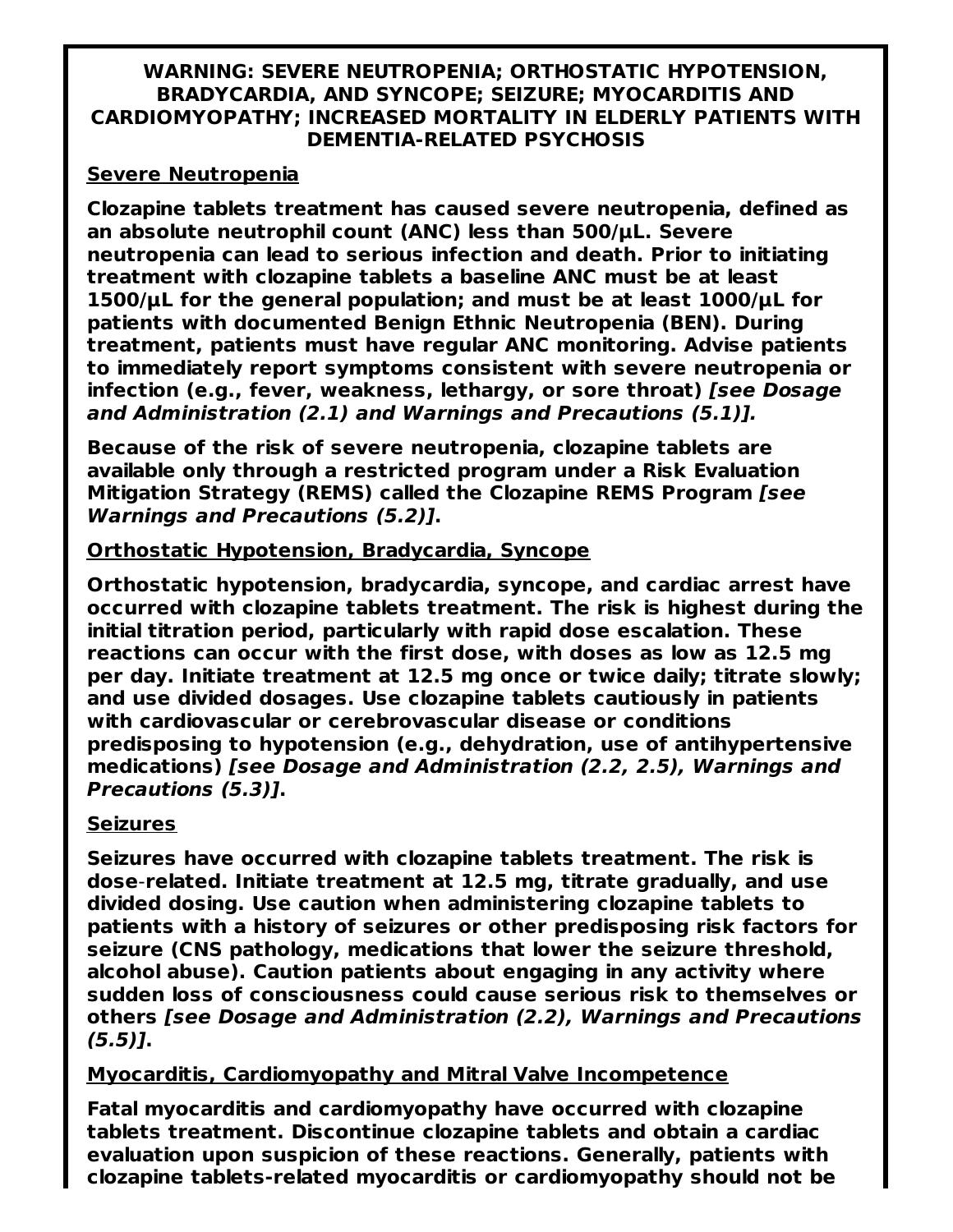**rechallenged with clozapine tablets. Consider the possibility of myocarditis or cardiomyopathy if chest pain, tachycardia, palpitations, dyspnea, fever, flu-like symptoms, hypotension, or ECG changes occur [see Warnings and Precautions (5.6)].**

**Increased Mortality in Elderly Patients with Dementia-Related Psychosis**

**Elderly patients with dementia-related psychosis treated with antipsychotic drugs are at an increased risk of death. Clozapine tablets are not approved for use in patients with dementia-related psychosis [see Warnings and Precautions (5.7)].**

# **1 INDICATIONS AND USAGE**

# **1.1 Treatment-Resistant Schizophrenia**

Clozapine tablets are indicated for the treatment of severely ill patients with schizophrenia who fail to respond adequately to standard antipsychotic treatment. Because of the risks of severe neutropenia and of seizure associated with its use, clozapine tablets should be used only in patients who have failed to respond adequately to standard antipsychotic treatment [see Warnings and Precautions (5.1, 5.5)].

The effectiveness of clozapine tablets in treatment-resistant schizophrenia was demonstrated in a 6-week, randomized, double-blind, active-controlled study comparing clozapine tablets and chlorpromazine in patients who had failed other antipsychotics [see Clinical Studies (14.1)].

#### **1.2 Reduction in the Risk of Recurrent Suicidal Behavior in Schizophrenia or Schizoaffective Disorder**

Clozapine tablets are indicated for reducing the risk of recurrent suicidal behavior in patients with schizophrenia or schizoaffective disorder who are judged to be at chronic risk for re-experiencing suicidal behavior, based on history and recent clinical state. Suicidal behavior refers to actions by a patient that put him/herself at risk for death.

The effectiveness of clozapine tablets in reducing the risk of recurrent suicidal behavior was demonstrated over a two-year treatment period in the InterSePT<sup>™</sup> trial [see Clinical Studies (14.2)].

# **2 DOSAGE AND ADMINISTRATION**

# **2.1 Required Laboratory Testing Prior to Initiation and During Therapy**

Prior to initiating treatment with clozapine tablets, a baseline ANC must be obtained. The baseline ANC must be at least 1500/μL for the general population, and at least 1000/μL for patients with documented Benign Ethnic Neutropenia (BEN). To continue treatment, the ANC must be monitored regularly [see Warnings and Precautions (5.1)].

# **2.2 Dosing Information**

The starting dose is 12.5 mg once daily or twice daily. The total daily dose can be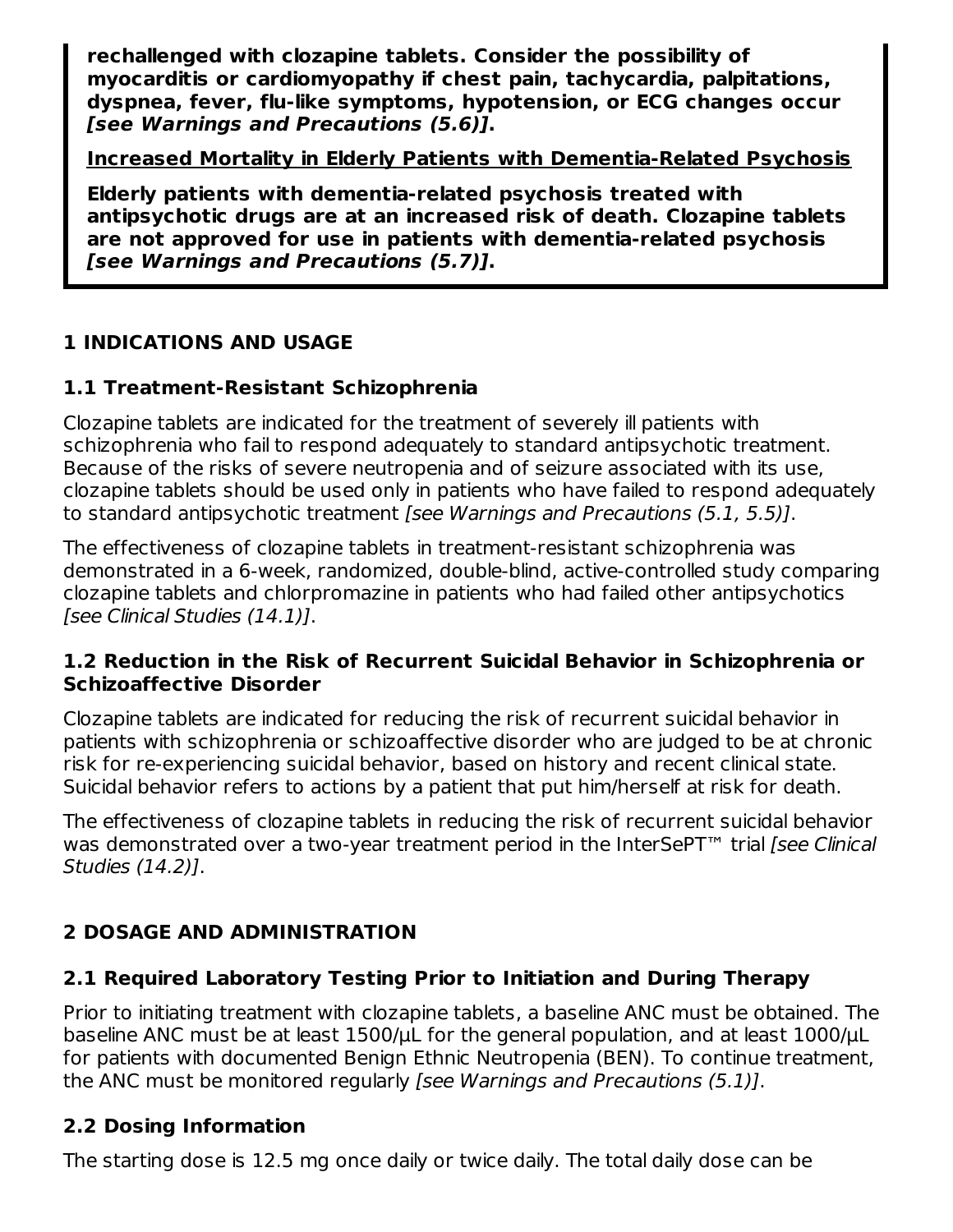increased in increments of 25 mg to 50 mg per day, if well-tolerated, to achieve a target dose of 300 mg to 450 mg per day (administered in divided doses) by the end of 2 weeks. Subsequently, the dose can be increased once weekly or twice weekly, in increments of up to 100 mg. The maximum dose is 900 mg per day. To minimize the risk of orthostatic hypotension, bradycardia, and syncope, it is necessary to use this low starting dose, gradual titration schedule, and divided dosages [see Warnings and Precautions (5.3)].

Clozapine tablets can be taken with or without food [see Pharmacokinetics (12.3)].

# **2.3 Maintenance Treatment**

Generally, patients responding to clozapine tablets should continue maintenance treatment on their effective dose beyond the acute episode.

# **2.4 Discontinuation of Treatment**

Method of treatment discontinuation will vary depending on the patient's last ANC:

- See Tables 2 or 3 for appropriate ANC monitoring based on the level of neutropenia if abrupt treatment discontinuation is necessary because of moderate to severe neutropenia.
- Reduce the dose gradually over a period of 1 to 2 weeks if termination of clozapine tablets therapy is planned and there is no evidence of moderate to severe neutropenia.
- For abrupt clozapine discontinuation for a reason unrelated to neutropenia, continuation of the existing ANC monitoring is recommended for general population patients until their ANC is  $\geq$  1500/µL and for BEN patients until their ANC is  $\geq$ 1000/μL or above their baseline.
- Additional ANC monitoring is required for any patient reporting onset of fever (temperature of 38.5°C or 101.3°F, or greater) during the 2 weeks after discontinuation [see Warnings and Precautions (5.1)].
- Monitor all patients carefully for the recurrence of psychotic symptoms and symptoms related to cholinergic rebound such as profuse sweating, headache, nausea, vomiting, and diarrhea.

# **2.5 Re-Initiation of Treatment**

When restarting clozapine tablets in patients who have discontinued clozapine tablets (i.e., 2 days or more since the last dose), re-initiate with 12.5 mg once daily or twice daily. This is necessary to minimize the risk of hypotension, bradycardia, and syncope [see Warnings and Precautions (5.3)]. If that dose is well-tolerated, the dose may be increased to the previously therapeutic dose more quickly than recommended for initial treatment.

#### **2.6 Dosage Adjustments with Concomitant Use of CYP1A2, CYP2D6, CYP3A4 Inhibitors or CYP1A2, CYP3A4 Inducers**

Dose adjustments may be necessary in patients with concomitant use of: strong CYP1A2 inhibitors (e.g., fluvoxamine, ciprofloxacin, or enoxacin); moderate or weak CYP1A2 inhibitors (e.g., oral contraceptives, or caffeine); CYP2D6 or CYP3A4 inhibitors (e.g., cimetidine, escitalopram, erythromycin, paroxetine, bupropion, fluoxetine, quinidine, duloxetine, terbinafine, or sertraline); CYP3A4 inducers (e.g., phenytoin,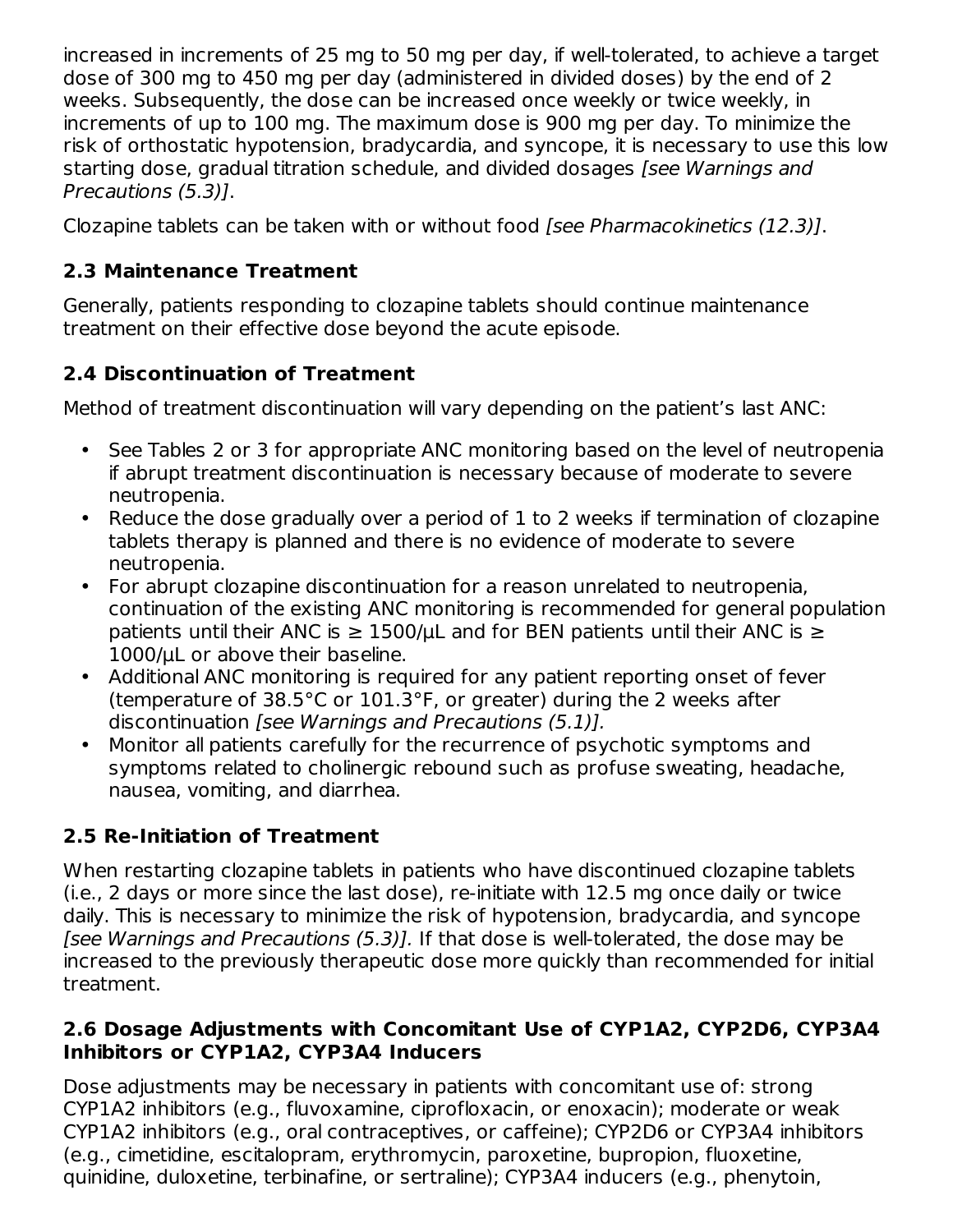carbamazepine, St. John's wort, and rifampin); or CYP1A2 inducers (e.g., tobacco smoking) (Table 1) [see Drug Interactions (7)].

| <b>Co-medications</b>                                                   |                                                                                                                                         | <b>Scenarios</b>                                                |                                                                                                         |
|-------------------------------------------------------------------------|-----------------------------------------------------------------------------------------------------------------------------------------|-----------------------------------------------------------------|---------------------------------------------------------------------------------------------------------|
|                                                                         | Initiating clozapine<br>tablets while taking a<br>co-medication                                                                         | Adding a co-<br>medication while<br>taking clozapine<br>tablets | Discontinuing a co-<br>medication while<br>continuing clozapine<br>tablets                              |
| <b>Strong CYP1A2</b><br>Inhibitors                                      |                                                                                                                                         | Use one-third of the clozapine tablets dose. Increase clozapine | tablets dose based<br>on clinical response.                                                             |
| Moderate or Weak<br>CYP1A2 Inhibitors<br>CYP2D6 or CYP3A4<br>Inhibitors | Monitor for adverse reactions. Consider<br>reducing the clozapine tablets dose if<br>necessary.                                         |                                                                 | Monitor for lack of<br>effectiveness.<br>Consider increasing<br>clozapine tablets<br>dose if necessary. |
| Strong CYP3A4<br>Inducers                                               | Concomitant use is not recommended.<br>be necessary to increase the clozapine<br>tablets dose. Monitor for decreased<br>leffectiveness. | However, if the inducer is necessary, it may                    | Reduce clozapine<br>tablets dose based<br>on clinical response.                                         |
| Moderate or weak<br>CYP1A2 or CYP3A4<br>Inducers                        | Monitor for decreased effectiveness.<br>Consider increasing the clozapine tablets<br>dose if necessary.                                 |                                                                 | Monitor for adverse<br>reactions. Consider<br>reducing the<br>clozapine tablets<br>dose if necessary.   |

**Table 1. Dose Adjustment in Patients Taking Concomitant Medications**

#### **2.7 Renal or Hepatic Impairment or CYP2D6 Poor Metabolizers**

It may be necessary to reduce the clozapine tablets dose in patients with significant renal or hepatic impairment, or in CYP2D6 poor metabolizers [see Use in Specific Populations (8.6, 8.7)].

#### **3 DOSAGE FORMS AND STRENGTHS**

Clozapine Tablets, USP are available containing 25 mg, 50 mg, 100 mg or 200 mg of clozapine, USP.

- The 25 mg tablets are peach, round, functionally scored tablets debossed with **C** to the left of the score and **7** to the right of the score on one side of the tablet and **M** on the other side.
- The 50 mg tablets are green, round, functionally scored tablets debossed with **C72** above the score and blank below the score on one side of the tablet and **M** on the other side.
- The 100 mg tablets are green, round, functionally scored tablets debossed with **C11** above the score and blank below the score on one side of the tablet and **M** on the other side.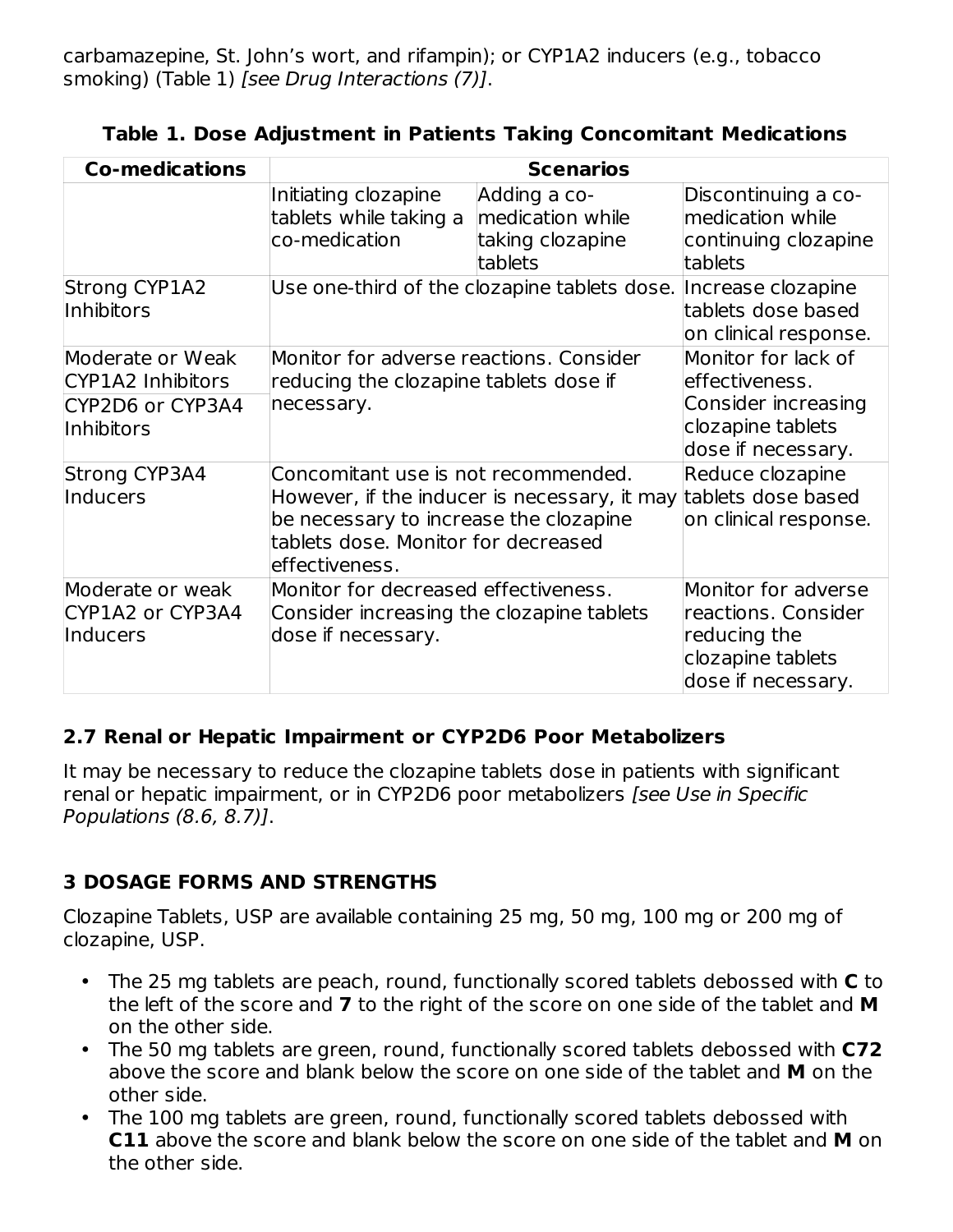• The 200 mg tablets are green, round, functionally scored tablets debossed with **C73** above the score and blank below the score on one side of the tablet and **M** on the other side.

### **4 CONTRAINDICATIONS**

Clozapine tablets are contraindicated in patients with a history of serious hypersensitivity to clozapine (e.g., photosensitivity, vasculitis, erythema multiforme, or Stevens-Johnson Syndrome) or any other component of clozapine tablets [see Adverse Reactions (6.2)].

### **5 WARNINGS AND PRECAUTIONS**

#### **5.1 Severe Neutropenia**

### **Background**

Clozapine tablets can cause neutropenia (a low absolute neutrophil count (ANC)), defined as a reduction below pre-treatment normal levels of blood neutrophils. The ANC is usually available as a component of the complete blood count (CBC), including differential, and is more relevant to drug-induced neutropenia than is the white blood cell (WBC) count. The ANC may also be calculated using the following formula: ANC equals the Total WBC count multiplied by the total percentage of neutrophils obtained from the differential (neutrophil "segs" plus neutrophil "bands"). Other granulocytes (basophils and eosinophils) contribute minimally to neutropenia and their measurement is not necessary [see Adverse Reactions (6.2)]. Neutropenia may be mild, moderate, or severe (see Tables 2 and 3). To improve and standardize understanding, "severe neutropenia" replaces the previous terms severe leukopenia, severe granulocytopenia, or agranulocytosis.

Severe neutropenia, ANC less than  $(<)$  500/ $\mu$ L, occurs in a small percentage of patients taking clozapine tablets and is associated with an increase in the risk of serious and potentially fatal infections. Risk of neutropenia appears greatest during the first 18 weeks on treatment and then declines. The mechanism by which clozapine tablets cause neutropenia is unknown and is not dose-dependent.

Two separate management algorithms are provided below, the first for patients in the general population, and the second for patients identified to have baseline neutropenia.

#### **Clozapine Tablets Treatment and Monitoring in the General Patient Population (see Table 2)**

Obtain a CBC, including the ANC value, prior to initiating treatment with clozapine tablets to ensure the presence of a normal baseline neutrophil count (equal to or greater than 1500/μL) and to permit later comparisons. Patients in the general population with an ANC equal to or greater than  $(\ge)$  1500/ $\mu$ L are considered within normal range (Table 2) and are eligible to initiate treatment. Weekly ANC monitoring is required for all patients during the first 6 months of treatment. If a patient's ANC remains equal to or greater than 1500/μL for the first 6 months of treatment, monitoring frequency may be reduced to every 2 weeks for the next 6 months. If the ANC remains equal to or greater than 1500/μL for the second 6 months of continuous therapy, ANC monitoring frequency may be reduced to once every 4 weeks thereafter.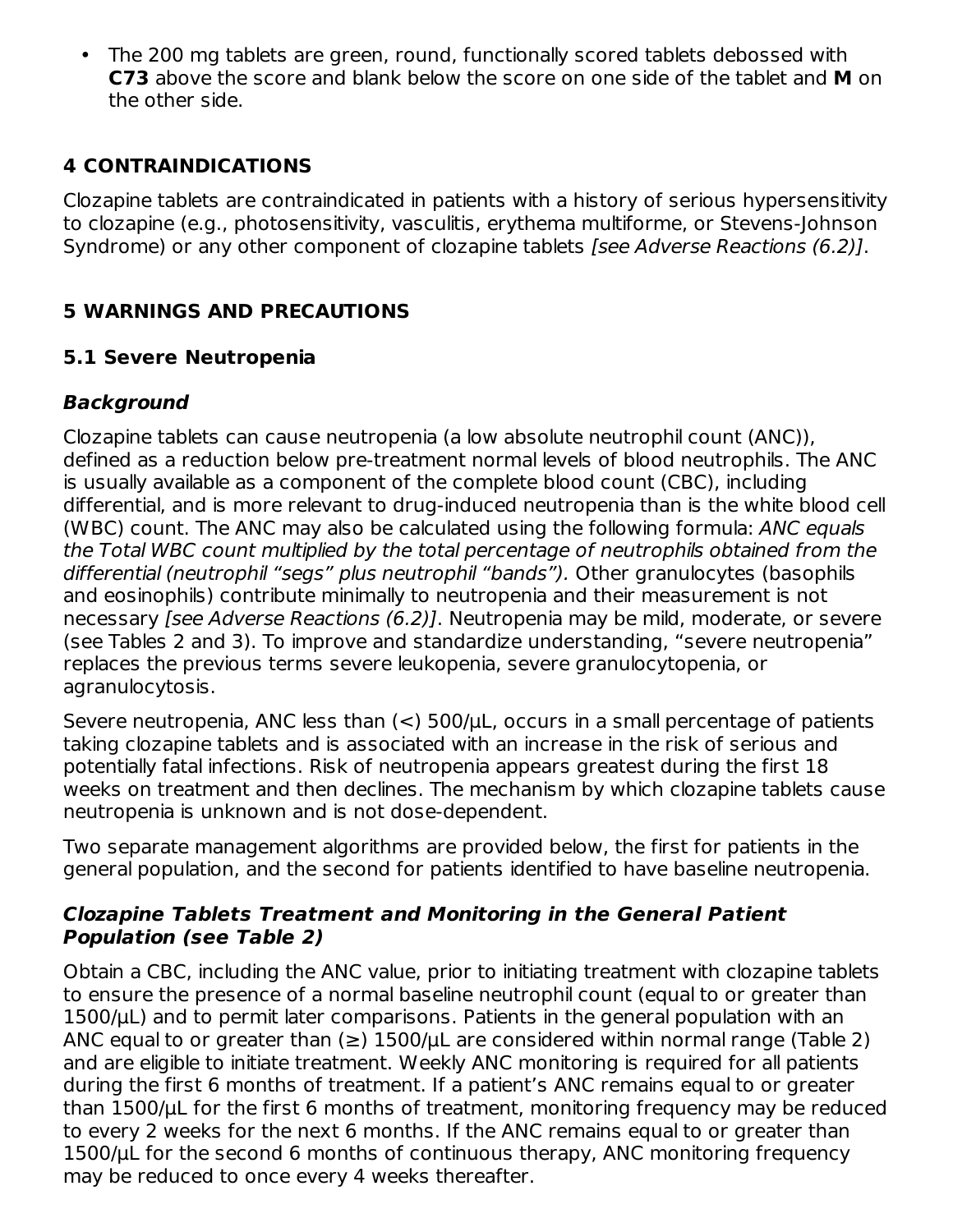#### **Table 2. Clozapine Tablets Treatment Recommendations Based on Absolute Neutrophil Count (ANC) Monitoring for the General Patient Population**

| <b>ANC Level</b>                                                        | <b>Clozapine Tablets</b><br><b>Treatment</b><br><b>Recommendations</b>                                                                                                                                                    | <b>ANC Monitoring</b>                                                                                                                                                                                                                                                    |
|-------------------------------------------------------------------------|---------------------------------------------------------------------------------------------------------------------------------------------------------------------------------------------------------------------------|--------------------------------------------------------------------------------------------------------------------------------------------------------------------------------------------------------------------------------------------------------------------------|
| <b>Normal range</b><br>( <b>2</b> 1500/µ <sup>L</sup> )                 | Initiate treatment<br>$\bullet$<br>If treatment interrupted:<br>< 30 days, continue<br>$-$<br>monitoring as before<br>$\geq$ 30 days, monitor<br>$\overline{\phantom{a}}$<br>as if new patient                            | Weekly from initiation to 6<br>months<br>Every 2 weeks from 6 to 12<br>$\bullet$<br>months<br>Monthly after 12 months<br>$\bullet$                                                                                                                                       |
|                                                                         | Discontinuation for<br>$\bullet$<br>reasons other than<br>neutropenia                                                                                                                                                     | See Section 2.4<br>$\bullet$                                                                                                                                                                                                                                             |
| <b>Mild Neutropenia</b><br>(1000 to<br>$1499/\mu L$ <sup>*</sup>        | Continue treatment<br>$\bullet$                                                                                                                                                                                           | Three times weekly until ANC<br>$\geq$ 1500/µL<br>Once ANC $\geq$ 1500/µL, return to<br>patient's last "Normal Range"<br>ANC monitoring interval <sup>†</sup>                                                                                                            |
| <b>Moderate</b><br>Neutropenia<br>$(500 \text{ to } 999/\mu\text{L})^*$ | Recommend hematology<br>$\bullet$<br>consultation<br>Interrupt treatment for<br>$\bullet$<br>suspected clozapine<br>induced neutropenia<br>Resume treatment once<br>$\bullet$<br>ANC $\geq$ 1000/µL                       | Daily until ANC $\geq$ 1000/µL, then<br>$\bullet$<br>Three times weekly until ANC<br>$\geq$ 1500/µL<br>Once ANC $\geq$ 1500/µL, check<br>$\bullet$<br>ANC weekly for 4 weeks, then<br>return to patient's last "Normal<br>Range" ANC monitoring<br>interval <sup>†</sup> |
| <b>Severe</b><br>Neutropenia<br>(less than<br>$500/\mu L$ <sup>*</sup>  | Recommend hematology<br>consultation<br>Interrupt treatment for<br>$\bullet$<br>suspected clozapine-<br>induced neutropenia<br>Do not rechallenge unless<br>$\bullet$<br>prescriber determines<br>benefits outweigh risks | Daily until ANC $\geq$ 1000/µL, then<br>Three times weekly until ANC<br>$\bullet$<br>$\geq$ 1500/µL<br>If patient rechallenged, resume<br>treatment as a new patient<br>under "Normal Range"<br>monitoring once ANC $\geq$<br>$1500/\mu L$                               |

\* Confirm all initial reports of ANC less than 1500/µL with a repeat ANC measurement within 24 hours

† If clinically appropriate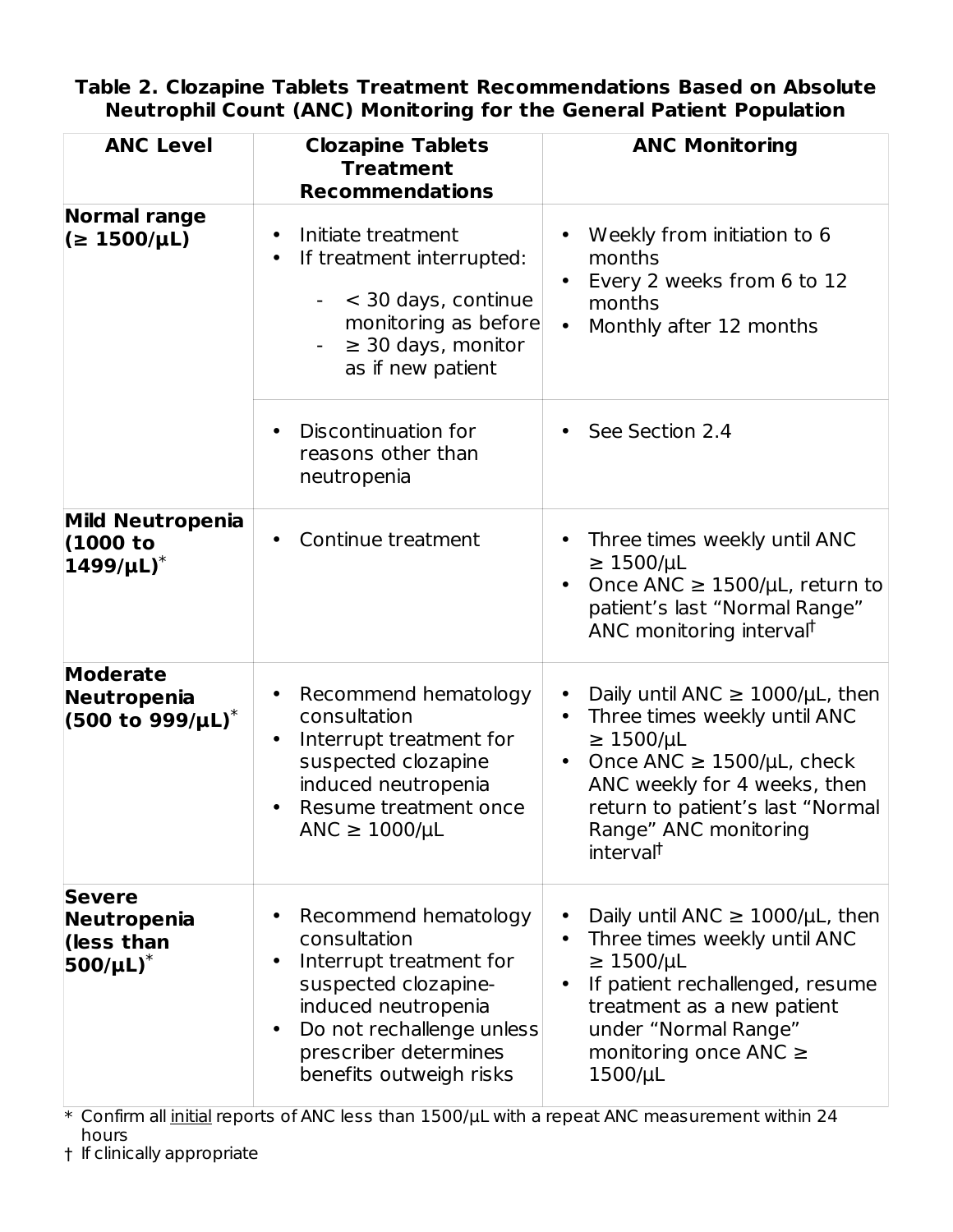#### **Clozapine Tablets Treatment and Monitoring in Patients with Benign Ethnic Neutropenia (see Table 3)**

Benign ethnic neutropenia (BEN) is a condition observed in certain ethnic groups whose average ANC values are lower than "standard" laboratory ranges for neutrophils. It is most commonly observed in individuals of African descent (approximate prevalence of 25-50%), some Middle Eastern ethnic groups, and in other non-Caucasian ethnic groups with darker skin. BEN is more common in men. Patients with BEN have normal hematopoietic stem-cell number and myeloid maturation, are healthy, and do not suffer from repeated or severe infections. They are not at increased risk for developing clozapine tablets-induced neutropenia. Additional evaluation may be needed to determine if baseline neutropenia is due to BEN. Consider hematology consultation before initiating or during clozapine tablets treatment as necessary.

Patients with BEN require a different ANC algorithm for clozapine tablets management due to their lower baseline ANC levels. Table 3 provides guidelines for managing clozapine tablets treatment and ANC monitoring in patients with BEN.

| <b>ANC Level</b>                                                          | <b>Treatment</b><br><b>Recommendations</b>                                                                                            | <b>ANC Monitoring</b>                                                                                                      |
|---------------------------------------------------------------------------|---------------------------------------------------------------------------------------------------------------------------------------|----------------------------------------------------------------------------------------------------------------------------|
| <b>Normal BEN Range</b><br>(Established ANC<br>baseline $\geq 1000/\mu L$ | Obtain at least two<br>$\bullet$<br>baseline ANC levels<br>before initiating<br>treatment<br>If treatment<br>$\bullet$<br>interrupted | Weekly from initiation to 6<br>months<br>Every 2 weeks from 6 to 12<br>$\bullet$<br>months<br>Monthly after 12 months      |
|                                                                           | $<$ 30 days,<br>continue<br>monitoring as<br>before<br>$\geq$ 30 days,<br>monitor as if<br>new patient                                |                                                                                                                            |
|                                                                           | Discontinuation of<br>treatment for<br>reasons other than<br>neutropenia                                                              | See Section 2.4                                                                                                            |
| <b>BEN</b><br>Neutropenia<br>500 to $999/\mu L^*$                         | Recommend<br>hematology<br>consultation<br>Continue treatment                                                                         | Three times weekly until ANC $\ge$<br>1000/ $\mu$ L or $\geq$ patient's known<br>baseline<br>Once ANC $\geq$ 1000/µL or at |

#### **Table 3. Patients with Benign Ethnic Neutropenia (BEN); Clozapine Tablets Treatment Recommendations Based on Absolute Neutrophil Count (ANC) Monitoring**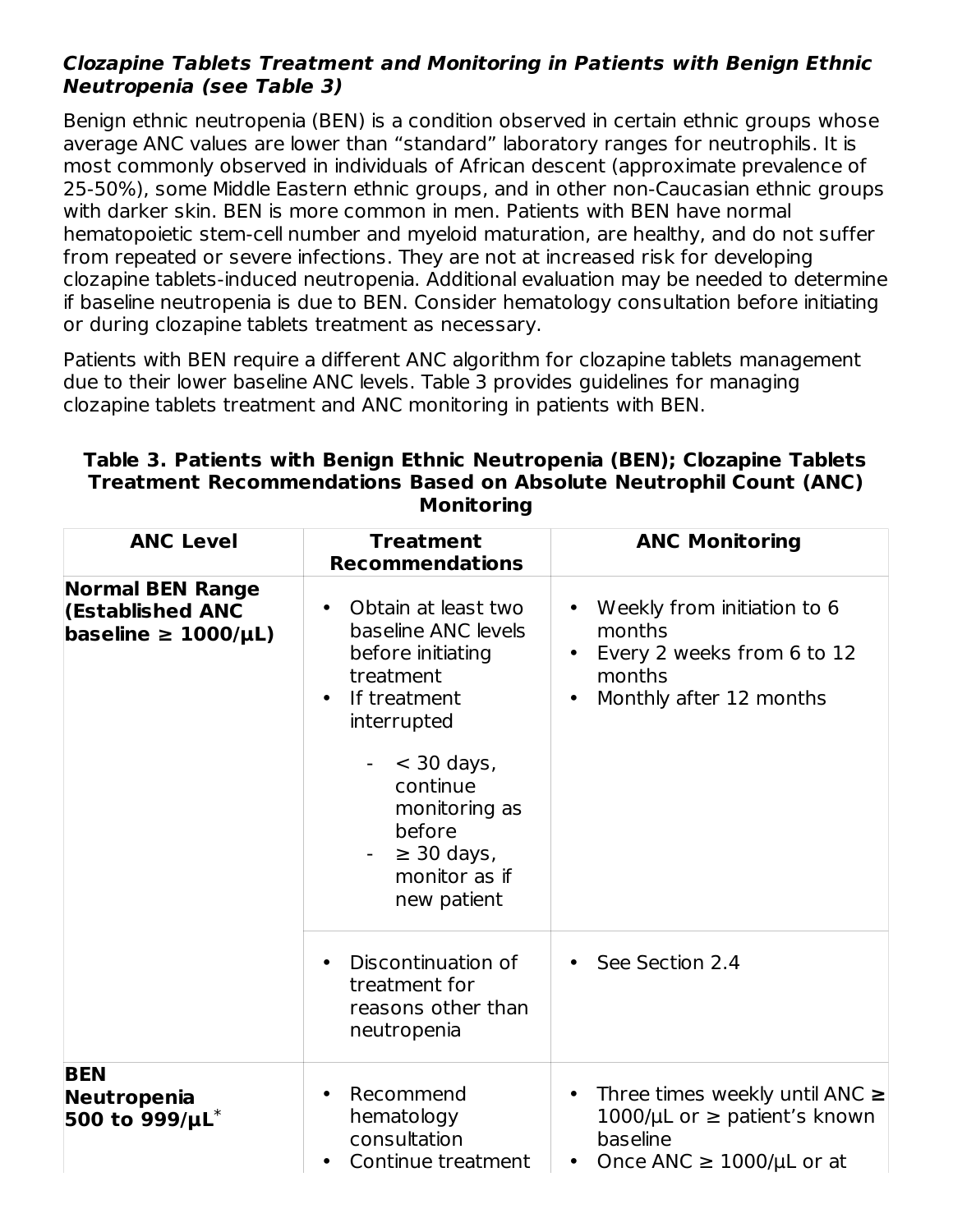|                                                                    |                                                                                                                                                                                                           | patient's known baseline,<br>check ANC weekly for 4<br>weeks, then return to patient's<br>last "Normal BEN Range" ANC<br>monitoring interval. <sup>†</sup>                                                                                                    |
|--------------------------------------------------------------------|-----------------------------------------------------------------------------------------------------------------------------------------------------------------------------------------------------------|---------------------------------------------------------------------------------------------------------------------------------------------------------------------------------------------------------------------------------------------------------------|
| <b>BEN</b><br><b>Severe Neutropenia</b><br>less than $500/\mu L^*$ | • Recommend<br>hematology<br>consultation<br>Interrupt treatment<br>for suspected<br>clozapine-induced<br>neutropenia<br>Do not rechallenge<br>unless prescriber<br>determines benefits<br>outweigh risks | Daily until ANC $\geq$ 500/µL, then<br>Three times weekly until ANC $\ge$<br>patient's baseline<br>If patient rechallenged, resume<br>treatment as a new patient<br>under "Normal Range"<br>monitoring once ANC<br>$\geq$ 1000/µL or at patient's<br>baseline |

 $\ast$  Confirm all initial reports of ANC less than 1500/ $\mu$ L with a repeat ANC measurement within 24 hours

† If clinically appropriate

#### **General Guidelines for Management of All Patients with Fever or with Neutropenia**

- Fever: Interrupt clozapine tablets as a precautionary measure in any patient who develops fever, defined as a temperature of 38.5°C [101.3°F] or greater, and obtain an ANC level. Fever is often the first sign of neutropenic infection.
- ANC less than 1000/µL: If fever occurs in any patient with an ANC less than 1000/µL, initiate appropriate workup and treatment for infection and refer to Tables 2 or 3 for management.
- Consider hematology consultation.
- See Neuroleptic Malignant Syndrome [NMS] and Fever under WARNINGS and PRECAUTIONS (5) and Instructions for Patients, under PATIENT COUNSELING INFORMATION (17).

# **Rechallenge After an ANC Less Than 500/µL (Severe Neutropenia)**

For some patients who experience severe clozapine tablets-related neutropenia, the risk of serious psychiatric illness from discontinuing clozapine tablets treatment may be greater than the risk of rechallenge (e.g., patients with severe schizophrenic illness who have no treatment options other than clozapine tablets). A hematology consultation may be useful in deciding to rechallenge a patient. In general, however, do not rechallenge patients who develop severe neutropenia with clozapine tablets or a clozapine product.

If a patient will be rechallenged, the clinician should consider thresholds provided in Tables 2 and 3, the patient's medical and psychiatric history, a discussion with the patient and his/her caregiver about the benefits and risks of clozapine tablets rechallenge, and the severity and characteristics of the neutropenic episode.

# **Using Clozapine Tablets with Other Drugs Associated with Neutropenia**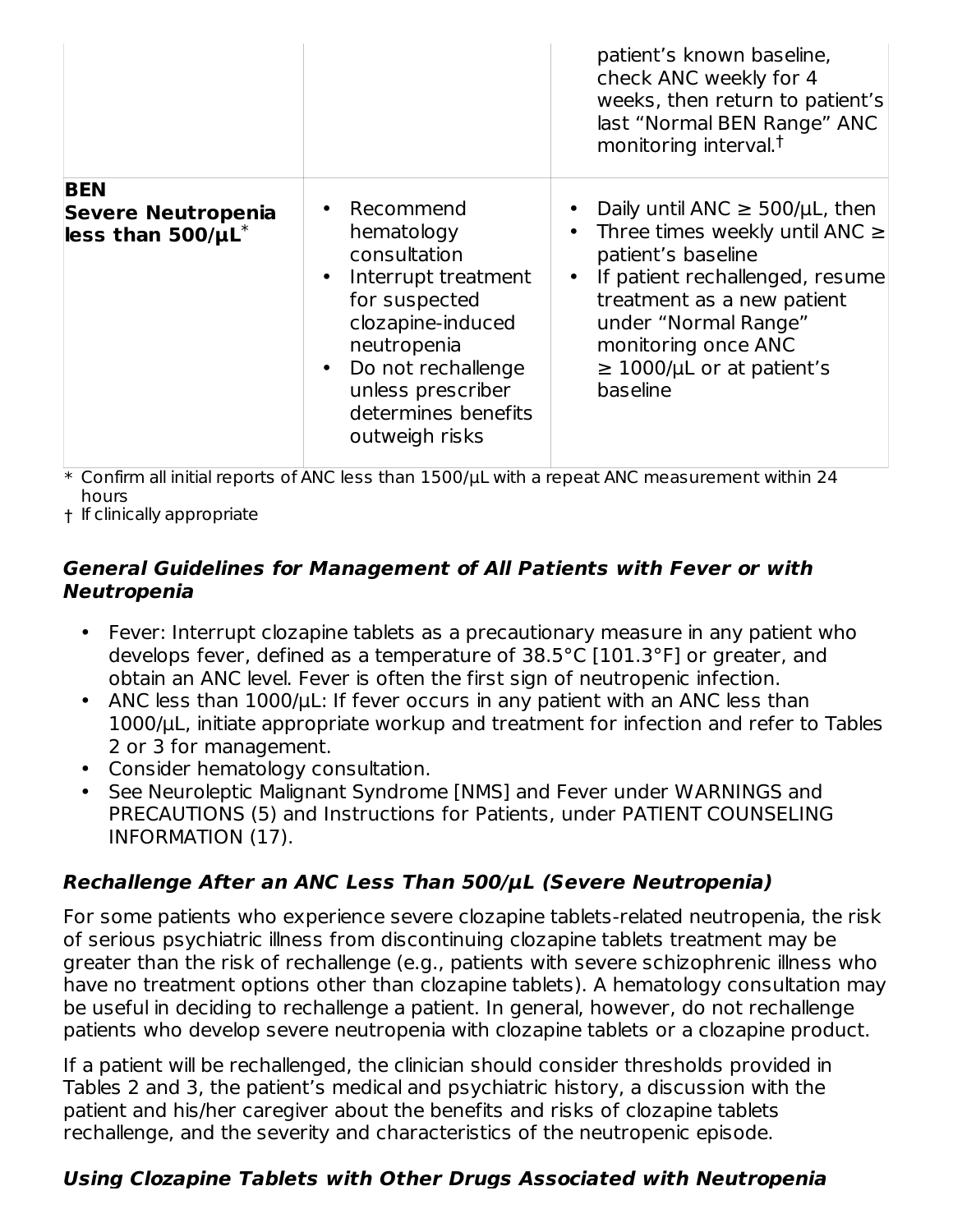It is unclear if concurrent use of other drugs known to cause neutropenia increases the risk or severity of clozapine tablets-induced neutropenia. There is no strong scientific rationale to avoid clozapine tablets treatment in patients concurrently treated with these drugs. If clozapine tablets are used concurrently with an agent known to cause neutropenia (e.g., some chemotherapeutic agents), consider monitoring patients more closely than the treatment guidelines provided in Tables 2 and 3. Consult with the treating oncologist in patients receiving concomitant chemotherapy.

**Using Clozapine Tablets with Other Drugs Associated with Neutropenia**

### **5.2 Clozapine REMS Program**

Clozapine tablets are only available through a restricted program under a REMS called the Clozapine REMS Program because of the risk of severe neutropenia.

Notable requirements of the Clozapine REMS Program include:

- Healthcare professionals who prescribe clozapine tablets must be certified with the program by enrolling and completing training
- Patients who receive clozapine tablets must be enrolled in the program and comply with the ANC testing and monitoring requirements
- Pharmacies dispensing clozapine tablets must be certified with the program by enrolling and completing training and must only dispense to patients who are eligible to receive clozapine tablets

Further information is available at www.clozapinerems.com or 1-844-267-8678.

# **5.3 Orthostatic Hypotension, Bradycardia, and Syncope**

Hypotension, bradycardia, syncope, and cardiac arrest have occurred with clozapine treatment. The risk is highest during the initial titration period, particularly with rapid dose-escalation. These reactions can occur with the first dose, at doses as low as 12.5 mg. These reactions can be fatal. The syndrome is consistent with neurally mediated reflex bradycardia (NMRB).

Treatment must begin at a maximum dose of 12.5 mg once daily or twice daily. The total daily dose can be increased in increments of 25 mg to 50 mg per day, if well-tolerated, to a target dose of 300 mg to 450 mg per day (administered in divided doses) by the end of 2 weeks. Subsequently, the dose can be increased weekly or twice weekly, in increments of up to 100 mg. The maximum dose is 900 mg per day. Use cautious titration and a divided dosage schedule to minimize the risk of serious cardiovascular reactions [see Dosage and Administration (2.2)]. Consider reducing the dose if hypotension occurs. When restarting patients who have had even a brief interval off clozapine tablets (i.e., 2 days or more since the last dose), re-initiate treatment at 12.5 mg once daily or twice daily [see Dosage and Administration (2.5)].

Use clozapine tablets cautiously in patients with cardiovascular disease (history of myocardial infarction or ischemia, heart failure, or conduction abnormalities), cerebrovascular disease, and conditions which would predispose patients to hypotension (e.g., concomitant use of antihypertensives, dehydration and hypovolemia).

#### **5.4 Falls**

Clozapine tablets may cause somnolence, postural hypotension, motor and sensory instability, which may lead to falls and, consequently, fractures or other injuries. For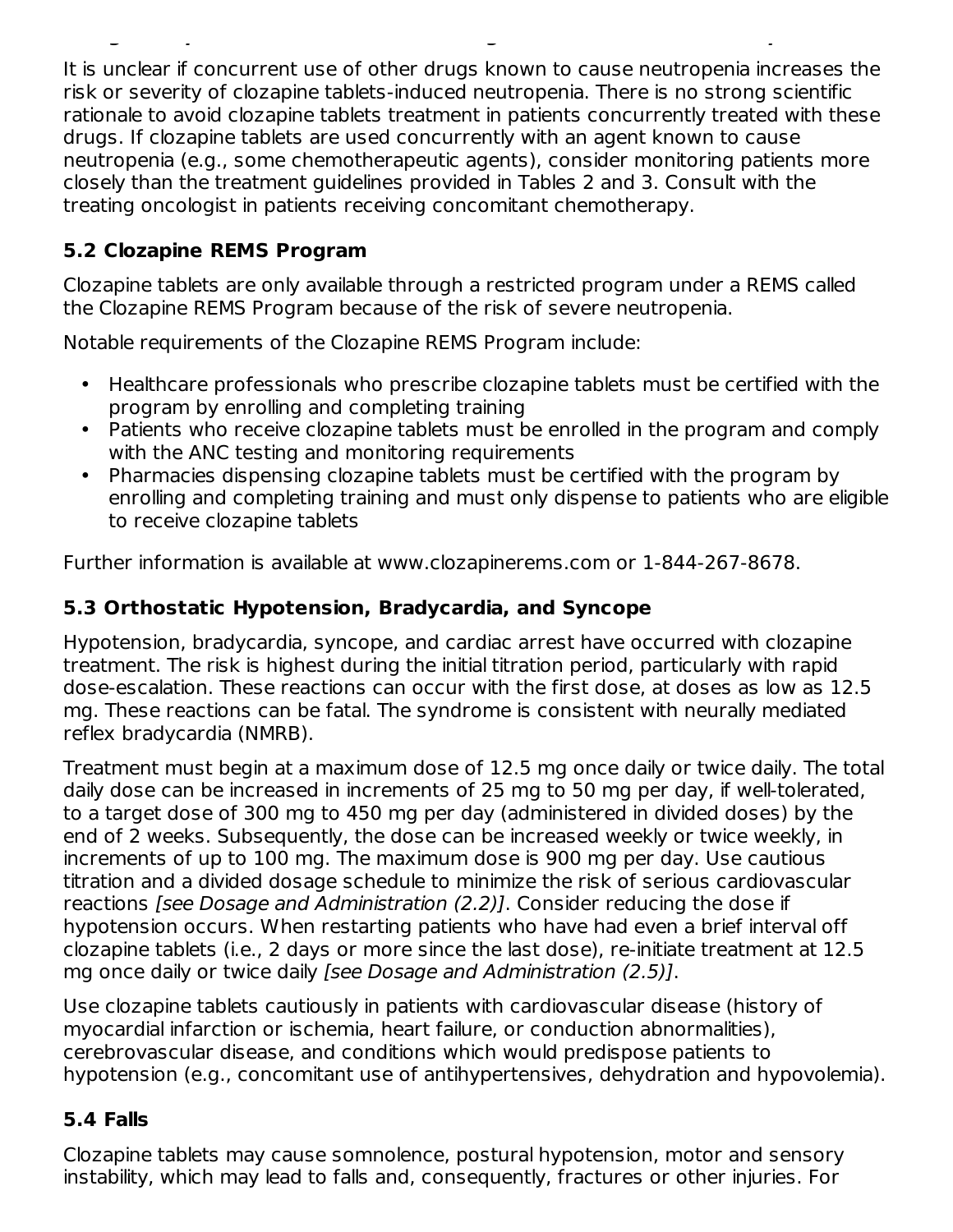patients with diseases, conditions, or medications that could exacerbate these effects, complete fall risk assessments when initiating antipsychotic treatment and recurrently for patients on long-term antipsychotic therapy.

### **5.5 Seizures**

Seizure has been estimated to occur in association with clozapine use at a cumulative incidence at one year of approximately 5%, based on the occurrence of one or more seizures in 61 of 1743 patients exposed to clozapine during its clinical testing prior to domestic marketing (i.e., a crude rate of 3.5%). The risk of seizure is dose-related. Initiate treatment with a low dose (12.5 mg), titrate slowly, and use divided dosing.

Use caution when administering clozapine tablets to patients with a history of seizures or other predisposing risk factors for seizure (e.g., head trauma or other CNS pathology, use of medications that lower the seizure threshold, or alcohol abuse). Because of the substantial risk of seizure associated with clozapine tablets use, caution patients about engaging in any activity where sudden loss of consciousness could cause serious risk to themselves or others (e.g., driving an automobile, operating complex machinery, swimming, climbing).

### **5.6 Myocarditis, Cardiomyopathy and Mitral Valve Incompetence**

Myocarditis and cardiomyopathy have occurred with the use of clozapine tablets. These reactions can be fatal. Discontinue clozapine tablets and obtain a cardiac evaluation upon suspicion of myocarditis or cardiomyopathy. Generally, patients with a history of clozapine-associated myocarditis or cardiomyopathy should not be rechallenged with clozapine tablets. However, if the benefit of clozapine tablets treatment is judged to outweigh the potential risks of recurrent myocarditis or cardiomyopathy, the clinician may consider rechallenge with clozapine tablets in consultation with a cardiologist, after a complete cardiac evaluation, and under close monitoring.

Consider the possibility of myocarditis or cardiomyopathy in patients receiving clozapine tablets who present with chest pain, dyspnea, persistent tachycardia at rest, palpitations, fever, flu-like symptoms, hypotension, other signs or symptoms of heart failure, or electrocardiographic findings (low voltages, ST-T abnormalities, arrhythmias, right axis deviation, and poor R wave progression). Myocarditis most frequently presents within the first 2 months of clozapine treatment. Symptoms of cardiomyopathy generally occur later than clozapine-associated myocarditis and usually after 8 weeks of treatment. However, myocarditis and cardiomyopathy can occur at any period during treatment with clozapine tablets. It is common for nonspecific flu-like symptoms such as malaise, myalgia, pleuritic chest pain, and low-grade fevers to precede more overt signs of heart failure. Typical laboratory findings include elevated troponin I or T, elevated creatinine kinase-MB, peripheral eosinophilia, and elevated C-reactive protein (CRP). Chest roentgenogram may demonstrate cardiac silhouette enlargement, and cardiac imaging (echocardiogram, radionucleotide studies, or cardiac catheterization) may reveal evidence of left ventricular dysfunction. In patients who are diagnosed with cardiomyopathy while taking clozapine tablets mitral valve incompetence has been reported. These cases reported either mild or moderate mitral regurgitation on twodimensional echocardiography. In patients with suspected cardiomyopathy, consider a 2D-echo Doppler examination to identify mitral valve incompetence.

# **5.7 Increased Mortality in Elderly Patients with Dementia-Related Psychosis**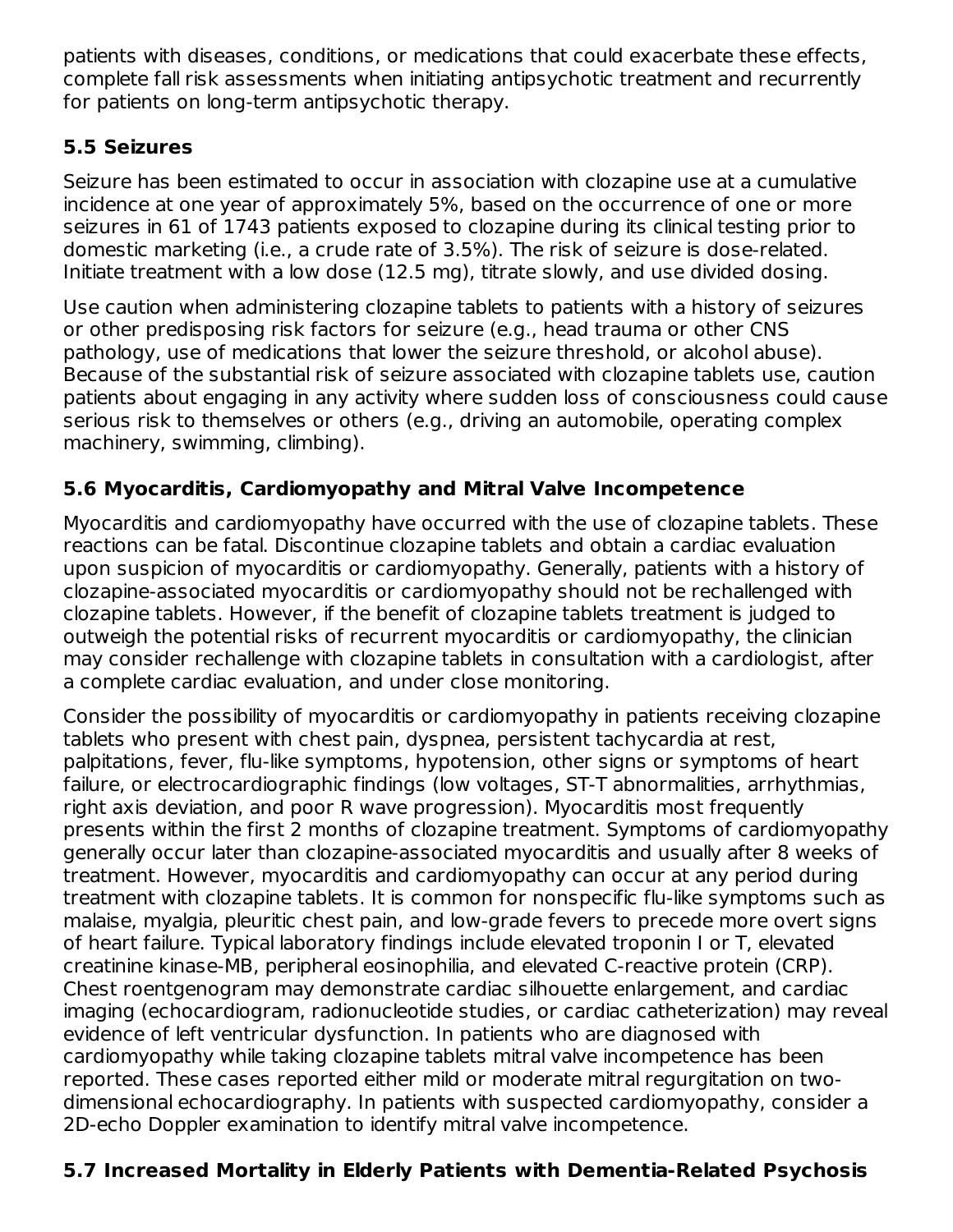Elderly patients with dementia-related psychosis treated with antipsychotic drugs are at an increased risk of death. Analyses of 17 placebo-controlled trials (modal duration of 10 weeks), largely in patients taking atypical antipsychotic drugs, revealed a risk of death in drug-treated patients of between 1.6 to 1.7 times the risk of death in placebo-treated patients. Over the course of a typical 10-week controlled trial, the rate of death in drugtreated patients was about 4.5%, compared to a rate of about 2.6% in the placebo group. Although the causes of death were varied, most of the deaths appeared to be either cardiovascular (e.g., heart failure, sudden death) or infectious (e.g., pneumonia) in nature. Observational studies suggest that, similar to atypical antipsychotic drugs, treatment with conventional antipsychotic drugs may increase mortality in this population. The extent to which the findings of increased mortality in observational studies may be attributed to the antipsychotic drug as opposed to some characteristic(s) of the patients is not clear. Clozapine tablets are not approved for the treatment of patients with dementia-related psychosis [see Boxed Warning].

### **5.8 Gastrointestinal Hypomotility with Severe Complications**

Severe gastrointestinal adverse reactions have occurred with the use of clozapine tablets, primarily due to its potent anticholinergic effects and resulting gastrointestinal hypomotility. In post marketing experience, reported effects range from constipation to paralytic ileus. Increased frequency of constipation and delayed diagnosis and treatment increased the risk of severe complications of gastrointestinal hypomotility, resulting in intestinal obstruction, fecal impaction, megacolon and intestinal ischemia or infarction [see Adverse Reaction (6.2)]. These reactions have resulted in hospitalization, surgery, and death. The risk of severe adverse reactions is further increased with anticholinergic medications (and other medications that decrease gastrointestinal peristalsis); therefore, concomitant use should be avoided when possible [see Warnings and Precautions (5.16), Drug Interactions (7.1)].

Prior to initiating clozapine tablets, screen for constipation and treat as necessary. Subjective symptoms of constipation may not accurately reflect the degree of gastrointestinal hypomotility in clozapine tablets treated patients. Therefore, reassess bowel function frequently with careful attention to any changes in the frequency or character of bowel movements, as well as signs and symptoms of complications of hypomotility (e.g., nausea, vomiting, abdominal distension, abdominal pain). If constipation or gastrointestinal hypomotility are identified, monitor closely and treat promptly with appropriate laxatives, as necessary, to prevent severe complications. Consider prophylactic laxatives in high risk patients.

# **5.9 Eosinophilia**

Eosinophilia, defined as a blood eosinophil count of greater than 700/μL, has occurred with clozapine tablets treatment. In clinical trials, approximately 1% of patients developed eosinophilia. Clozapine-related eosinophilia usually occurs during the first month of treatment. In some patients, it has been associated with myocarditis, pancreatitis, hepatitis, colitis, and nephritis. Such organ involvement could be consistent with a drug reaction with eosinophilia and systemic symptoms syndrome (DRESS), also known as drug induced hypersensitivity syndrome (DIHS). If eosinophilia develops during clozapine tablets treatment, evaluate promptly for signs and symptoms of systemic reactions, such as rash or other allergic symptoms, myocarditis, or other organ-specific disease associated with eosinophilia. If clozapine tablets-related systemic disease is suspected,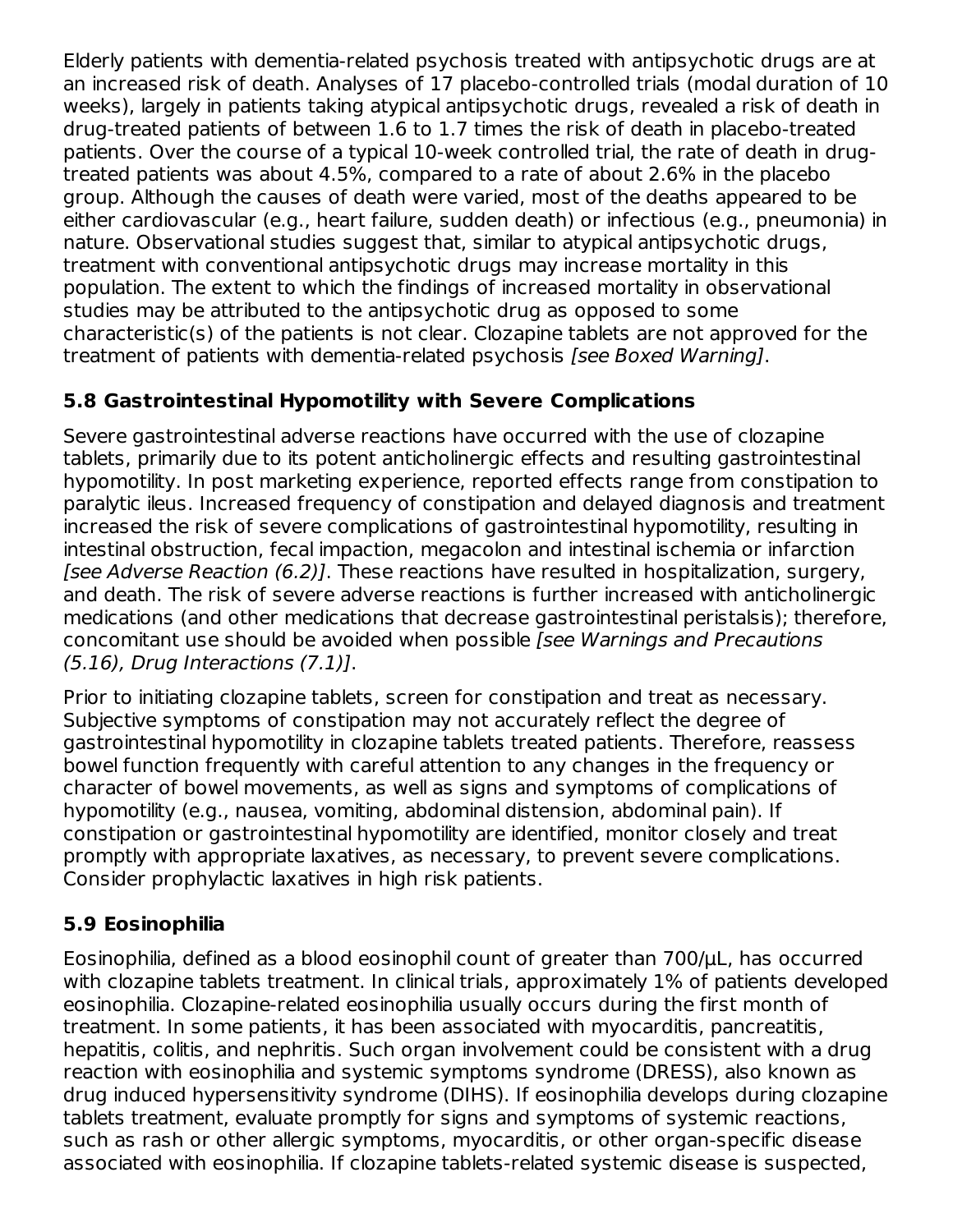discontinue clozapine tablets immediately.

If a cause of eosinophilia unrelated to clozapine tablets is identified (e.g., asthma, allergies, collagen vascular disease, parasitic infections, and specific neoplasms), treat the underlying cause and continue clozapine tablets.

Clozapine-related eosinophilia has also occurred in the absence of organ involvement and can resolve without intervention. There are reports of successful rechallenge after discontinuation of clozapine, without recurrence of eosinophilia. In the absence of organ involvement, continue clozapine tablets under careful monitoring. If the total eosinophil count continues to increase over several weeks in the absence of systemic disease, the decision to interrupt clozapine tablets therapy and rechallenge after the eosinophil count decreases should be based on the overall clinical assessment, in consultation with an internist or hematologist.

# **5.10 QT Interval Prolongation**

QT prolongation, Torsades de Pointes and other life-threatening ventricular arrhythmias, cardiac arrest, and sudden death have occurred with clozapine tablets treatment. When prescribing clozapine tablets, consider the presence of additional risk factors for QT prolongation and serious cardiovascular reactions. Conditions that increase these risks include the following: history of QT prolongation, long QT syndrome, family history of long QT syndrome or sudden cardiac death, significant cardiac arrhythmia, recent myocardial infarction, uncompensated heart failure, treatment with other medications that cause QT prolongation, treatment with medications that inhibit the metabolism of clozapine, and electrolyte abnormalities.

Prior to initiating treatment with clozapine tablets, perform a careful physical examination, medical history, and concomitant medication history. Consider obtaining a baseline ECG and serum chemistry panel. Correct electrolyte abnormalities. Discontinue clozapine tablets if the QT $_{\sf c}$  interval exceeds 500 msec. If patients experience symptoms consistent with Torsades de Pointes or other arrhythmias (e.g., syncope, presyncope, dizziness, or palpitations), obtain a cardiac evaluation and discontinue clozapine tablets.

Use caution when administering concomitant medications that prolong the QT interval or inhibit the metabolism of clozapine tablets. Drugs that cause QT prolongation include: specific antipsychotics (e.g., ziprasidone, iloperidone, chlorpromazine, thioridazine, mesoridazine, droperidol, pimozide), specific antibiotics (e.g., erythromycin, gatifloxacin, moxifloxacin, sparfloxacin), Class 1A antiarrhythmic medications (e.g., quinidine, procainamide) or Class III antiarrhythmics (e.g., amiodarone, sotalol), and others (e.g., pentamidine, levomethadyl acetate, methadone, halofantrine, mefloquine, dolasetron mesylate, probucol or tacrolimus). Clozapine is primarily metabolized by CYP isoenzymes 1A2, 2D6, and 3A4. Concomitant treatment with inhibitors of these enzymes can increase the concentration of clozapine tablets [see Drug Interactions (7.1) and Clinical Pharmacology (12.3)].

Hypokalemia and hypomagnesemia increase the risk of QT prolongation. Hypokalemia can result from diuretic therapy, diarrhea, and other causes. Use caution when treating patients at risk for significant electrolyte disturbance, particularly hypokalemia. Obtain baseline measurements of serum potassium and magnesium levels, and periodically monitor electrolytes. Correct electrolyte abnormalities before initiating treatment with clozapine tablets.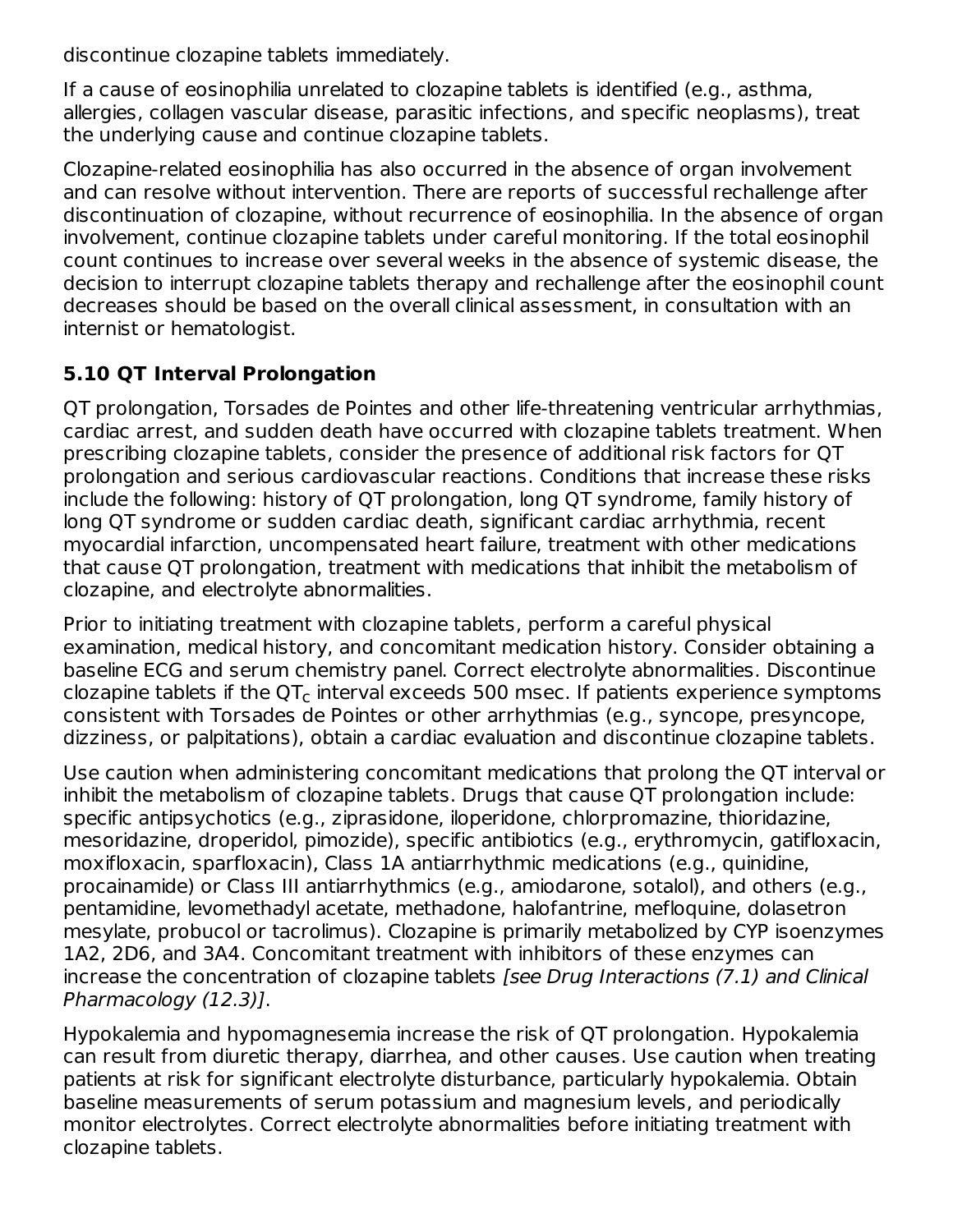### **5.11 Metabolic Changes**

Atypical antipsychotic drugs, including clozapine tablets, have been associated with metabolic changes that can increase cardiovascular and cerebrovascular risk. These metabolic changes include hyperglycemia, dyslipidemia, and body weight gain. While atypical antipsychotic drugs may produce some metabolic changes, each drug in the class has its own specific risk profile.

# **Hyperglycemia and Diabetes Mellitus**

Hyperglycemia, in some cases extreme and associated with ketoacidosis or hyperosmolar coma or death, has been reported in patients treated with atypical antipsychotics including clozapine tablets. Assessment of the relationship between atypical antipsychotic use and glucose abnormalities is complicated by the possibility of an increased background risk of diabetes mellitus in patients with schizophrenia and the increasing incidence of diabetes mellitus in the general population. Given these confounders, the relationship between atypical antipsychotic use and hyperglycemiarelated adverse reactions is not completely understood. However, epidemiological studies suggest an increased risk of treatment-emergent, hyperglycemia-related adverse reactions in patients treated with the atypical antipsychotics. Precise risk estimates for hyperglycemia-related adverse reactions in patients treated with atypical antipsychotics are not available.

Patients with an established diagnosis of diabetes mellitus who are started on clozapine tablets should be monitored regularly for worsening of glucose control. Patients with risk factors for diabetes mellitus (e.g., obesity, family history of diabetes) who are starting treatment with atypical antipsychotics should undergo fasting blood glucose testing at the beginning of treatment and periodically during treatment. Any patient treated with atypical antipsychotics should be monitored for symptoms of hyperglycemia including polydipsia, polyuria, polyphagia, and weakness. Patients who develop symptoms of hyperglycemia during treatment with atypical antipsychotics should undergo fasting blood glucose testing. In some cases, hyperglycemia has resolved when the atypical antipsychotic was discontinued; however, some patients required continuation of antidiabetic treatment despite discontinuation of the suspect drug.

In a pooled data analysis of 8 studies in adult subjects with schizophrenia, the mean changes in fasting glucose concentration in the clozapine tablets and chlorpromazine groups were +11 mg/dL and +4 mg/dL respectively. A higher proportion of the clozapine tablets group demonstrated categorical increases from baseline in fasting glucose concentrations, compared to the chlorpromazine group (Table 4). The clozapine tablets doses were 100-900 mg per day (mean modal dose: 512 mg per day). The maximum chlorpromazine dose was 1800 mg per day (mean modal dose: 1029 mg per day). The median duration of exposure was 42 days for clozapine tablets and chlorpromazine.

| Table 4. Categorical Changes in Fasting Glucose Level in Studies in Adult |  |
|---------------------------------------------------------------------------|--|
| <b>Subjects with Schizophrenia</b>                                        |  |

| Laboratory<br><b>Parameter</b> | <b>Category Change (at least</b><br>once) from baseline | <b>Treatment Arm</b> | N   | n(%)   |
|--------------------------------|---------------------------------------------------------|----------------------|-----|--------|
|                                | Normal $(< 100$ mg/dL)                                  | Clozapine Tablets    | 198 | 53(27) |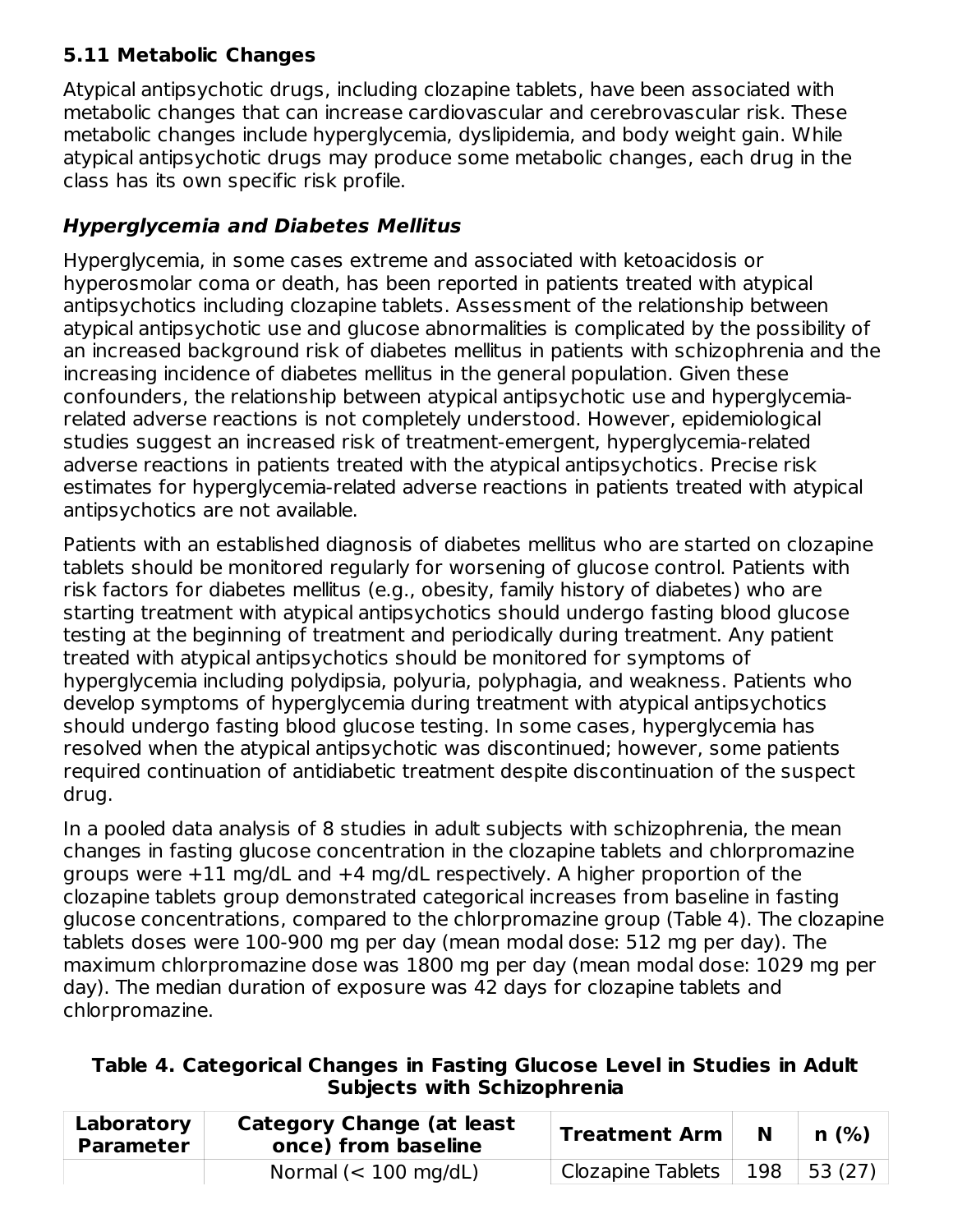| Fasting | to High ( $\geq$ 126 mg/dL)          | Chlorpromazine           | 135 | 14 (10) |
|---------|--------------------------------------|--------------------------|-----|---------|
| Glucose | Borderline (100 mg/dL to 125         | <b>Clozapine Tablets</b> | 57  | 24(42)  |
|         | mq/dL<br>to High ( $\geq$ 126 mg/dL) | Chlorpromazine           | 43  | 12 (28) |

# **Dyslipidemia**

Undesirable alterations in lipids have occurred in patients treated with atypical antipsychotics, including clozapine tablets. Clinical monitoring, including baseline and periodic follow-up lipid evaluations in patients using clozapine tablets, is recommended.

In a pooled data analysis of 10 studies in adult subjects with schizophrenia, clozapine tablets treatment was associated with increases in serum total cholesterol. No data were collected on LDL and HDL cholesterol. The mean increase in total cholesterol was 13 mg/dL in the clozapine tablets group and 15 mg/dL in the chlorpromazine group. In a pooled data analysis of 2 studies in adult subjects with schizophrenia, clozapine tablets treatment was associated with increases in fasting serum triglyceride. The mean increase in fasting triglyceride was 71 mg/dL (54%) in the clozapine tablets group and 39 mg/dL (35%) in the chlorpromazine group (Table 5). In addition, clozapine tablets treatment was associated with categorical increases in serum total cholesterol and triglyceride, as illustrated in Table 6. The proportion of patients with categorical increases in total cholesterol or fasting triglyceride increased with the duration of exposure. The median duration of clozapine tablets and chlorpromazine exposure was 45 days and 38 days, respectively. The clozapine tablets dose range was 100 mg to 900 mg daily; the maximum chlorpromazine dose was 1800 mg daily.

**Table 5. Mean Changes in Total Cholesterol and Triglyceride Concentration in Studies in Adult Subjects with Schizophrenia**

| <b>Treatment Arm</b>            | <b>Baseline total cholesterol</b><br>concentration (mg/dL) | <b>Change from baseline</b><br>$mg/dL$ (%) |
|---------------------------------|------------------------------------------------------------|--------------------------------------------|
| Clozapine Tablets ( $N = 334$ ) | 184                                                        | $+13(7)$                                   |
| Chlorpromazine ( $N = 185$ )    | 182                                                        | $+15(8)$                                   |
|                                 | <b>Baseline triglyceride</b><br>concentration (mg/dL)      | <b>Change from baseline</b><br>$mg/dL$ (%) |
| Clozapine Tablets $(N = 6)$     | 130                                                        | $+71(54)$                                  |
| Chlorpromazine ( $N = 7$ )      | 110                                                        | $+39(35)$                                  |

#### **Table 6. Categorical Changes in Lipid Concentrations in Studies in Adult Subjects with Schizophrenia**

| <b>Parameter</b> | Laboratory Category Change (at least once) Treatment Arm<br>from baseline |                          | N   | n(%)    |
|------------------|---------------------------------------------------------------------------|--------------------------|-----|---------|
|                  | Increase by $\geq$ 40 mg/dL                                               | <b>Clozapine Tablets</b> | 334 | 111(33) |
| Total            |                                                                           | Chlorpromazine           | 185 | 46 (25) |
| Cholesterol      | Normal $(< 200$ mg/dL)                                                    | <b>Clozapine Tablets</b> | 222 | 18(8)   |
| (random or       | to High ( $\geq$ 240 mg/dL)                                               | Chlorpromazine           | 132 | 3(2)    |
|                  |                                                                           |                          |     |         |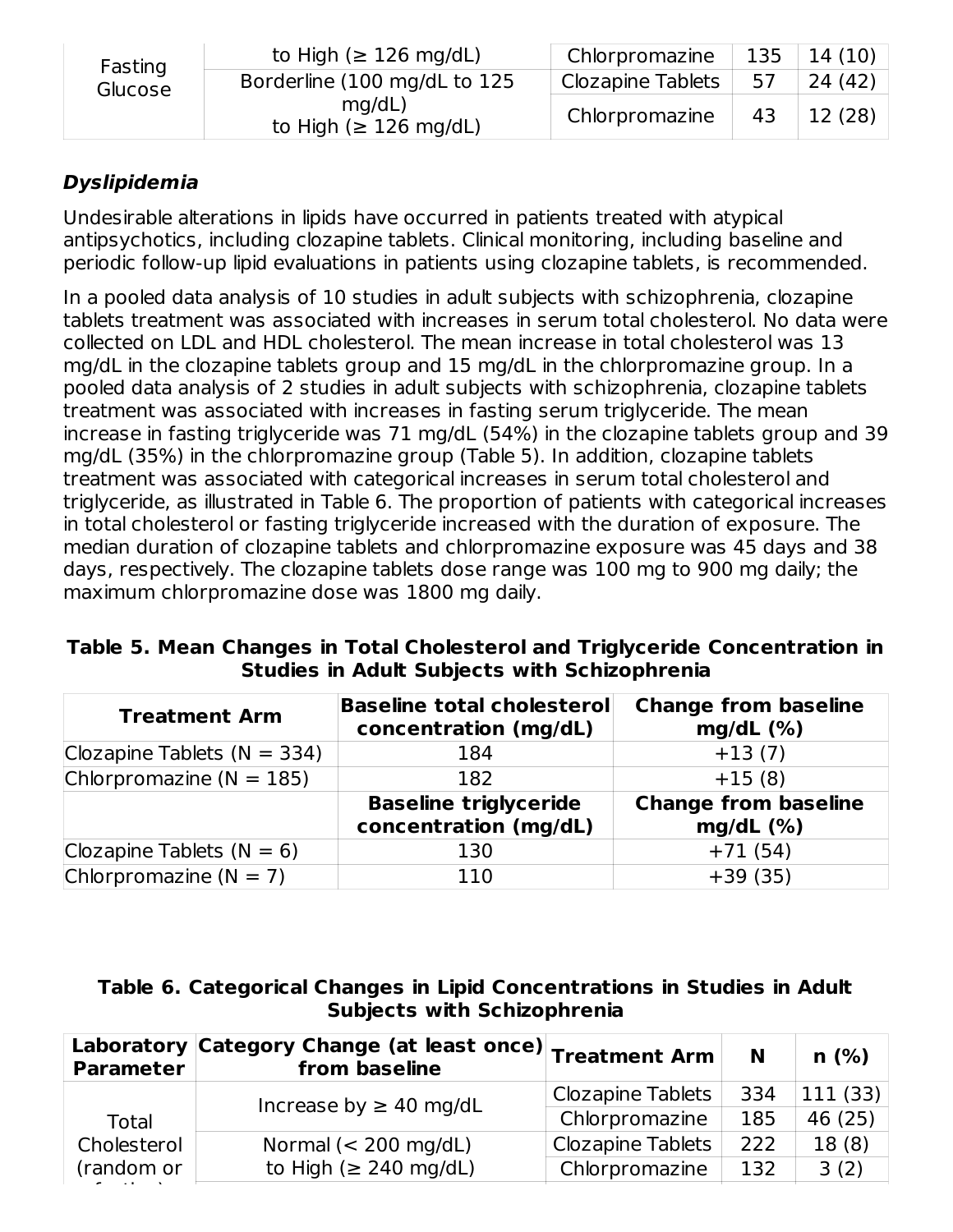| fasting)      | Borderline (200 - 239 mg/dL) to                       | <b>Clozapine Tablets</b> | 79 | 30(38) |
|---------------|-------------------------------------------------------|--------------------------|----|--------|
|               | High ( $\geq$ 240 mg/dL)                              | Chlorpromazine           | 34 | 14(41) |
|               | Increase by                                           | <b>Clozapine Tablets</b> | 6  | 3(50)  |
|               | $\geq$ 50 mg/dL                                       | Chlorpromazine           |    | 3(43)  |
| Triglycerides | Normal $(< 150$ mg/dL)<br>to High ( $\geq 200$ mg/dL) | <b>Clozapine Tablets</b> | 4  | 0(0)   |
| (fasting)     |                                                       | Chlorpromazine           | 6  | 2(33)  |
|               | Borderline ( $\geq$ 150 mg/dL and                     | <b>Clozapine Tablets</b> |    | 1(100) |
|               | $<$ 200 mg/dL) to High ( $\geq$ 200 mg/dL)            | Chlorpromazine           |    | 0(0)   |

### **Weight Gain**

Weight gain has occurred with the use of antipsychotics, including clozapine tablets. Monitor weight during treatment with clozapine tablets. Table 7 summarizes the data on weight gain by the duration of exposure pooled from 11 studies with clozapine tablets and active comparators. The median duration of exposure was 609, 728, and 42 days, in the clozapine tablets, olanzapine, and chlorpromazine group, respectively.

#### **Table 7. Mean Change in Body Weight (kg) by Duration of Exposure from Studies in Adult Subjects with Schizophrenia**

| <b>Metabolic</b><br>parameter | <b>Exposure duration</b> | <b>Clozapine</b><br><b>Tablets</b><br>$(N = 669)$ |             | <b>Olanzapine</b><br>$(N = 442)$ |             | <b>Chlorpromazine</b><br>$(N = 155)$ |             |
|-------------------------------|--------------------------|---------------------------------------------------|-------------|----------------------------------|-------------|--------------------------------------|-------------|
|                               |                          | n                                                 | <b>Mean</b> | n                                | <b>Mean</b> | n                                    | <b>Mean</b> |
|                               | 2 weeks (Day 11-17)      | 6                                                 | $+0.9$      | 3                                | $+0.7$      | 2                                    | $-0.5$      |
| Weight                        | 4 weeks (Day 21-35)      | 23                                                | $+0.7$      | 8                                | $+0.8$      | 17                                   | $+0.6$      |
| change                        | 8 weeks (Day 49-63)      | 12                                                | $+1.9$      | 13                               | $+1.8$      | 16                                   | $+0.9$      |
| from                          | 12 weeks (Day 70-98)     | 17                                                | $+2.8$      | 5                                | $+3.1$      | 0                                    | 0           |
| baseline                      | 24 weeks (Day 154-182)   | 42                                                | $-0.6$      | 12                               | $+5.7$      | $\overline{0}$                       | 0           |
|                               | 48 weeks (Day 322-350)   | 3                                                 | $+3.7$      | 3                                | $+13.7$     | $\overline{0}$                       |             |

Table 8 summarizes pooled data from 11 studies in adult subjects with schizophrenia demonstrating weight gain  $\geq$  7% of body weight relative to baseline. The median duration of exposure was 609, 728, and 42 days, in the clozapine tablets, olanzapine, and chlorpromazine group, respectively.

#### **Table 8. Proportion of Adult Subjects in Schizophrenia Studies with Weight Gain ≥ 7% Relative to Baseline Body Weight**

| <b>Weight change</b>  | <b>Clozapine Tablets</b> | <b>Olanzapine</b> | <b>Chlorpromazine</b> |
|-----------------------|--------------------------|-------------------|-----------------------|
|                       | 669                      | 442               | 155                   |
| $\geq$ 7% (inclusive) | 236 (35%)                | 203 (46%)         | 13 (8%)               |

# **5.12 Neuroleptic Malignant Syndrome**

Antipsychotic drugs including clozapine tablets can cause a potentially fatal symptom complex referred to as Neuroleptic Malignant Syndrome (NMS). Clinical manifestations of NMS include hyperpyrexia, muscle rigidity, altered mental status, and autonomic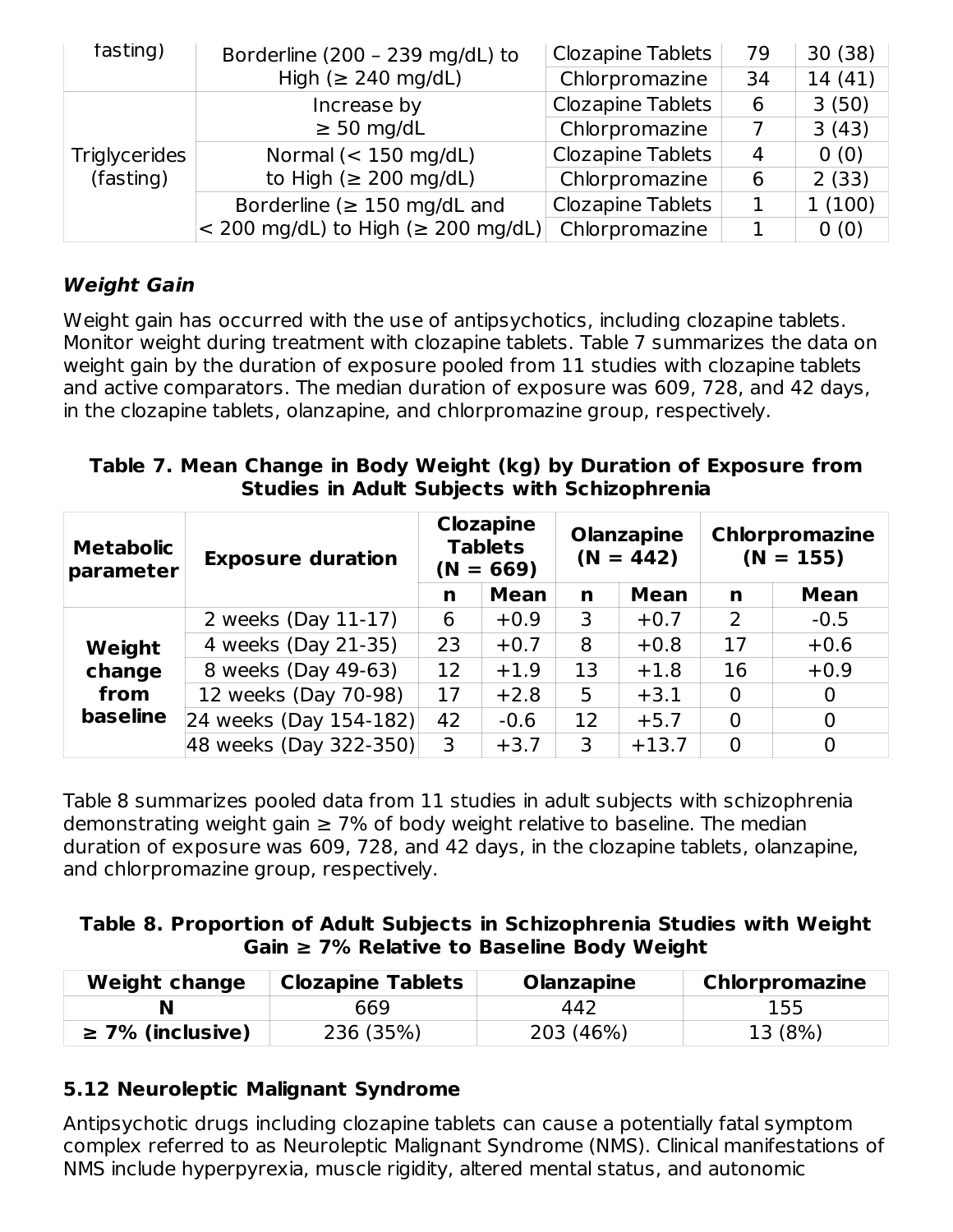instability (irregular pulse or blood pressure, tachycardia, diaphoresis, and cardiac dysrhythmias). Associated findings can include elevated creatine phosphokinase (CPK), myoglobinuria, rhabdomyolysis, and acute renal failure.

The diagnostic evaluation of patients with this syndrome is complicated. It is important to consider the presence of other serious medical conditions (e.g., severe neutropenia, infection, heat stroke, primary CNS pathology, central anticholinergic toxicity, extrapyramidal symptoms, and drug fever).

The management of NMS should include (1) immediate discontinuation of antipsychotic drugs and other drugs not essential to concurrent therapy, (2) intensive symptomatic treatment and medical monitoring, and (3) treatment of comorbid medical conditions. There is no general agreement about specific pharmacological treatments for NMS.

If a patient requires antipsychotic drug treatment after recovery from NMS, the potential reintroduction of drug therapy should be carefully considered. NMS can recur. Monitor closely if restarting treatment with antipsychotics.

NMS has occurred with clozapine tablets monotherapy and with concomitant CNS-active medications, including lithium.

# **5.13 Hepatotoxicity**

Severe, life threatening, and in some cases fatal hepatotoxicity including hepatic failure, hepatic necrosis, and hepatitis have been reported in post marketing studies in patients treated with clozapine [see Adverse Reactions (6.2)]. Monitor for the appearance of signs and symptoms of hepatotoxicity such as fatigue, malaise, anorexia, nausea, jaundice, bilirubinemia, coagulopathy, and hepatic encephalopathy. Perform serum tests for liver injury and consider permanently discontinuing treatment if hepatitis or transaminase elevations combined with other systemic symptoms are due to clozapine.

# **5.14 Fever**

During clozapine therapy, patients have experienced transient, clozapine-related fever. The peak incidence is within the first 3 weeks of treatment. While this fever is generally benign and self-limited, it may necessitate discontinuing treatment. The fever can be associated with an increase or decrease in WBC count. Carefully evaluate patients with fever to rule out severe neutropenia or infection. Consider the possibility of NMS [see Warnings and Precautions (5.11)].

# **5.15 Pulmonary Embolism**

Pulmonary embolism and deep-vein thrombosis have occurred in patients treated with clozapine tablets. Consider the possibility of pulmonary embolism in patients who present with deep-vein thrombosis, acute dyspnea, chest pain, or with other respiratory signs and symptoms. Whether pulmonary embolus and deep-vein thrombosis can be attributed to clozapine or some characteristic(s) of patients is not clear.

# **5.16 Anticholinergic Toxicity**

Clozapine tablets have potent anticholinergic effects. Treatment with clozapine tablets can result in CNS and peripheral anticholinergic toxicity, especially at higher dosages, or in overdose situations *[see Overdosage (10)]*. Use with caution in patients with a current diagnosis or prior history of constipation, urinary retention, clinically significant prostatic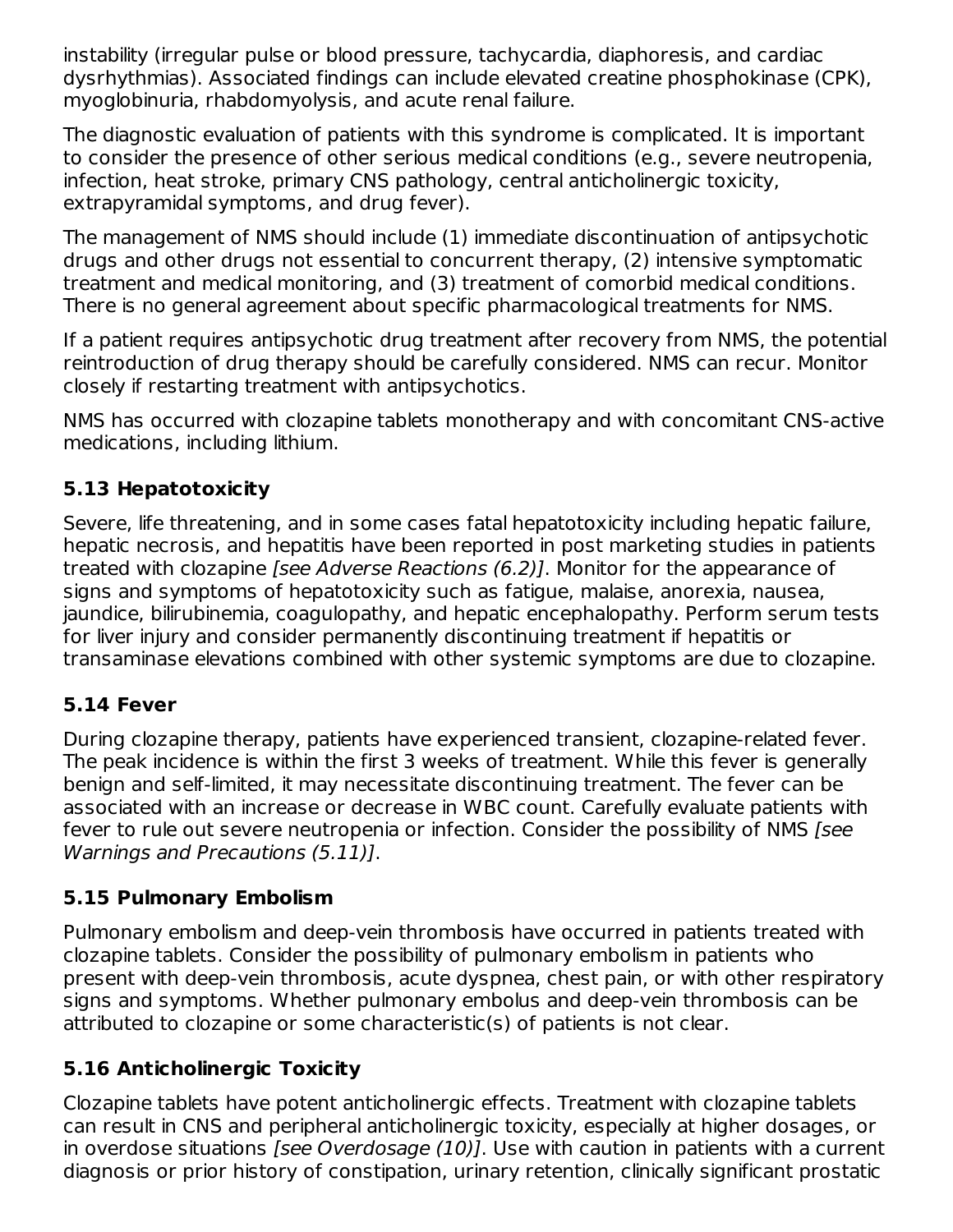hypertrophy, or other conditions in which anticholinergic effects can lead to significant adverse reactions. When possible, avoid concomitant use, with other anticholinergic medications because the risk for anticholinergic toxicity or severe gastrointestinal adverse reactions is increased [see Warnings and Precautions (5.8), Drug Interactions  $(7.1)$ ].

# **5.17 Interference with Cognitive and Motor Performance**

Clozapine tablets can cause sedation and impairment of cognitive and motor performance. Caution patients about operating hazardous machinery, including automobiles, until they are reasonably certain that clozapine tablets do not affect them adversely. These reactions may be dose-related. Consider reducing the dose if they occur.

# **5.18 Tardive Dyskinesia**

Tardive dyskinesia (TD) has occurred in patients treated with antipsychotic drugs, including clozapine tablets. The syndrome consists of potentially irreversible, involuntary, dyskinetic movements. The risk of TD and the likelihood that it will become irreversible are believed to increase with greater durations of treatment and higher total cumulative doses. However, the syndrome can develop after relatively brief treatment periods at low doses. Prescribe clozapine tablets in a manner that is most likely to minimize the risk of developing TD. Use the lowest effective dose and the shortest duration necessary to control symptoms. Periodically assess the need for continued treatment. Consider discontinuing treatment if TD occurs. However, some patients may require treatment with clozapine tablets despite the presence of the syndrome.

There is no known treatment for TD. However, the syndrome may remit partially or completely if treatment is discontinued. Antipsychotic treatment, itself, may suppress (or partially suppress) the signs and symptoms, and it has the potential to mask the underlying process. The effect of symptom suppression on the long-term course of TD is unknown.

# **5.19 Cerebrovascular Adverse Reactions**

In controlled trials, elderly patients with dementia-related psychosis treated with some atypical antipsychotics had an increased risk (compared to placebo) of cerebrovascular adverse reactions (e.g., stroke, transient ischemic attack), including fatalities. The mechanism for this increased risk is not known. An increased risk cannot be excluded for clozapine tablets or other antipsychotics or other patient populations. Clozapine tablets should be used with caution in patients with risk factors for cerebrovascular adverse reactions.

#### **5.20 Recurrence of Psychosis and Cholinergic Rebound after Abrupt Discontinuation of Clozapine Tablets**

If abrupt discontinuation of clozapine tablets is necessary (because of severe neutropenia or another medical condition, for example) [see Dosage and Administration (2.4), Warnings and Precautions (5.1)], monitor carefully for the recurrence of psychotic symptoms and adverse reactions related to cholinergic rebound, such as profuse sweating, headache, nausea, vomiting and diarrhea.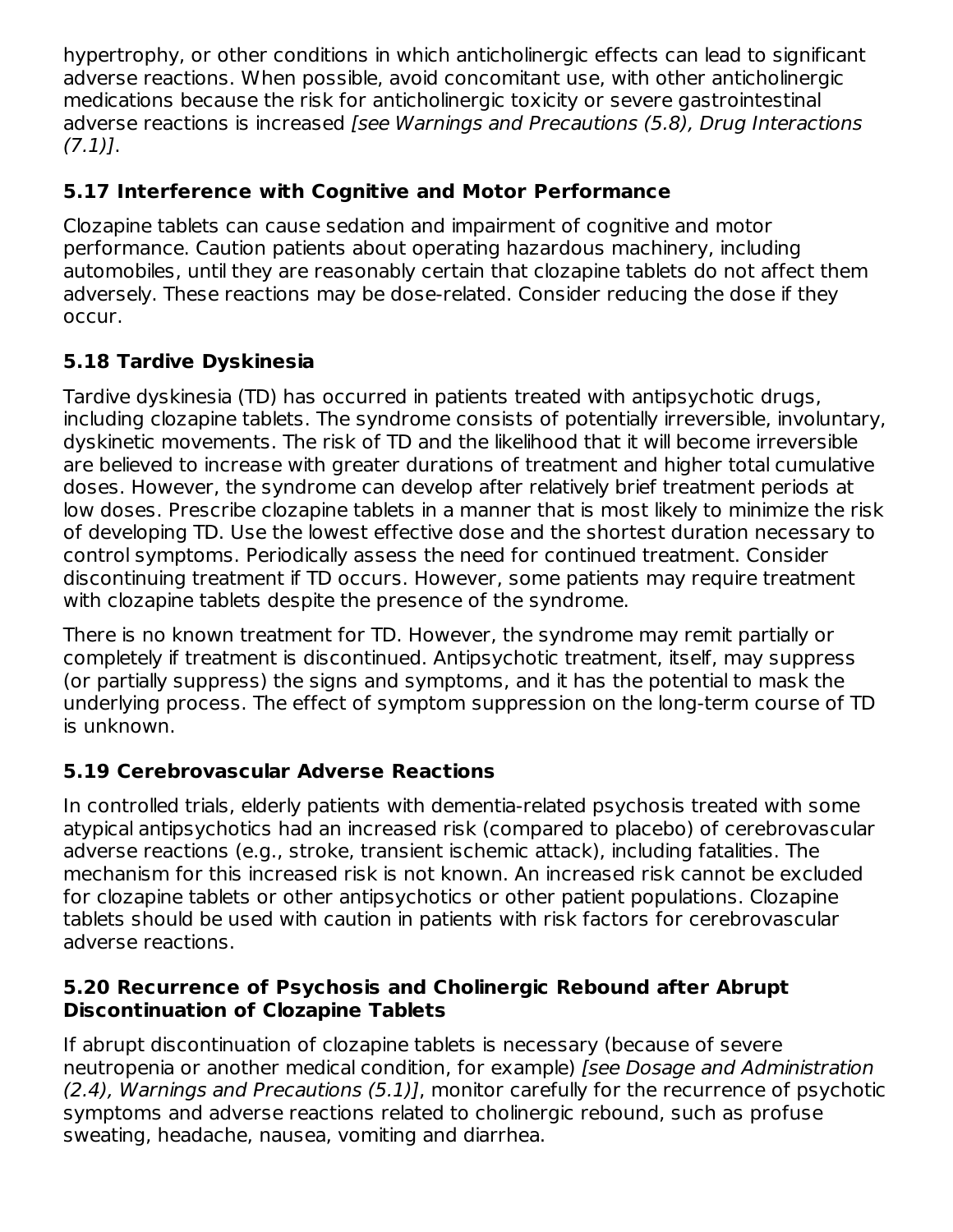# **6 ADVERSE REACTIONS**

The following adverse reactions are discussed in more detail in other sections of the labeling:

- Severe Neutropenia [see Warnings and Precautions (5.1)]
- Orthostatic Hypotension, Bradycardia, and Syncope [see Warnings and Precautions  $(5.3)$ ]
- Falls [see Warnings and Precautions (5.4)]
- Seizures [see Warnings and Precautions (5.5)]
- Myocarditis, Cardiomyopathy, and Mitral Valve Incompetence [see Warnings and Precautions (5.6)]
- Increased Mortality in Elderly Patients with Dementia-Related Psychosis [see Warnings and Precautions (5.7)]
- Gastrointestinal Hypomotility with Severe Complications [see Warnings and Precautions (5.8)]
- Eosinophilia [see Warnings and Precautions (5.9)]
- QT Interval Prolongation [see Warnings and Precautions (5.10)]
- Metabolic Changes (Hyperglycemia and Diabetes Mellitus, Dyslipidemia, and Weight Gain) [see Warnings and Precautions (5.11)]
- Neuroleptic Malignant Syndrome [see Warnings and Precautions (5.12)]
- $\bullet$ Hepatotoxicity [see Warnings and Precautions (5.13)]
- Fever [see Warnings and Precautions (5.14)]
- Pulmonary Embolism [see Warnings and Precautions (5.15)]
- $\bullet$ Anticholinergic Toxicity [see Warnings and Precautions (5.16)]
- Interference with Cognitive and Motor Performance [see Warnings and Precautions (5.17)]
- Tardive Dyskinesia [see Warnings and Precautions (5.18)]
- Cerebrovascular Adverse Reactions [see Warnings and Precautions (5.19)]
- Recurrence of Psychosis and Cholinergic Rebound after Abrupt Discontinuation [see Warnings and Precautions (5.20)]

# **6.1 Clinical Trials Experience**

Because clinical trials are conducted under widely varying conditions, adverse reaction rates observed in the clinical trials of a drug cannot be directly compared to rates in the clinical trials of another drug and may not reflect the rates observed in clinical practice.

The most commonly reported adverse reactions ( $\geq$  5%) across clozapine tablets clinical trials were: CNS reactions, including sedation, dizziness/vertigo, headache, and tremor; cardiovascular reactions, including tachycardia, hypotension, and syncope; autonomic nervous system reactions, including hypersalivation, sweating, dry mouth, and visual disturbances; gastrointestinal reactions, including constipation and nausea; and fever. Table 9 summarizes the most commonly reported adverse reactions ( $\geq$  5%) in clozapine tablets-treated patients (compared to chlorpromazine-treated patients) in the pivotal, 6 week, controlled trial in treatment-resistant schizophrenia.

### **Table 9. Common Adverse Reactions (≥ 5%) in the 6-Week, Randomized, Chlorpromazine-Controlled Trial in Treatment-Resistant Schizophrenia**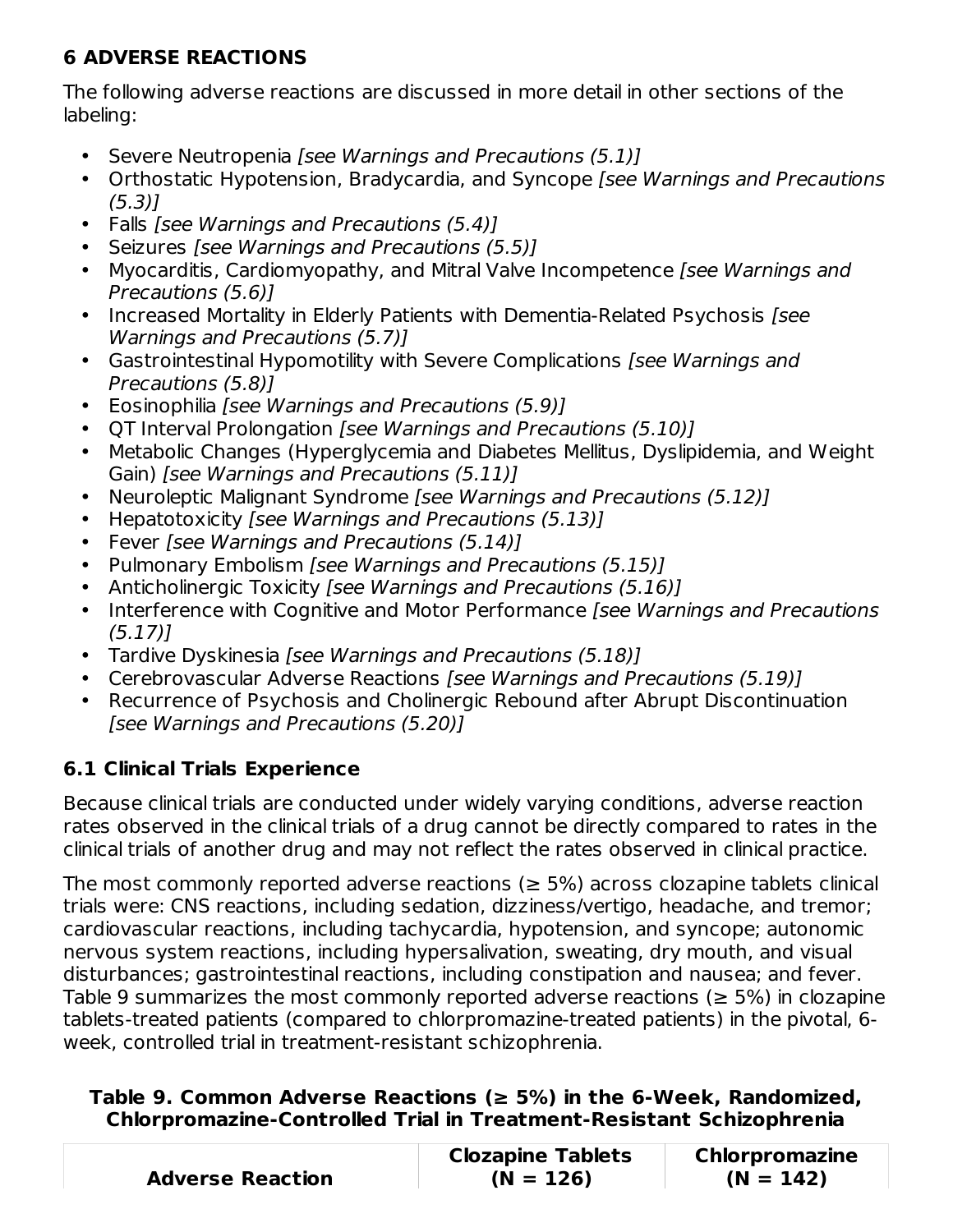|                        | (%) | (%) |
|------------------------|-----|-----|
| <b>Sedation</b>        | 21  | 13  |
| <b>Tachycardia</b>     | 17  | 11  |
| <b>Constipation</b>    | 16  | 12  |
| <b>Dizziness</b>       | 14  | 16  |
| Hypotension            | 13  | 38  |
| Fever (hyperthermia)   | 13  | 4   |
| <b>Hypersalivation</b> | 13  |     |
| <b>Hypertension</b>    | 12  | 5   |
| <b>Headache</b>        | 10  | 10  |
| <b>Nausea/vomiting</b> | 10  | 12  |
| Dry mouth              | 5   | 20  |

Table 10 summarizes the adverse reactions reported in clozapine tablets-treated patients at a frequency of 2% or greater across all clozapine tablets studies (excluding the 2-year InterSePT™ Study). These rates are not adjusted for duration of exposure.

#### **Table 10. Adverse Reactions (≥ 2%) Reported in Clozapine Tablets-Treated Patients (N = 842) Across all Clozapine Tablets Studies (excluding the 2-year InterSePT™ Study)**

| <b>Body System</b>            | <b>Clozapine Tablets</b>      |  |  |  |
|-------------------------------|-------------------------------|--|--|--|
| <b>Adverse Reaction</b>       | $N = 842$                     |  |  |  |
|                               | <b>Percentage of Patients</b> |  |  |  |
| <b>Central Nervous System</b> |                               |  |  |  |
| Drowsiness/Sedation           | 39                            |  |  |  |
| Dizziness/Vertigo             | 19                            |  |  |  |
| Headache                      | 7                             |  |  |  |
| Tremor                        | 6                             |  |  |  |
| Syncope                       | 6                             |  |  |  |
| Disturbed Sleep/Nightmares    | 4                             |  |  |  |
| Restlessness                  | 4                             |  |  |  |
| Hypokinesia/Akinesia          | 4                             |  |  |  |
| Agitation                     | 4                             |  |  |  |
| Seizures (convulsions)        | $\overline{\mathsf{3}^*}$     |  |  |  |
| Rigidity                      | 3                             |  |  |  |
| Akathisia                     | 3                             |  |  |  |
| Confusion                     | 3                             |  |  |  |
| Fatigue                       | $\overline{2}$                |  |  |  |
| Insomnia                      | $\overline{2}$                |  |  |  |
| <b>Cardiovascular</b>         |                               |  |  |  |
| Tachycardia                   | $25^*$                        |  |  |  |
| Hypotension                   | 9                             |  |  |  |
| Hypertension                  | $\overline{4}$                |  |  |  |
| Gastrointestinal              |                               |  |  |  |
| Constipation                  | 14                            |  |  |  |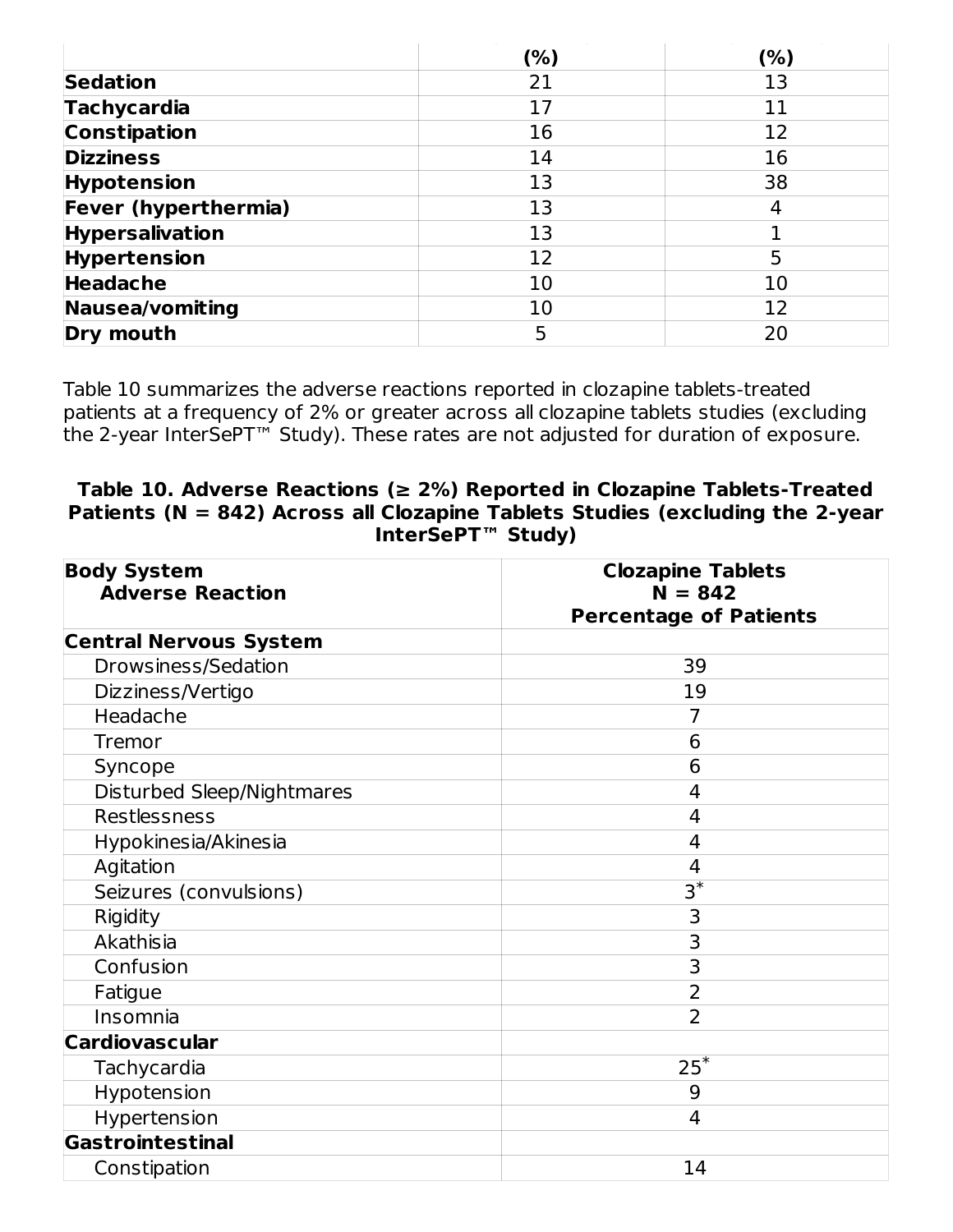| <b>Nausea</b>                        | 5              |
|--------------------------------------|----------------|
| Abdominal Discomfort/Heartburn       | 4              |
| Nausea/Vomiting                      | 3              |
| Vomiting                             | 3              |
| <b>Diarrhea</b>                      | $\overline{2}$ |
| Urogenital                           |                |
| <b>Urinary Abnormalities</b>         | 2              |
| <b>Autonomic Nervous System</b>      |                |
| Salivation                           | 31             |
| Sweating                             | 6              |
| Dry Mouth                            | 6              |
| <b>Visual Disturbances</b>           | 5              |
| <b>Skin</b>                          |                |
| Rash                                 | 2              |
| Hemic/Lymphatic                      |                |
| Leukopenia/Decreased WBC/Neutropenia | 3              |
| <b>Miscellaneous</b>                 |                |
| Fever                                | 5              |
| Weight Gain                          | 4              |

 $\ast$  Rate based on population of approximately 1700 exposed during premarket clinical evaluation of clozapine tablets.

Table 11 summarizes the most commonly reported adverse reactions ( $\geq 10\%$  of the clozapine tablets or olanzapine group) in the InterSePT™ Study. This was an adequate and well-controlled, two-year study evaluating the efficacy of clozapine tablets relative to olanzapine in reducing the risk of suicidal behavior in patients with schizophrenia or schizoaffective disorder. The rates are not adjusted for duration of exposure.

| Table 11. Incidence of Adverse Reactions in Patients Treated with Clozapine              |
|------------------------------------------------------------------------------------------|
| Tablets or Olanzapine in the InterSePT <sup>™</sup> Study ( $\geq 10\%$ in the Clozapine |
| <b>Tablets or Olanzapine Group)</b>                                                      |

| <b>Adverse Reactions</b>      | <b>Clozapine Tablets</b><br>$N = 479$<br>% Reporting | <b>Olanzapine</b><br>$N = 477$<br>% Reporting |
|-------------------------------|------------------------------------------------------|-----------------------------------------------|
| Salivary hypersecretion       | 48                                                   | 6                                             |
| Somnolence                    | 46                                                   | 25                                            |
| Weight increased              | 31                                                   | 56                                            |
| Dizziness (excluding vertigo) | 27                                                   | 12                                            |
| Constipation                  | 25                                                   | 10                                            |
| Insomnia                      | 20                                                   | 33                                            |
| Nausea                        | 17                                                   | 10                                            |
| Vomiting                      | 17                                                   | 9                                             |
| Dyspepsia                     | 14                                                   | 8                                             |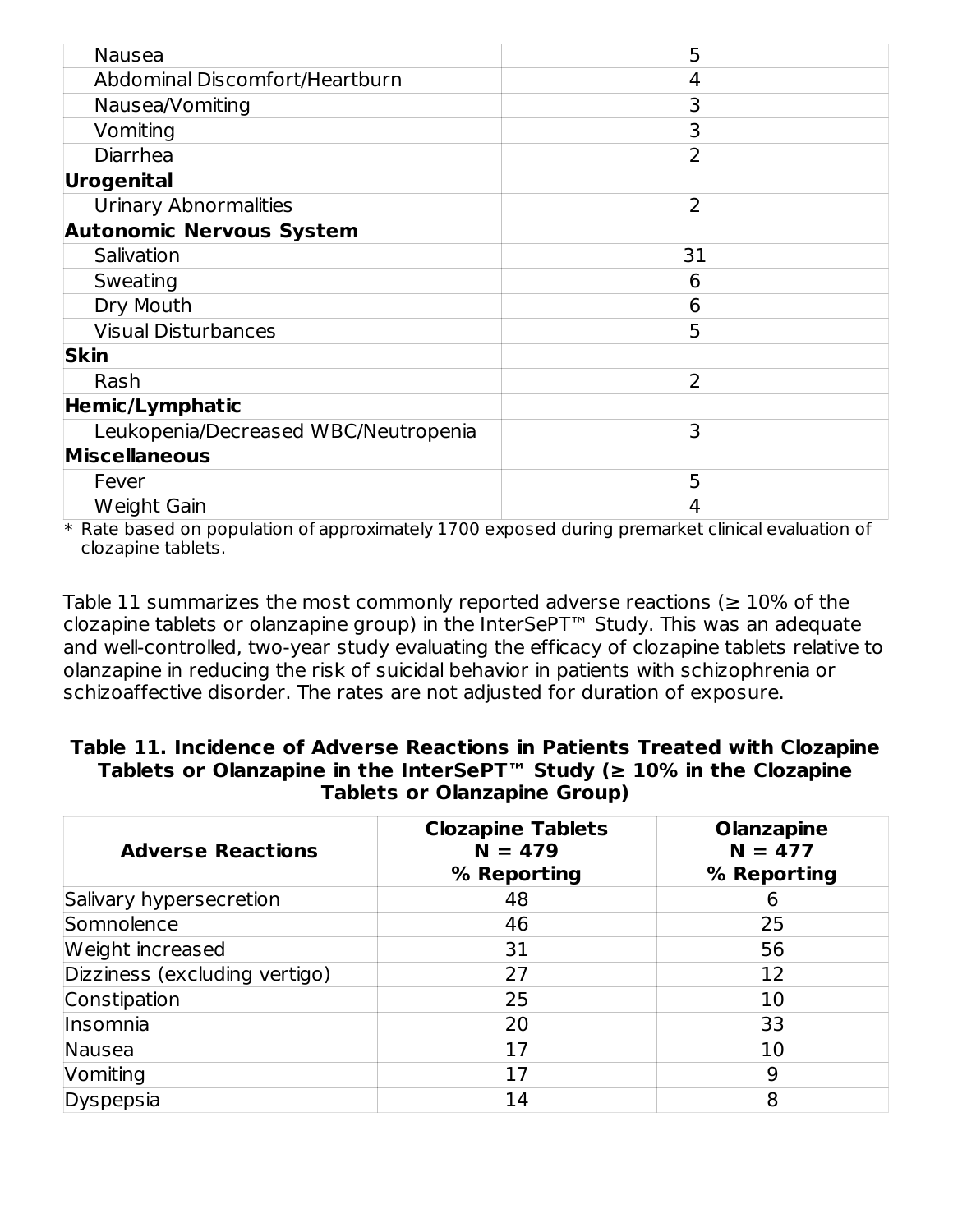# **Dystonia**

Class Effect

Symptoms of dystonia, prolonged abnormal contractions of muscle groups, may occur in susceptible individuals during the first few days of treatment. Dystonic symptoms include: spasm of the neck muscles, sometimes progressing to tightness of the throat, swallowing difficulty, difficulty breathing, and/or protrusion of the tongue. While these symptoms can occur at low doses, they occur more frequently and with greater severity with high potency and at higher doses of first generation antipsychotic drugs. An elevated risk of acute dystonia is observed in males and younger age groups.

# **6.2 Postmarketing Experience**

The following adverse reactions have been identified during post-approval use of clozapine. Because these reactions are reported voluntarily from a population of uncertain size, it is not always possible to reliably estimate their frequency or establish a causal relationship to drug exposure.

**Central Nervous System:** Delirium, EEG abnormal, myoclonus, paresthesia, possible cataplexy, status epilepticus, obsessive compulsive symptoms, restless leg syndrome, and post-discontinuation cholinergic rebound adverse reactions.

**Cardiovascular System:** Atrial or ventricular fibrillation, ventricular tachycardia, palpitations, QT interval prolongation, Torsades de Pointes, mitral valve incompetence associated with clozapine-related cardiomyopathy, myocardial infarction, cardiac arrest, myocarditis, and periorbital edema.

**Endocrine System:** Pseudopheochromocytoma.

**Gastrointestinal System:** Acute pancreatitis, dysphagia, salivary gland swelling, colitis, megacolon, intestinal ischemia or infarction.

**Hepatobiliary System:** Cholestasis, hepatitis, jaundice, hepatotoxicity, hepatic steatosis, hepatic necrosis, hepatic fibrosis, hepatic cirrhosis, liver injury (hepatic, cholestatic, and mixed), and liver failure.

**Immune System Disorders:** Angioedema, leukocytoclastic vasculitis.

**Urogenital System:** Acute interstitial nephritis, nocturnal enuresis, priapism, renal failure, and retrograde ejaculation.

**Skin and Subcutaneous Tissue Disorders:** Hypersensitivity reactions: photosensitivity, vasculitis, erythema multiforme, skin pigmentation disorder, and Stevens-Johnson Syndrome.

**Musculoskeletal System and Connective Tissue Disorders:** Myasthenic syndrome, rhabdomyolysis, and systemic lupus erythematosus.

**Respiratory System:** Aspiration, pleural effusion, pneumonia, lower respiratory tract infection, sleep apnea.

**Hemic and Lymphatic System:** Mild, moderate, or severe leukopenia, agranulocytosis, granulocytopenia, WBC decreased, deep-vein thrombosis, elevated hemoglobin/hematocrit, erythrocyte sedimentation rate (ESR) increased, sepsis, thrombocytosis, and thrombocytopenia.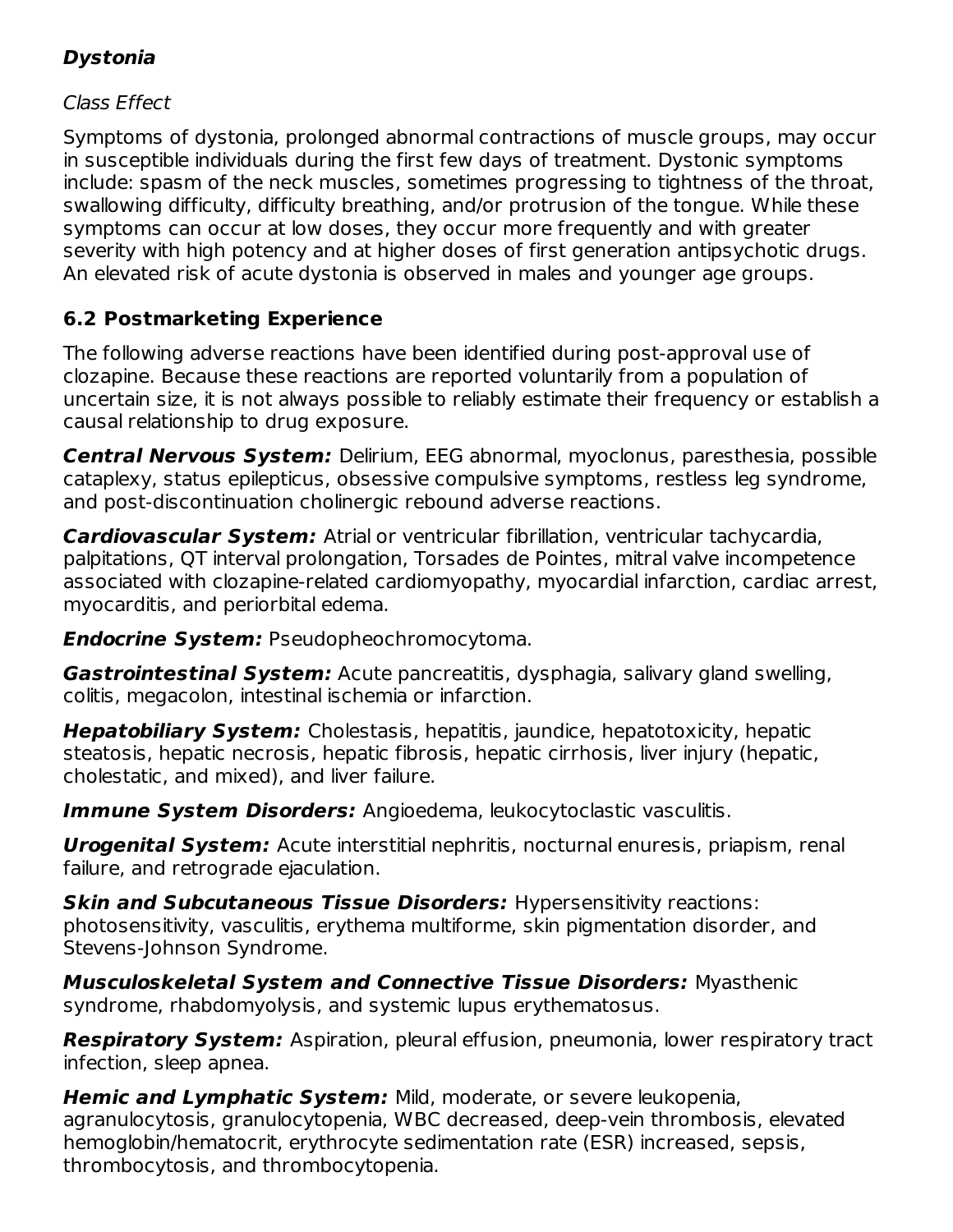**Vision Disorders:** Narrow-angle glaucoma.

**Miscellaneous:** Creatine phosphokinase elevation, hyperuricemia, hyponatremia, polyserositis, and weight loss.

# **7 DRUG INTERACTIONS**

# **7.1 Potential for Other Drugs to Affect Clozapine Tablets**

Clozapine is a substrate for many cytochrome P450 isozymes, in particular CYP1A2, CYP3A4, and CYP2D6. Use caution when administering clozapine tablets concomitantly with drugs that are inducers or inhibitors of these enzymes.

# **CYP1A2 Inhibitors**

Concomitant use of clozapine tablets and CYP1A2 inhibitors can increase plasma levels of clozapine, potentially resulting in adverse reactions. Reduce the clozapine tablets dose to one-third of the original dose when clozapine tablets are coadministered with strong CYP1A2 inhibitors (e.g., fluvoxamine, ciprofloxacin, or enoxacin). The clozapine tablets dose should be increased to the original dose when coadministration of strong CYP1A2 inhibitors is discontinued [see Dosage and Administration (2.6), Clinical Pharmacology (12.3)].

Moderate or weak CYP1A2 inhibitors include oral contraceptives and caffeine. Monitor patients closely when clozapine tablets are coadministered with these inhibitors. Consider reducing the clozapine tablets dosage if necessary [see Dosage and Administration (2.6)].

# **CYP2D6 and CYP3A4 Inhibitors**

Concomitant treatment with clozapine tablets and CYP2D6 or CYP3A4 inhibitors (e.g., cimetidine, escitalopram, erythromycin, paroxetine, bupropion, fluoxetine, quinidine, duloxetine, terbinafine, or sertraline) can increase clozapine levels and lead to adverse reactions [see Clinical Pharmacology (12.3)]. Use caution and monitor patients closely when using such inhibitors. Consider reducing the clozapine tablets dose [see Dosage] and Administration (2.6)].

# **CYP1A2 and CYP3A4 Inducers**

Concomitant treatment with drugs that induce CYP1A2 or CYP3A4 can decrease the plasma concentration of clozapine, resulting in decreased effectiveness of clozapine tablets. Tobacco smoke is a moderate inducer of CYP1A2. Strong CYP3A4 inducers include carbamazepine, phenytoin, St. John's wort, and rifampin. It may be necessary to increase the clozapine tablets dose if used concomitantly with inducers of these enzymes. However, concomitant use of clozapine tablets and strong CYP3A4 inducers is not recommended [see Dosage and Administration (2.6)].

Consider reducing the clozapine tablets dosage when discontinuing coadministered enzyme inducers; because discontinuation of inducers can result in increased clozapine plasma levels and an increased risk of adverse reactions [see Dosage and Administration  $(2.6)$ ].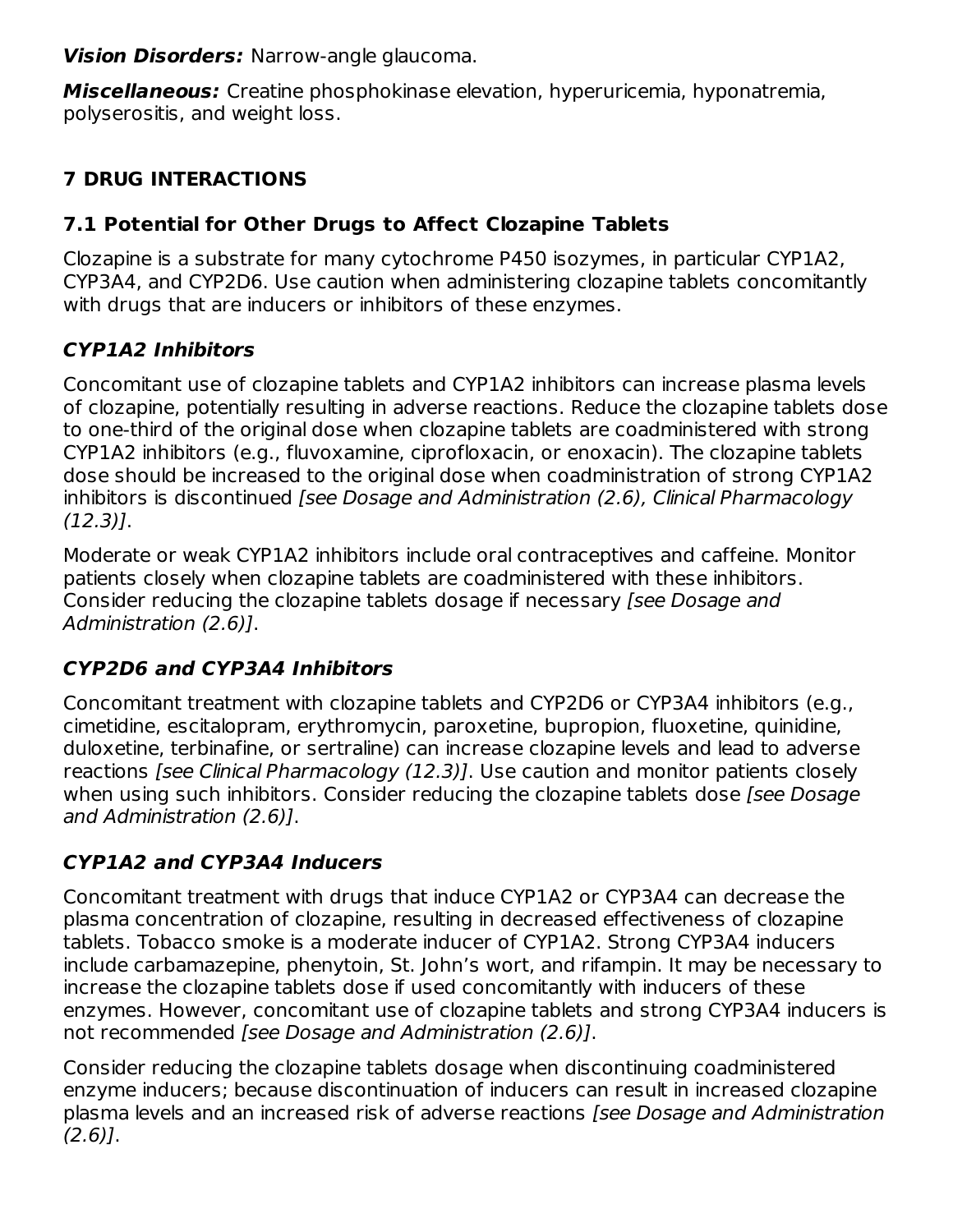# **Anticholinergic Drugs**

Concomitant treatment with clozapine and other drugs with anticholinergic activity (e.g., benztropine, cyclobenzaprine, diphenhydramine) can increase the risk for anticholinergic toxicity and severe gastrointestinal adverse reactions related to hypomotility. Avoid concomitant use of clozapine tablets with anticholinergic drugs when possible [see Warnings and Precautions (5.8, 5.16)].

# **Drugs that Cause QT Interval Prolongation**

Use caution when administering concomitant medications that prolong the QT interval or inhibit the metabolism of clozapine. Drugs that cause QT prolongation include: specific antipsychotics (e.g., ziprasidone, iloperidone, chlorpromazine, thioridazine, mesoridazine, droperidol, and pimozide), specific antibiotics (e.g., erythromycin, gatifloxacin, moxifloxacin, sparfloxacin), Class 1A antiarrhythmics (e.g., quinidine, procainamide) or Class III antiarrhythmics (e.g., amiodarone, sotalol), and others (e.g., pentamidine, levomethadyl acetate, methadone, halofantrine, mefloquine, dolasetron mesylate, probucol or tacrolimus) [see Warnings and Precautions (5.10)].

# **7.2 Potential for Clozapine Tablets to Affect Other Drugs**

Concomitant use of clozapine tablets with other drugs metabolized by CYP2D6 can increase levels of these CYP2D6 substrates. Use caution when coadministering clozapine tablets with other drugs that are metabolized by CYP2D6. It may be necessary to use lower doses of such drugs than usually prescribed. Such drugs include specific antidepressants, phenothiazines, carbamazepine, and Type 1C antiarrhythmics (e.g., propafenone, flecainide, and encainide).

# **8 USE IN SPECIFIC POPULATIONS**

# **8.1 Pregnancy**

# **Pregnancy Category B**

#### Risk Summary

There are no adequate or well-controlled studies of clozapine in pregnant women.

Reproduction studies have been performed in rats and rabbits at doses up to 0.4 and 0.9 times, respectively, the maximum recommended human dose (MRHD) of 900 mg/day on a mg/m<sup>2</sup> body surface area basis. The studies revealed no evidence of impaired fertility or harm to the fetus due to clozapine. Because animal reproduction studies are not always predictive of human response, clozapine tablets should be used during pregnancy only if clearly needed.

# Clinical Considerations

Consider the risk of exacerbation of psychosis when discontinuing or changing treatment with antipsychotic medications during pregnancy and postpartum. Consider early screening for gestational diabetes for patients treated with antipsychotic medications [see Warnings and Precautions (5.11)]. Neonates exposed to antipsychotic drugs during the third trimester of pregnancy are at risk for extrapyramidal and/or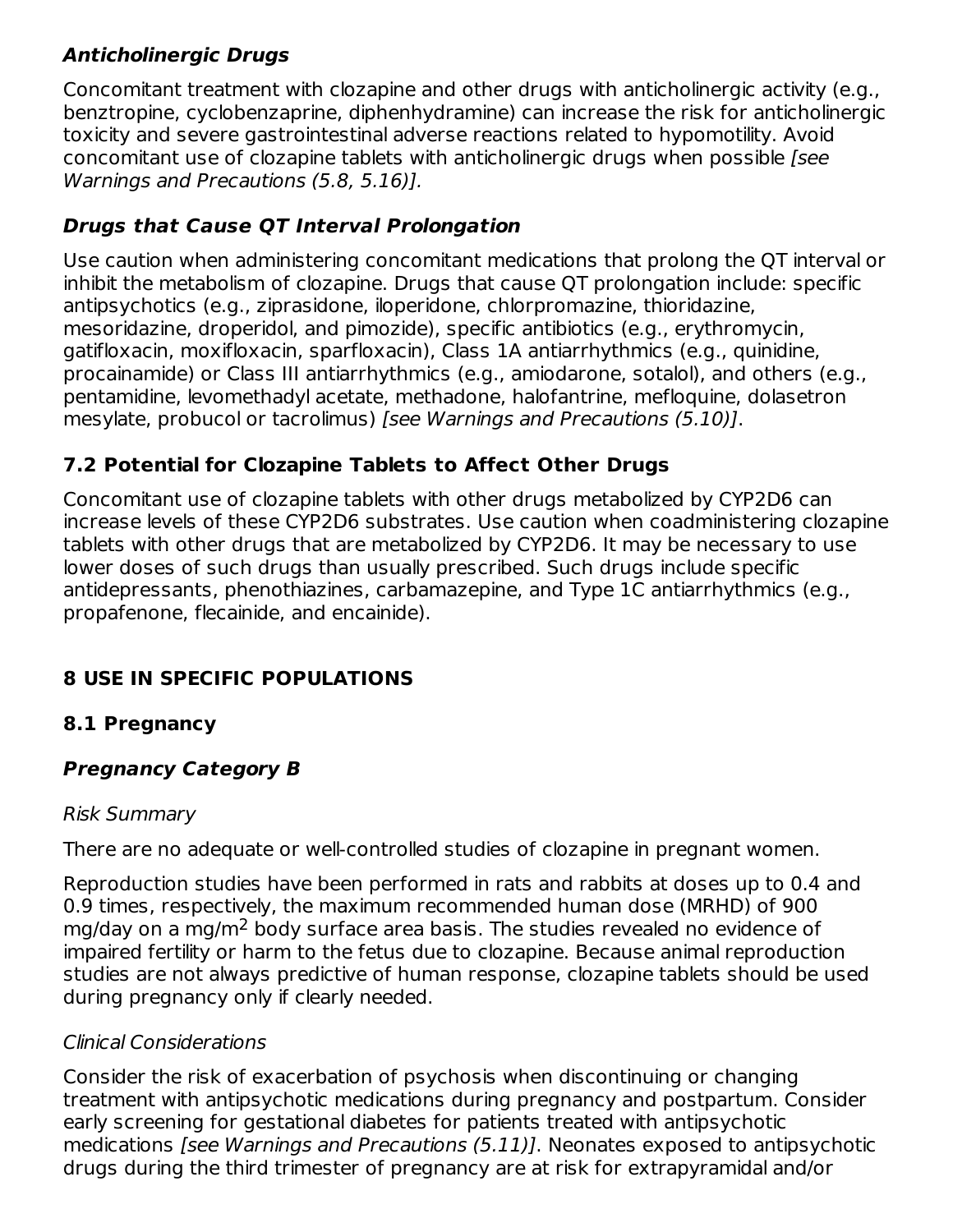withdrawal symptoms following delivery. Monitor neonates for symptoms of agitation, hypertonia, hypotonia, tremor, somnolence, respiratory distress, and feeding difficulties. The severity of complications can vary from self-limited symptoms to some neonates requiring intensive care unit support and prolonged hospitalization.

#### Animal Data

In embryofetal developmental studies, clozapine had no effects on maternal parameters, litter sizes, or fetal parameters when administered orally to pregnant rats and rabbits during the period of organogenesis at doses up to 0.4 and 0.9 times, respectively, the MRHD of 900 mg/day on a mg/m<sup>2</sup> body surface area basis.

In peri/postnatal developmental studies, pregnant female rats were administered clozapine over the last third of pregnancy and until day 21 postpartum. Observations were made on fetuses at birth and during the postnatal period; the offspring were allowed to reach sexual maturity and mated. Clozapine caused a decrease in maternal body weight but had no effects on litter size or body weights of either F1 or F2 generations at doses up to 0.4 times the MRHD of 900 mg/day on a mg/m<sup>2</sup> body surface area basis.

# **8.3 Nursing Mothers**

Clozapine is present in human milk. Because of the potential for serious adverse reactions in nursing infants from clozapine tablets, a decision should be made whether to discontinue nursing or to discontinue the drug, taking into account the importance of the drug to the mother.

# **8.4 Pediatric Use**

Safety and effectiveness in pediatric patients have not been established.

# **8.5 Geriatric Use**

There have not been sufficient numbers of geriatric patients in clinical studies utilizing clozapine tablets to determine whether those over 65 years of age differ from younger subjects in their response to clozapine tablets.

Orthostatic hypotension and tachycardia can occur with clozapine tablets treatment [see Boxed Warning and Warnings and Precautions (5.3)]. Elderly patients, particularly those with compromised cardiovascular functioning, may be more susceptible to these effects.

Elderly patients may be particularly susceptible to the anticholinergic effects of clozapine tablets, such as urinary retention and constipation [see Warnings and Precautions (5.16)].

Carefully select clozapine tablets doses in elderly patients, taking into consideration their greater frequency of decreased hepatic, renal, or cardiac function, as well as other concomitant disease and other drug therapy. Clinical experience suggests that the prevalence of tardive dyskinesia appears to be highest among the elderly; especially elderly women [see Warnings and Precautions (5.18)].

# **8.6 Patients with Renal or Hepatic Impairment**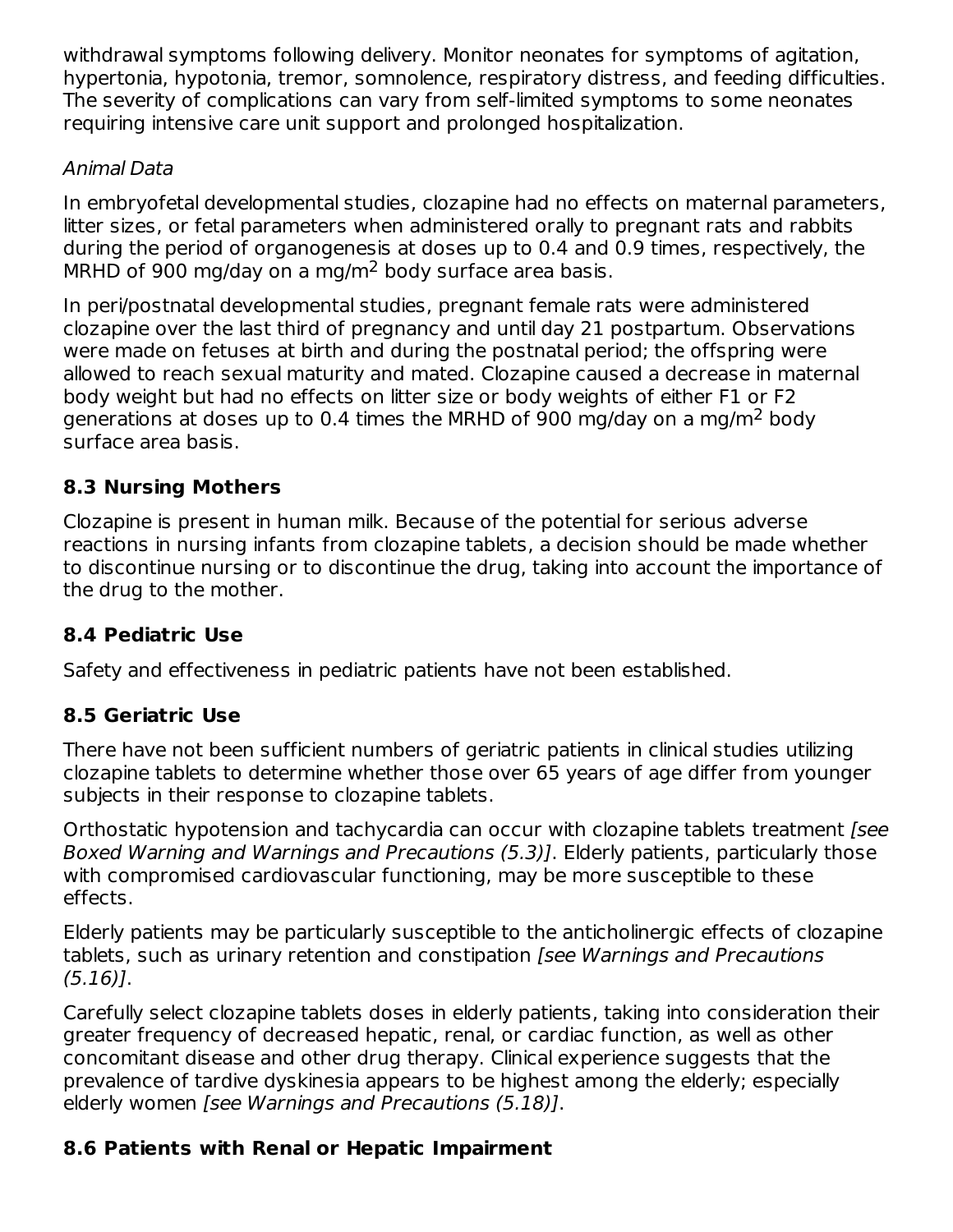Dose reduction may be necessary in patients with significant impairment of renal or hepatic function. Clozapine concentrations may be increased in these patients, because clozapine is almost completely metabolized and then excreted [see Dosage and Administration (2.7), Clinical Pharmacology (12.3)].

### **8.7 CYP2D6 Poor Metabolizers**

Dose reduction may be necessary in patients who are CYP2D6 poor metabolizers. Clozapine concentrations may be increased in these patients, because clozapine is almost completely metabolized and then excreted [see Dosage and Administration (2.7), Clinical Pharmacology (12.3)].

#### **8.8 Hospice Patients**

For hospice patients (i.e., terminally ill patients with an estimated life expectancy of six months or less), the prescriber may reduce the ANC monitoring frequency to once every 6 months, after a discussion with the patient and his/her caregiver. Individual treatment decisions should weigh the importance of monitoring ANC in the context of the need to control psychiatric symptoms and the patient's terminal illness.

# **10 OVERDOSAGE**

#### **10.1 Overdosage Experience**

The most commonly reported signs and symptoms associated with clozapine overdose are: sedation, delirium, coma, tachycardia, hypotension, respiratory depression or failure; and hypersalivation. There are reports of aspiration pneumonia, cardiac arrhythmias, and seizure. Fatal overdoses have been reported with clozapine, generally at doses above 2500 mg. There have also been reports of patients recovering from overdoses well in excess of 4 g.

#### **10.2 Management of Overdosage**

There is no available specific antidote to an overdose of clozapine tablets. Establish and maintain an airway; ensure adequate oxygenation and ventilation. Monitor cardiac status and vital signs. Use general symptomatic and supportive measures. Consider the possibility of multiple-drug involvement.

Contact a Certified Poison Control Center for the most up to date information on the management of overdosage (1-800-222-1222).

# **11 DESCRIPTION**

Clozapine, an atypical antipsychotic drug, is a tricyclic dibenzodiazepine derivative, 8 chloro-11-(4-methyl-1-piperazinyl)-5H-dibenzo [b,e] [1,4] diazepine. The structural formula is: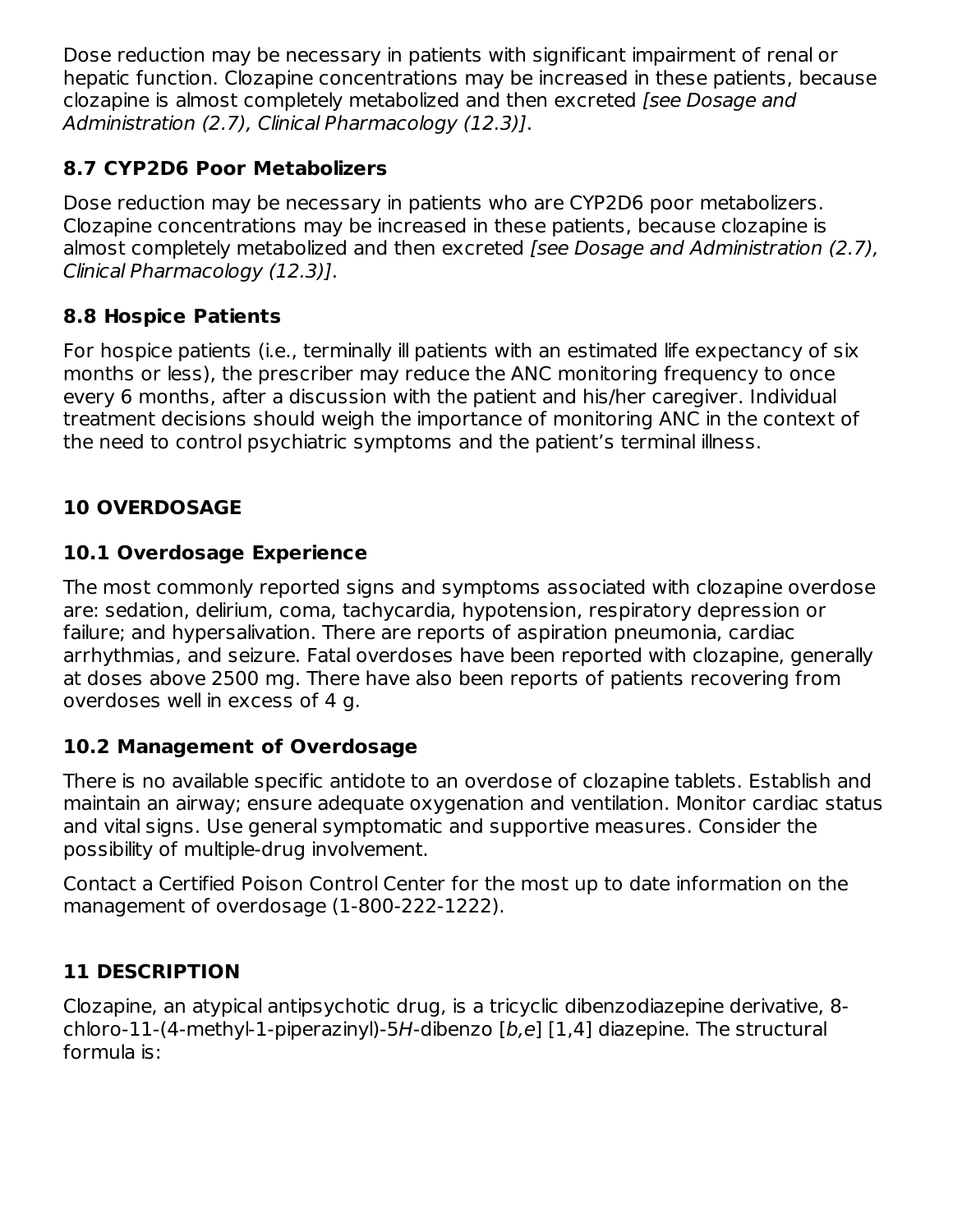

C<sub>18</sub>H<sub>19</sub>ClN<sub>4</sub> Molecular weight 326.83

Clozapine tablets, USP for oral administration, are available containing 25 mg, 50 mg, 100 mg or 200 mg of clozapine. In addition, each tablet contains the following inactive ingredients: colloidal silicon dioxide, crospovidone, lactose monohydrate, magnesium stearate, microcrystalline cellulose and sodium lauryl sulfate.

In addition, the 25 mg tablets contain FD&C Red No. 40 Aluminum Lake and the 50 mg, 100 mg and 200 mg tablets contain FD&C Blue No. 2 Aluminum Lake.

# **12 CLINICAL PHARMACOLOGY**

### **12.1 Mechanism of Action**

The mechanism of action of clozapine is unknown. However, it has been proposed that the therapeutic efficacy of clozapine in schizophrenia is mediated through antagonism of the dopamine type 2 (D<sub>2</sub>) and the serotonin type 2A (5-HT<sub>2A</sub>) receptors. Clozapine also acts as an antagonist at adrenergic, cholinergic, histaminergic and other dopaminergic and serotonergic receptors.

#### **12.2 Pharmacodynamics**

Clozapine demonstrated binding affinity to the following receptors: histamine H $_1$  (K $_{\sf i}$  1.1  $\;$ nM), adrenergic α $_{1}$  (K<sub>i</sub> 1.6 nM), serotonin 5-HT<sub>6</sub> (K<sub>i</sub> 4 nM), serotonin 5-HT<sub>2A</sub> (K<sub>i</sub> 5.4 nM), muscarinic M $_1$  (K<sub>i</sub> 6.2 nM), serotonin 5-HT<sub>7</sub> (K<sub>i</sub> 6.3 nM), serotonin 5-HT $_{2 \text{C}}$  (K<sub>i</sub> 9.4 nM), dopamine D $_4$  (K<sub>i</sub> 24 nM), adrenergic  $\alpha_{\text{2A}}$  (K<sub>i</sub> 90 nM), serotonin 5-HT<sub>3</sub> (K<sub>i</sub> 95 nM), serotonin 5-HT $_{\rm 1A}$  (K<sub>i</sub> 120 nM), dopamine D<sub>2</sub> (K<sub>i</sub> 160 nM), dopamine D $_{\rm 1}$  (K<sub>i</sub> 270 nM), dopamine D $_5$  (K $_4$  454 nM), and dopamine D $_3$  (K $_4$  555 nM).

Clozapine causes little or no prolactin elevation.

Clinical electroencephalogram (EEG) studies demonstrated that clozapine increases delta and theta activity and slows dominant alpha frequencies. Enhanced synchronization occurs. Sharp wave activity and spike and wave complexes may also develop. Patients have reported an intensification of dream activity during clozapine therapy. REM sleep was found to be increased to 85% of the total sleep time. In these patients, the onset of REM sleep occurred almost immediately after falling asleep.

#### **12.3 Pharmacokinetics**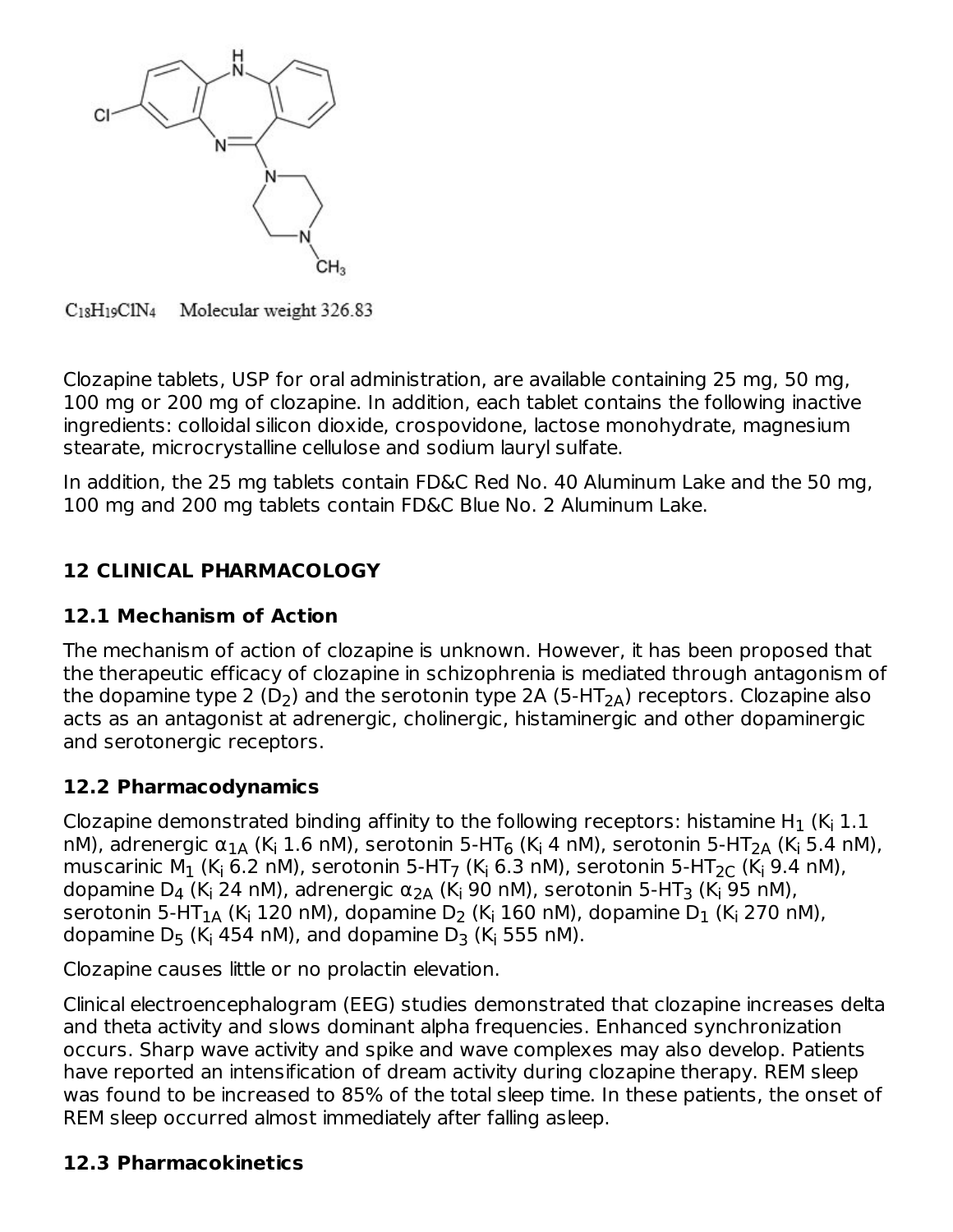# **Absorption**

In humans, clozapine tablets (25 mg and 100 mg) are equally bioavailable relative to a clozapine solution. Following oral administration of clozapine tablets 100 mg twice daily, the average steady-state peak plasma concentration was 319 ng/mL (range: 102 to 771 ng/mL), occurring at the average of 2.5 hours (range: 1 to 6 hours) after dosing. The average minimum concentration at steady-state was 122 ng/mL (range: 41 to 343 ng/mL), after 100 mg twice daily dosing. Food does not appear to affect the systemic bioavailability of clozapine tablets. Thus, clozapine tablets may be administered with or without food.

# **Distribution**

Clozapine is approximately 97% bound to serum proteins. The interaction between clozapine and other highly protein-bound drugs has not been fully evaluated but may be important [see Drug Interactions (7)].

# **Metabolism and Excretion**

Clozapine is almost completely metabolized prior to excretion, and only trace amounts of unchanged drug are detected in the urine and feces. Clozapine is a substrate for many cytochrome P450 isozymes, in particular CYP1A2, CYP2D6, and CYP3A4. Approximately 50% of the administered dose is excreted in the urine and 30% in the feces. The demethylated, hydroxylated, and N-oxide derivatives are components in both urine and feces. Pharmacological testing has shown the desmethyl metabolite (norclozapine) to have only limited activity, while the hydroxylated and N-oxide derivatives were inactive. The mean elimination half-life of clozapine after a single 75 mg dose was 8 hours (range: 4 to 12 hours), compared to a mean elimination half-life of 12 hours (range: 4 to 66 hours), after achieving steady-state with 100 mg twice daily dosing.

A comparison of single-dose and multiple-dose administration of clozapine demonstrated that the elimination half-life increased significantly after multiple dosing relative to that after single-dose administration, suggesting the possibility of concentration-dependent pharmacokinetics. However, at steady-state, approximately dose-proportional changes with respect to AUC (area under the curve), peak, and minimum clozapine plasma concentrations were observed after administration of 37.5, 75, and 150 mg twice daily.

# **Drug-Drug Interaction Studies**

# Fluvoxamine

A pharmacokinetic study was conducted in 16 schizophrenic patients who received clozapine under steady-state conditions. After coadministration of fluvoxamine for 14 days, mean trough concentrations of clozapine and its metabolites, Ndesmethylclozapine and clozapine N-oxide, were elevated about three-fold compared to baseline steady-state concentrations.

# Paroxetine, Fluoxetine, and Sertraline

In a study of schizophrenic patients ( $n = 14$ ) who received clozapine under steady-state conditions, coadministration of paroxetine produced only minor changes in the levels of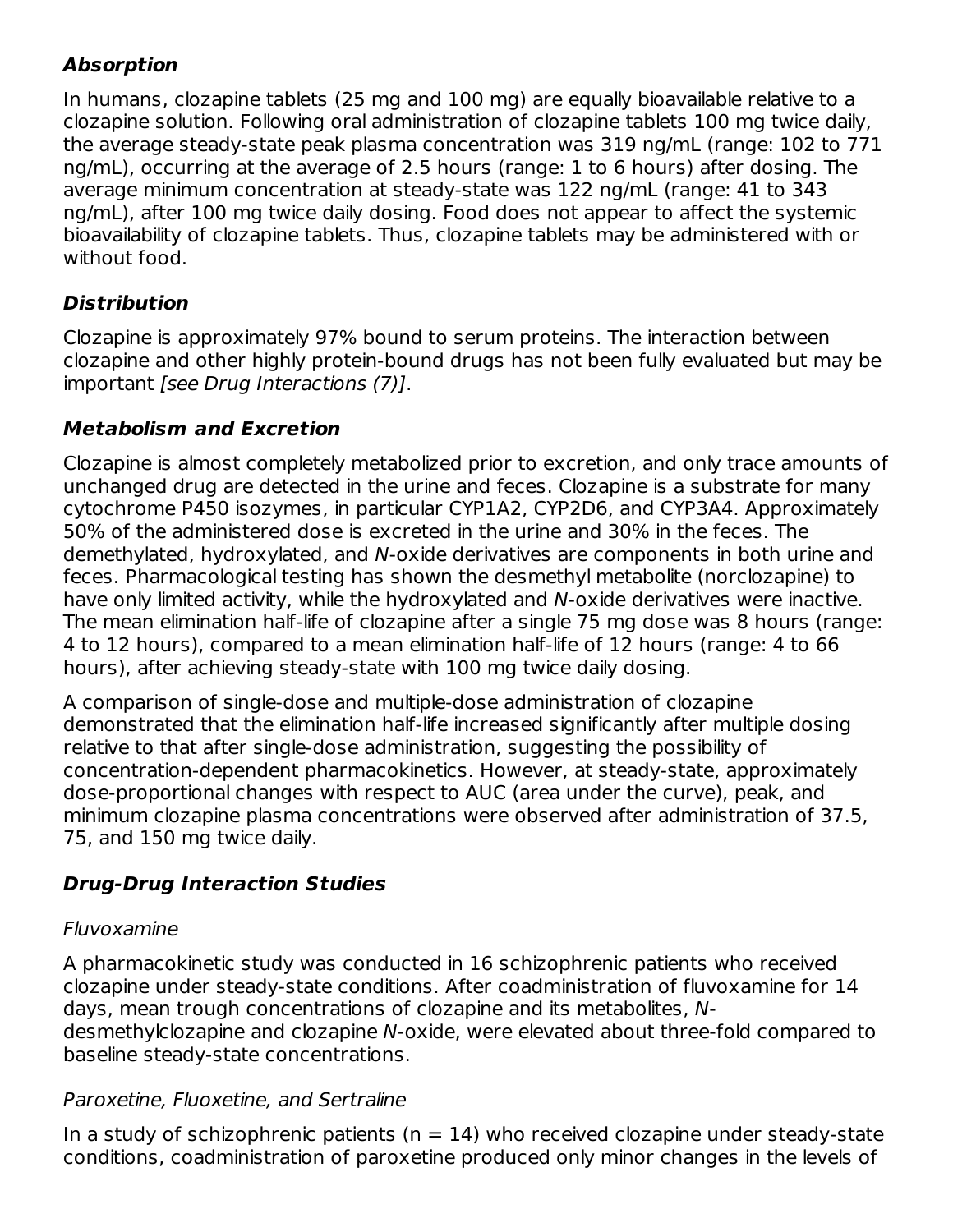clozapine and its metabolites. However, other published reports describe modest elevations (less than two-fold) of clozapine and metabolite concentrations when clozapine was taken with paroxetine, fluoxetine, and sertraline.

# **Specific Population Studies**

#### Renal or Hepatic Impairment

No specific pharmacokinetic studies were conducted to investigate the effects of renal or hepatic impairment on the pharmacokinetics of clozapine. Higher clozapine plasma concentrations are likely in patients with significant renal or hepatic impairment when given usual doses.

#### CYP2D6 Poor Metabolizers

A subset (3%-10%) of the population has reduced activity of CYP2D6 (CYP2D6 poor metabolizers). These individuals may develop higher than expected plasma concentrations of clozapine when given usual doses.

# **13 NONCLINICAL TOXICOLOGY**

### **13.1 Carcinogenesis, Mutagenesis, Impairment of Fertility**

#### **Carcinogenesis**

No carcinogenic potential was demonstrated in long-term studies in mice and rats at doses up to 0.3 times and 0.4 times, respectively, the maximum recommended human dose (MRHD) of 900 mg/day on a mg/m<sup>2</sup> body surface area basis.

#### **Mutagenesis**

Clozapine was not genotoxic when tested in the following gene mutation and chromosomal aberration tests: the bacterial Ames test, the in vitro mammalian V79 in Chinese hamster cells, the in vitro unscheduled DNA synthesis in rat hepatocytes or the in vivo micronucleus assay in mice.

#### **Impairment of Fertility**

Clozapine had no effect on any parameters of fertility, pregnancy, fetal weight or postnatal development when administered orally to male rats 70 days before mating and to female rats for 14 days before mating at doses up to 0.4 times the MRHD of 900 mg/day on a mg/m<sup>2</sup> body surface area basis.

# **14 CLINICAL STUDIES**

# **14.1 Treatment-Resistant Schizophrenia**

The efficacy of clozapine tablets in treatment-resistant schizophrenia was established in a multicenter, randomized, double-blind, active-controlled (chlorpromazine) study in patients with a DSM-III diagnosis of schizophrenia who had inadequate responses to at least 3 different antipsychotics (from at least 2 different chemical classes) during the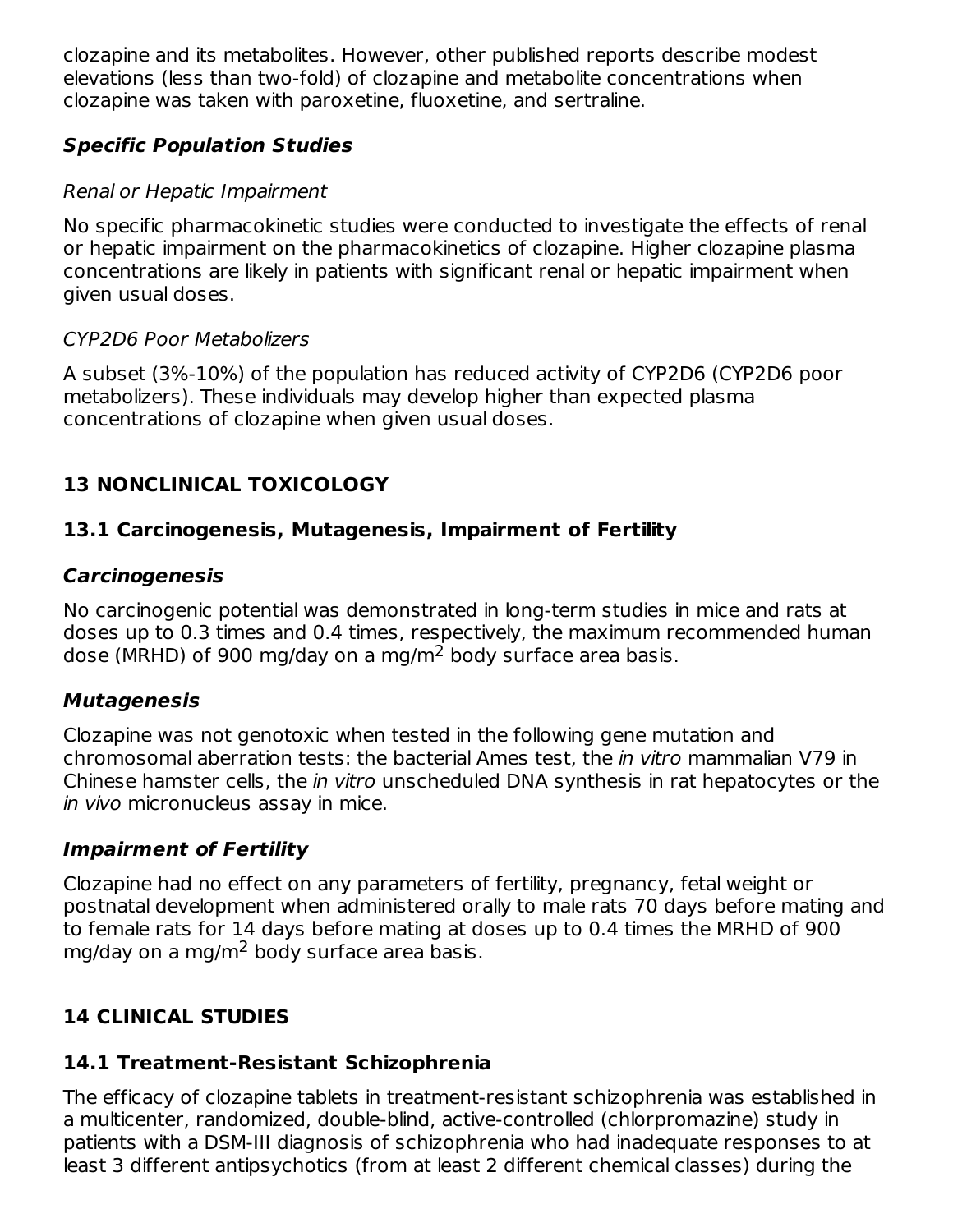preceding 5 years. The antipsychotic trials must have been judged adequate; the antipsychotic dosages must have been equivalent to or greater than 1000 mg per day of chlorpromazine for a period of at least 6 weeks, each without significant reduction of symptoms. There must have been no period of good functioning within the preceding 5 years. Patients must have had a baseline score of at least 45 on the investigator-rated Brief Psychiatric Rating Scale (BPRS). On the 18-item BPRS, 1 indicates the absence of symptoms, and 7 indicates severe symptoms; the maximum potential total BPRS score is 126. At baseline, the mean BPRS score was 61. In addition, patients must have had a score of at least 4 on at least two of the following four individual BPRS items: conceptual disorganization, suspiciousness, hallucinatory behavior, and unusual thought content. Patients must have had a Clinical Global Impressions–Severity Scale score of at least 4 (moderately ill).

In the prospective, lead-in phase of the trial, all patients ( $N = 305$ ) initially received singleblind treatment with haloperidol (the mean dose was 61 mg per day) for 6 weeks. More than 80% of patients completed the 6-week trial. Patients with an inadequate response to haloperidol ( $N = 268$ ) were randomized to double-blind treatment with clozapine tablets ( $N = 126$ ) or chlorpromazine ( $N = 142$ ). The maximum daily clozapine tablets dose was 900 mg; the mean daily dose was  $> 600$  mg. The maximum daily chlorpromazine dose was 1800 mg; the mean daily dose was  $> 1200$  mg.

The primary endpoint was treatment response, predefined as a decrease in BPRS score of at least 20% and either (1) a CGI-S score of  $\leq$  3 (mildly ill), or (2) a BPRS score of  $\leq$ 35, at the end of 6 weeks of treatment. Approximately 88% of patients from the clozapine tablets and chlorpromazine groups completed the 6-week trial. At the end of 6 weeks, 30% of the clozapine tablets group responded to treatment, and 4% of the chlorpromazine group responded to treatment. The difference was statistically significant (p < 0.001). The mean change in total BPRS score was -16 and -5 in the clozapine tablets and chlorpromazine group, respectively; the mean change in the 4 key BPRS item scores was -5 and -2 in the clozapine tablets and chlorpromazine group, respectively; and the mean change in CGI-S score was -1.2 and -0.4, in the clozapine tablets and chlorpromazine group, respectively. These changes in the clozapine tablets group were statistically significantly greater than in the chlorpromazine group ( $p < 0.001$ in each analysis).

# **14.2 Recurrent Suicidal Behavior in Schizophrenia or Schizoaffective Disorder**

The effectiveness of clozapine tablets in reducing the risk of recurrent suicidal behavior was assessed in the International Suicide Prevention Trial (InterSePT™, a trademark of Novartis Pharmaceuticals Corporation). This was a prospective, randomized, open-label, active-controlled, multicenter, international, parallel-group comparison of clozapine tablets versus olanzapine (Zyprexa $^\circledR$ , a registered trademark of Eli Lilly and Company) in 956 patients with schizophrenia or schizoaffective disorder (DSM-IV) who were judged to be at risk for recurrent suicidal behavior. Only about one-fourth of these patients (27%) were considered resistant to standard antipsychotic drug treatment. To enter the trial, patients must have met 1 of the following criteria:

- They had attempted suicide within the three years prior to their baseline evaluation.
- They had been hospitalized to prevent a suicide attempt within the three years prior to their baseline evaluation.
- They demonstrated moderate-to-severe suicidal ideation with a depressive component within one week prior to their baseline evaluation.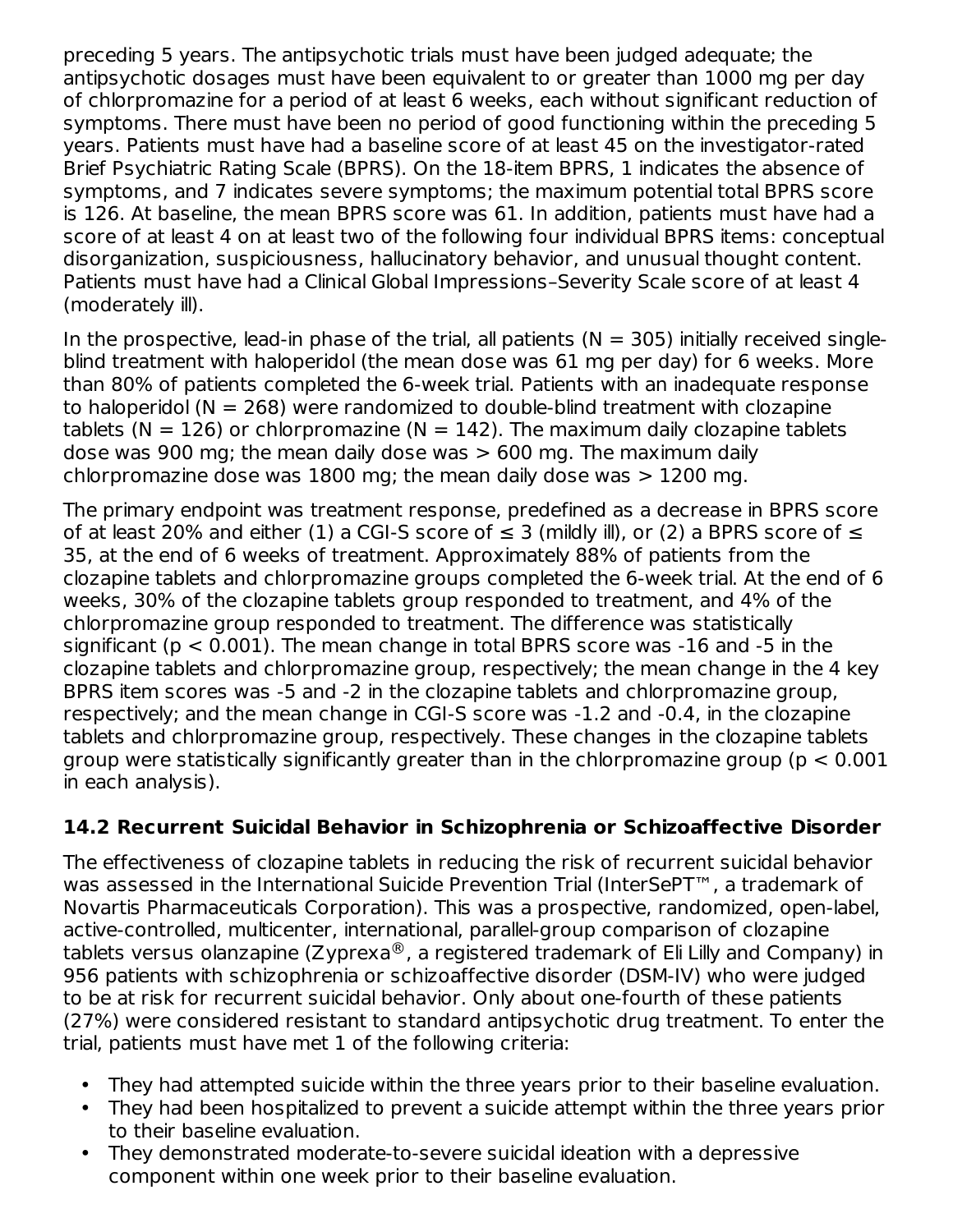• They demonstrated moderate-to-severe suicidal ideation accompanied by command hallucinations to do self-harm within one week prior to their baseline evaluation.

Dosing regimens for each treatment group were determined by individual investigators and were individualized by patient. Dosing was flexible, with a dose range of 200-900 mg/day for clozapine tablets and 5-20 mg/day for olanzapine. For the 956 patients who received clozapine tablets or olanzapine in this study, there was extensive use of concomitant psychotropics: 84% with antipsychotics, 65% with anxiolytics, 53% with antidepressants, and 28% with mood stabilizers. There was significantly greater use of concomitant psychotropic medications among the patients in the olanzapine group.

The primary efficacy measure was time to (1) a significant suicide attempt, including a completed suicide; (2) hospitalization due to imminent suicide risk, including increased level of surveillance for suicidality for patients already hospitalized; or (3) worsening of suicidality severity as demonstrated by "much worsening" or "very much worsening" from baseline in the Clinical Global Impression of Severity of Suicidality as assessed by the Blinded Psychiatrist (CGI-SS-BP) scale. A determination of whether or not a reported event met criterion 1 or 2 above was made by the Suicide Monitoring Board (SMB), a group of experts blinded to patient data.

A total of 980 patients were randomized to the study and 956 received study medication. Sixty-two percent of the patients were diagnosed with schizophrenia, and the remainder (38%) were diagnosed with schizoaffective disorder. Only about onefourth of the total patient population (27%) was identified as "treatment-resistant" at baseline. There were more males than females in the study (61% of all patients were male). The mean age of patients entering the study was 37 years of age (range 18-69). Most patients were Caucasian (71%), 15% were Black, 1% were Asian, and 13% were classified as being of "other" races.

Patients treated with clozapine tablets had a statistically significant longer delay in the time to recurrent suicidal behavior in comparison with olanzapine. This result should be interpreted only as evidence of the effectiveness of clozapine tablets in delaying time to recurrent suicidal behavior and not a demonstration of the superior efficacy of clozapine tablets over olanzapine.

The probability of experiencing (1) a significant suicide attempt, including a completed suicide, or (2) hospitalization because of imminent suicide risk, including increased level of surveillance for suicidality for patients already hospitalized, was lower for clozapine tablets patients than for olanzapine patients at Week 104: clozapine tablets 24% versus olanzapine 32%; 95% CI of the difference: 2%, 14% (Figure 1).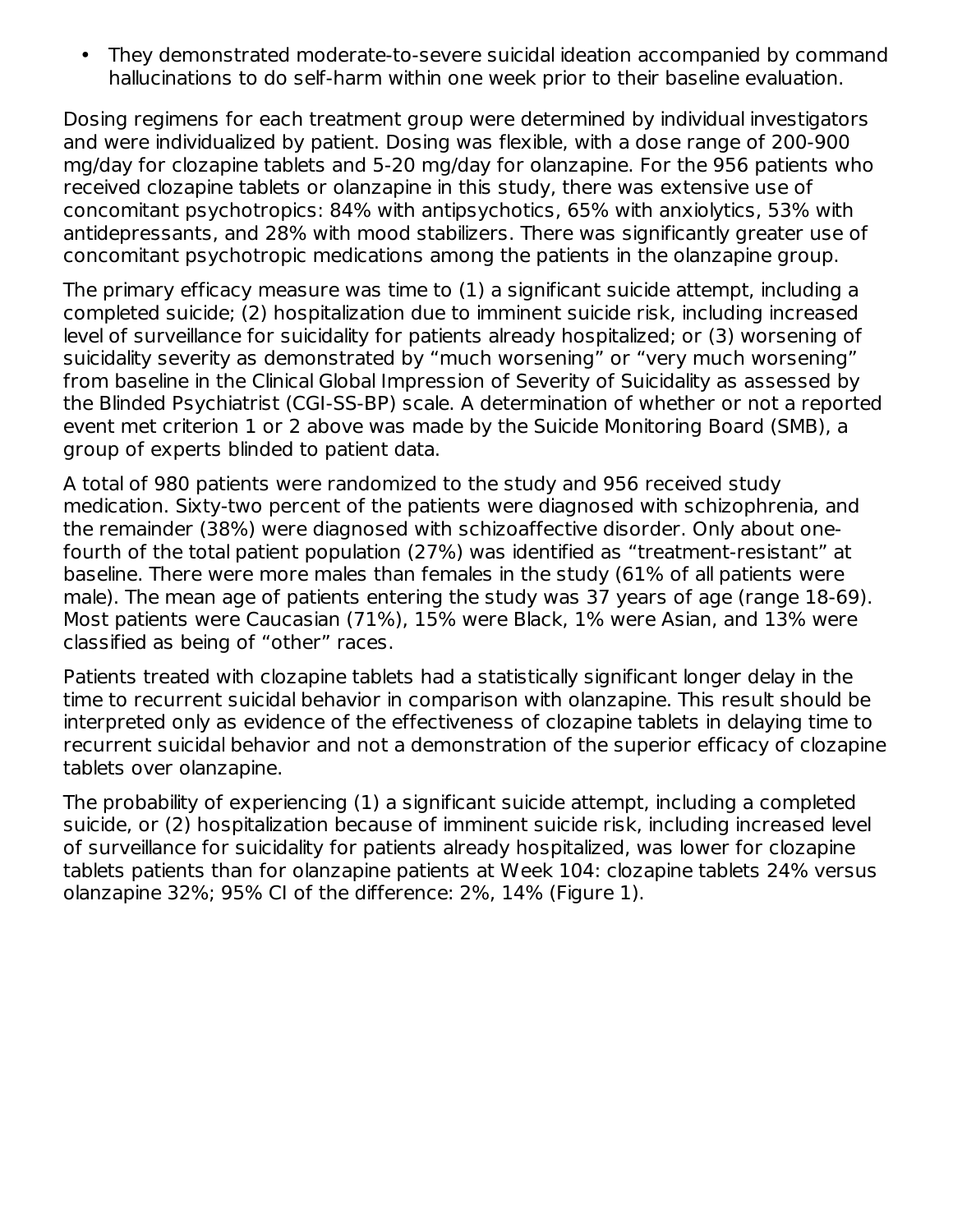

**Figure 1. Cumulative Probability of a Significant Suicide Attempt or Hospitalization to Prevent Suicide in Patients with Schizophrenia or Schizoaffective Disorder at High Risk of Suicidality**

#### **16 HOW SUPPLIED/STORAGE AND HANDLING**

#### **16.1 How Supplied**

Clozapine Tablets, USP are available containing 25 mg, 50 mg, 100 mg or 200 mg of clozapine, USP.

The 25 mg tablets are peach, round, functionally scored tablets debossed with **C** to the left of the score and **7** to the right of the score on one side of the tablet and **M** on the other side. They are available as follows:

NDC 0378-0825-01 bottles of 100 tablets

The 50 mg tablets are green, round, functionally scored tablets debossed with **C72** above the score and blank below the score on one side of the tablet and **M** on the other side. They are available as follows:

NDC 0378-0972-01 bottles of 100 tablets

The 100 mg tablets are green, round, functionally scored tablets debossed with **C11** above the score and blank below the score on one side of the tablet and **M** on the other side. They are available as follows:

NDC 0378-0860-01 bottles of 100 tablets

NDC 0378-0860-05 bottles of 500 tablets

The 200 mg tablets are green, round, functionally scored tablets debossed with **C73** above the score and blank below the score on one side of the tablet and **M** on the other side. They are available as follows:

NDC 0378-0973-01 bottles of 100 tablets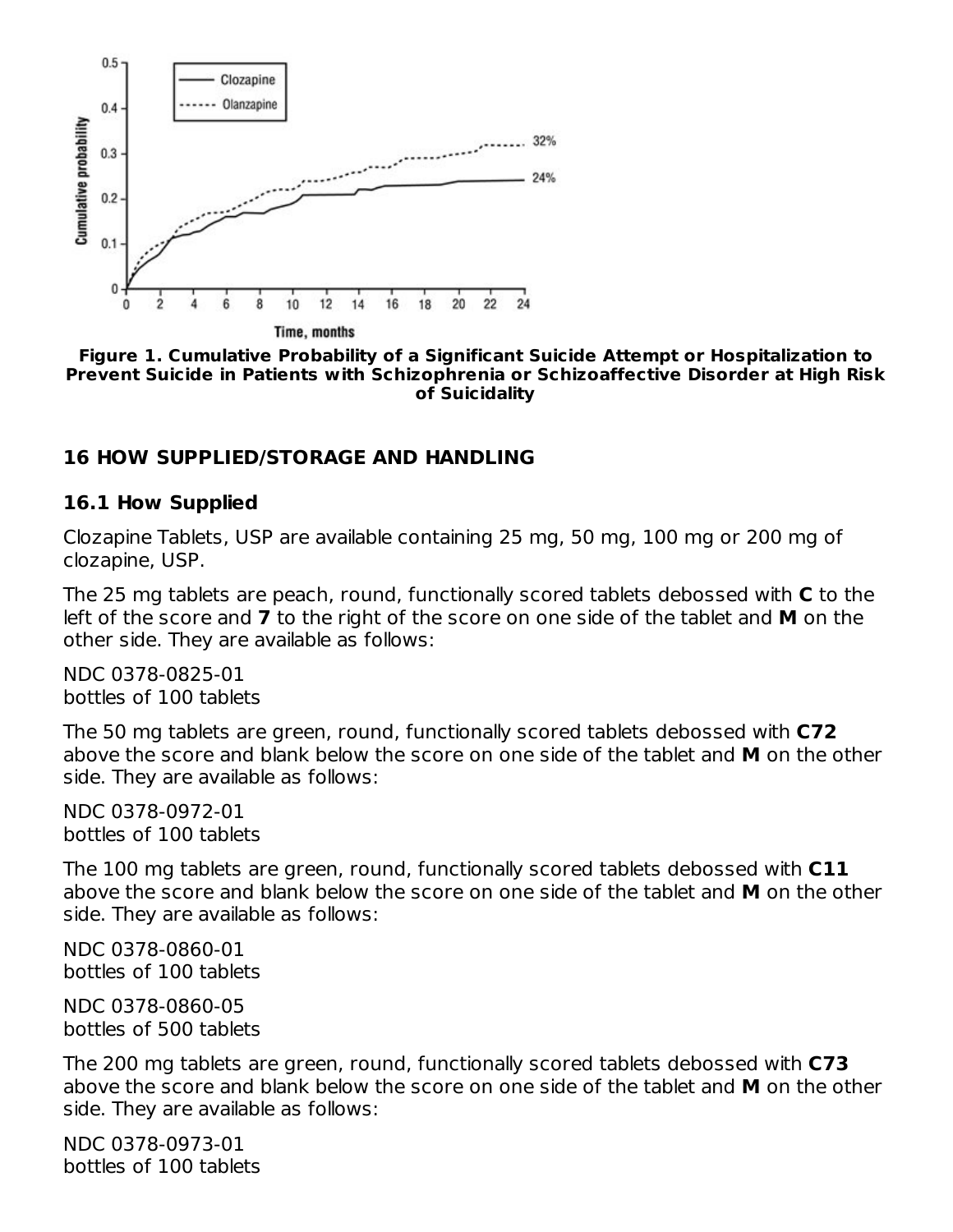#### **16.2 Storage and Handling**

#### **Store at 20° to 25°C (68° to 77°F). [See USP Controlled Room Temperature.]**

Keep out of reach of children.

Dispense in a tight, light-resistant container as defined in the USP using a child-resistant closure.

### **17 PATIENT COUNSELING INFORMATION**

Discuss the following issues with patients and caregivers:

#### • **Severe Neutropenia:**

- Instruct patients (and caregivers) beginning treatment with clozapine tablets about the risk of developing severe neutropenia and infection.
- Instruct patients to immediately report to their physician any symptom or sign of infection (e.g., flu-like illness; fever; lethargy; general weakness or malaise; mucus membrane ulceration; skin, pharyngeal, vaginal, urinary, or pulmonary infection; or extreme weakness or lethargy) occurring at any time during clozapine tablets therapy, to aid in evaluation for neutropenia and to institute prompt and appropriate management [see Warnings and Precautions (5.1, 5.12, 5.14)].
- Inform patients and caregivers clozapine tablets are available only through a restricted program called the Clozapine REMS Program designed to ensure the required blood monitoring, in order to reduce the risk of developing severe neutropenia. Advise patients and caregivers of the importance of having blood tested as follows:
	- Weekly blood tests are required for the first 6 months.
	- An ANC is required every 2 weeks for the next 6 months if an acceptable ANC is maintained during the first 6 months of continuous therapy.
	- An ANC is required once every 4 weeks thereafter if an acceptable ANC is maintained during the second 6 months of continuous therapy.
- Clozapine tablets are available only from certified pharmacies participating in the program. Provide patients (and caregivers) with website information and the telephone number on how to obtain the product (www.clozapinerems.com or 1-844-267-8678) [see Warnings and Precautions (5.2)].
- **Orthostatic Hypotension, Bradycardia, and Syncope:** Inform patients and caregivers about the risk of orthostatic hypotension and syncope, especially during the period of initial dose titration. Instruct them to strictly follow the clinician's instructions for dosage and administration. Advise patients to consult their clinician immediately if they feel faint, lose consciousness or have signs or symptoms suggestive of bradycardia or arrhythmia [see Dosage and Administration (2.2), Warnings and Precautions (5.3)].
- **Seizures:** Inform patients and caregivers about the significant risk of seizure during clozapine tablets treatment. Caution them about driving and any other potentially hazardous activity while taking clozapine tablets [see Warnings and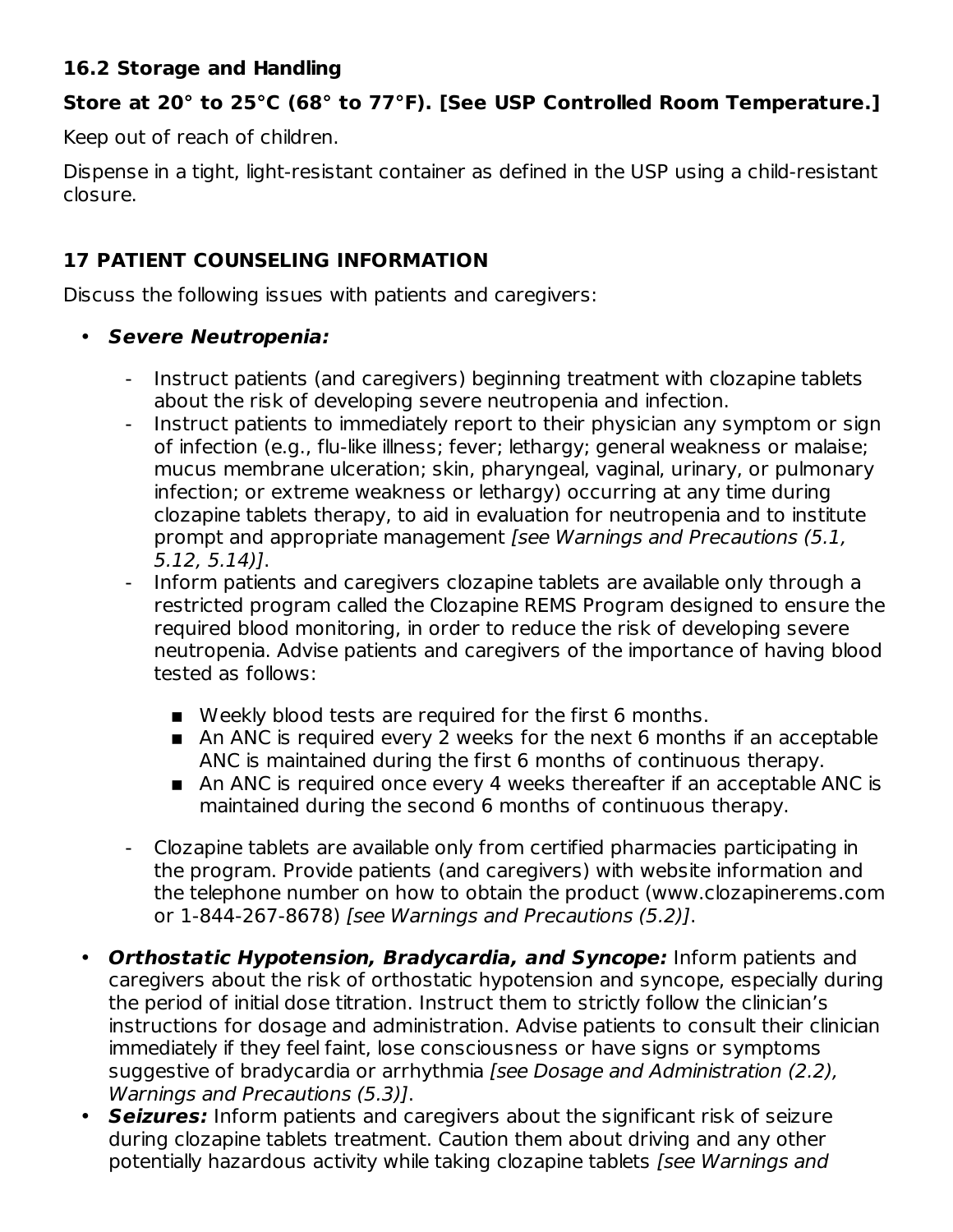Precautions (5.5)].

- **Gastrointestinal Hypomotility with Severe Complications:** Educate patients and caregivers on the risks, prevention and treatment of clozapine-induced constipation, including medications to avoid when possible (e.g., drugs with anticholinergic activity). Encourage appropriate hydration, physical activity, and fiber intake and emphasize that prompt attention and treatment to the development of constipation or other gastrointestinal symptoms is critical in preventing severe complications. Advise patients and caregivers to contact their health care provider if they experience symptoms of constipation (e.g., difficulty passing stools, incomplete passage of stool, decreased bowel movement frequency) or other symptoms associated with gastrointestinal hypomotility (e.g., nausea, abdominal distension or pain, vomiting) [see Warnings and Precautions (5.8), Drug Interactions  $(7.1)$ ].
- **QT Interval Prolongation:** Advise patients to consult their clinician immediately if they feel faint, lose consciousness or have signs or symptoms suggestive of arrhythmia. Instruct patients to not take clozapine tablets with other drugs that cause QT interval prolongation. Instruct patients to inform their clinicians that they are taking clozapine tablets before any new drug [see Warnings and Precautions (5.10), Drug Interactions (7.1)].
- $\bullet$ **Metabolic Changes (Hyperglycemia and Diabetes Mellitus, Dyslipidemia, Weight Gain):** Educate patients and caregivers about the risk of metabolic changes and the need for specific monitoring. The risks include hyperglycemia and diabetes mellitus, dyslipidemia, weight gain, and cardiovascular reactions. Educate patients and caregivers about the symptoms of hyperglycemia (high blood sugar) and diabetes mellitus (e.g., polydipsia, polyuria, polyphagia, and weakness). Monitor all patients for these symptoms. Patients who are diagnosed with diabetes or have risk factors for diabetes (obesity, family history of diabetes) should have their fasting blood glucose monitored before beginning treatment and periodically during treatment. Patients who develop symptoms of hyperglycemia should have assessments of fasting glucose. Clinical monitoring of weight is recommended [see Warnings and Precautions (5.11)].
- **Interference with Cognitive and Motor Performance:** Because clozapine tablets may have the potential to impair judgment, thinking, or motor skills, patients should be cautioned about operating hazardous machinery, including automobiles, until they are reasonably certain that clozapine tablets therapy does not affect them adversely [see Warnings and Precautions (5.17)].
- **Missed Doses and Re-Initiating Treatment:** Inform patients and caregivers that if the patient misses taking clozapine tablets for more than 2 days, they should not restart their medication at the same dosage but should contact their physician for dosing instructions [see Dosage and Administration (2.5), Warnings and Precautions (5.1, 5.3)].
- **Pregnancy:** Patients and caregivers should notify the clinician if the patient becomes pregnant or intends to become pregnant during therapy [see Use in Specific Populations (8.1)].
- **Nursing:** Advise patients and caregivers that the patient should not breastfeed an infant if they are taking clozapine tablets [see Use in Specific Populations (8.3)].
- $\bullet$ **Concomitant Medication:** Advise patients to inform their healthcare provider if they are taking, or plan to take, any prescription or over-the-counter drugs; there is a potential for significant drug-drug interactions [see Dosage and Administration (2.6), Drug Interactions (7.1)].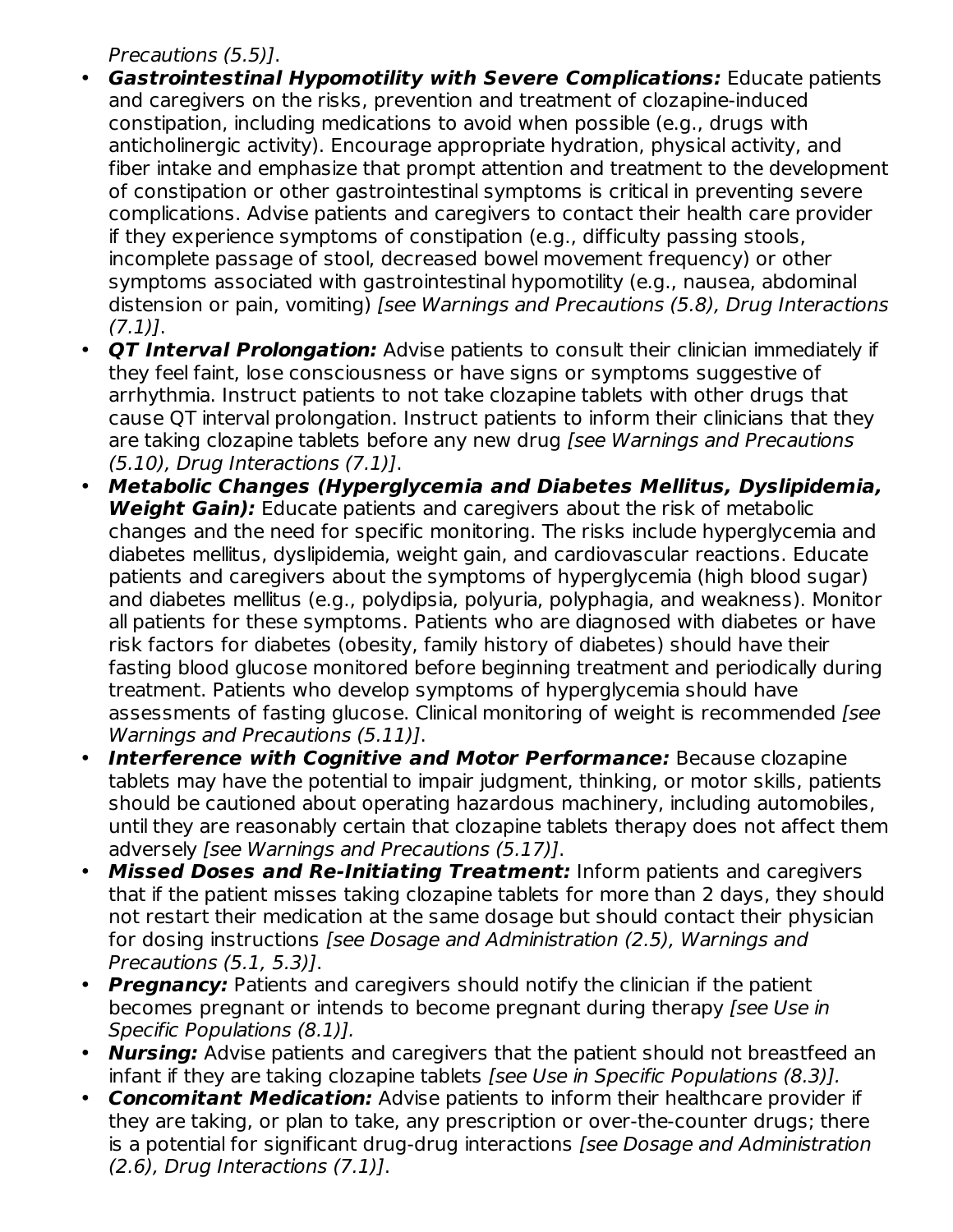The brands listed are trademarks of their respective owners.

Manufactured for: **Mylan Pharmaceuticals Inc.** Morgantown, WV 26505 U.S.A.

Manufactured by: **Mylan Laboratories Limited** Hyderabad — 500 096, India

Revised: 2/2021 MXA:CLOZ:R3

#### **PRINCIPAL DISPLAY PANEL – 25 mg**

**NDC 0378-0825-01**

**Clozapine Tablets, USP 25 mg**

**Dispensing should be contingent upon ANC results and should not exceed limits as specified in the full product labeling.**

#### **Rx only 100 Tablets**

Each tablet contains: Clozapine, USP 25 mg

**Usual Adult Dosage:** See accompanying prescribing information.

**Keep this and all medication out of the reach of children.**

**Store at 20° to 25°C (68° to 77°F). [See USP Controlled Room Temperature.]**

Manufactured for: **Mylan Pharmaceuticals Inc.** Morgantown, WV 26505 U.S.A.

Made in India

#### **Mylan.com**

#### **RMXA0825A**

Dispense in a tight, light-resistant container as defined in the USP using a child-resistant closure.

Keep container tightly closed.

Code No.: MH/DRUGS/AD/089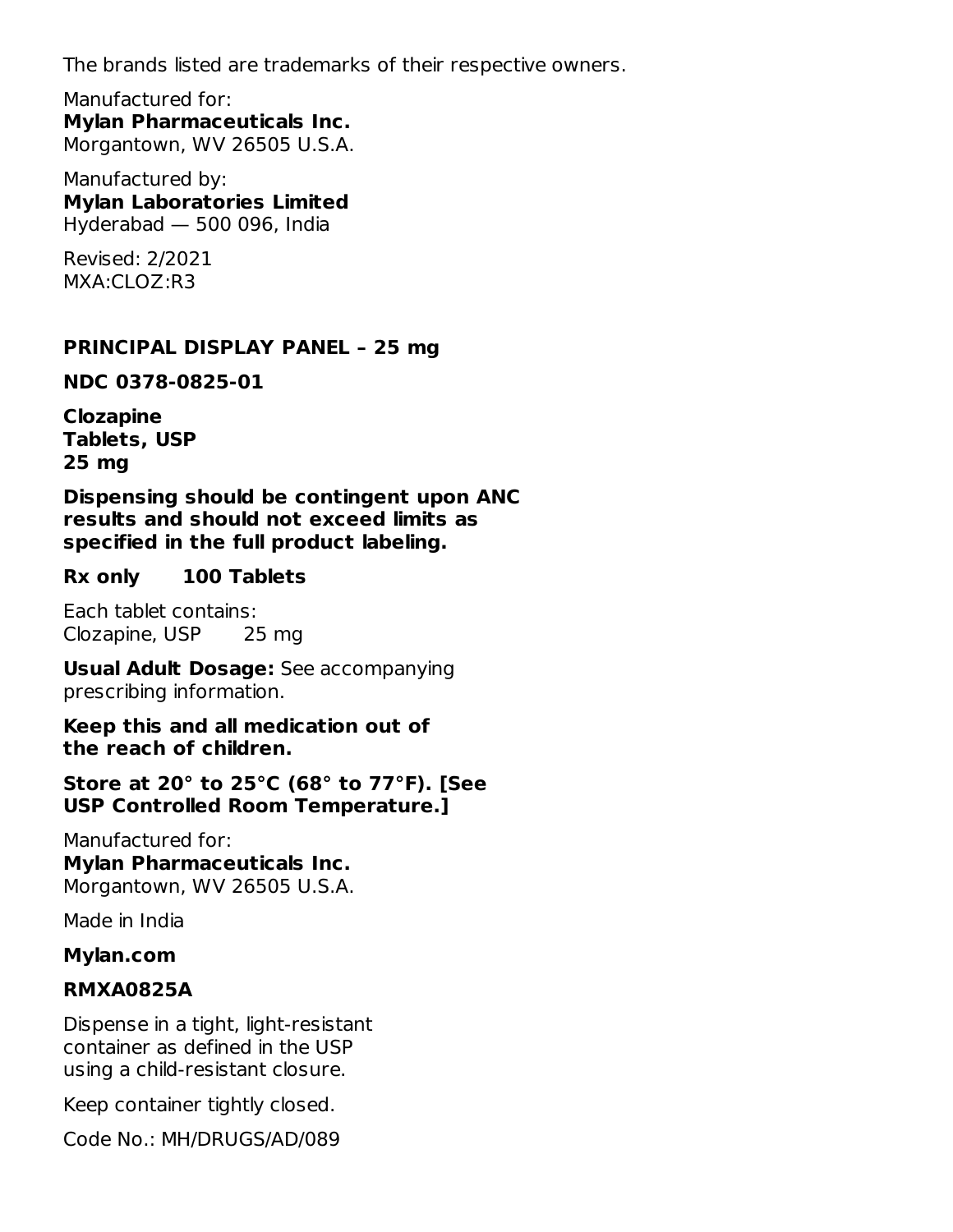

#### **PRINCIPAL DISPLAY PANEL – 50 mg**

**NDC 0378-0972-01**

**Clozapine Tablets, USP 50 mg**

**Dispensing should be contingent upon ANC results and should not exceed limits as specified in the full product labeling.**

#### **Rx only 100 Tablets**

Each tablet contains: Clozapine, USP 50 mg

**Usual Adult Dosage:** See accompanying prescribing information.

**Keep this and all medication out of the reach of children.**

**Store at 20° to 25°C (68° to 77°F). [See USP Controlled Room Temperature.]**

Manufactured for: **Mylan Pharmaceuticals Inc.** Morgantown, WV 26505 U.S.A.

Made in India

**Mylan.com**

**RMXA0972A**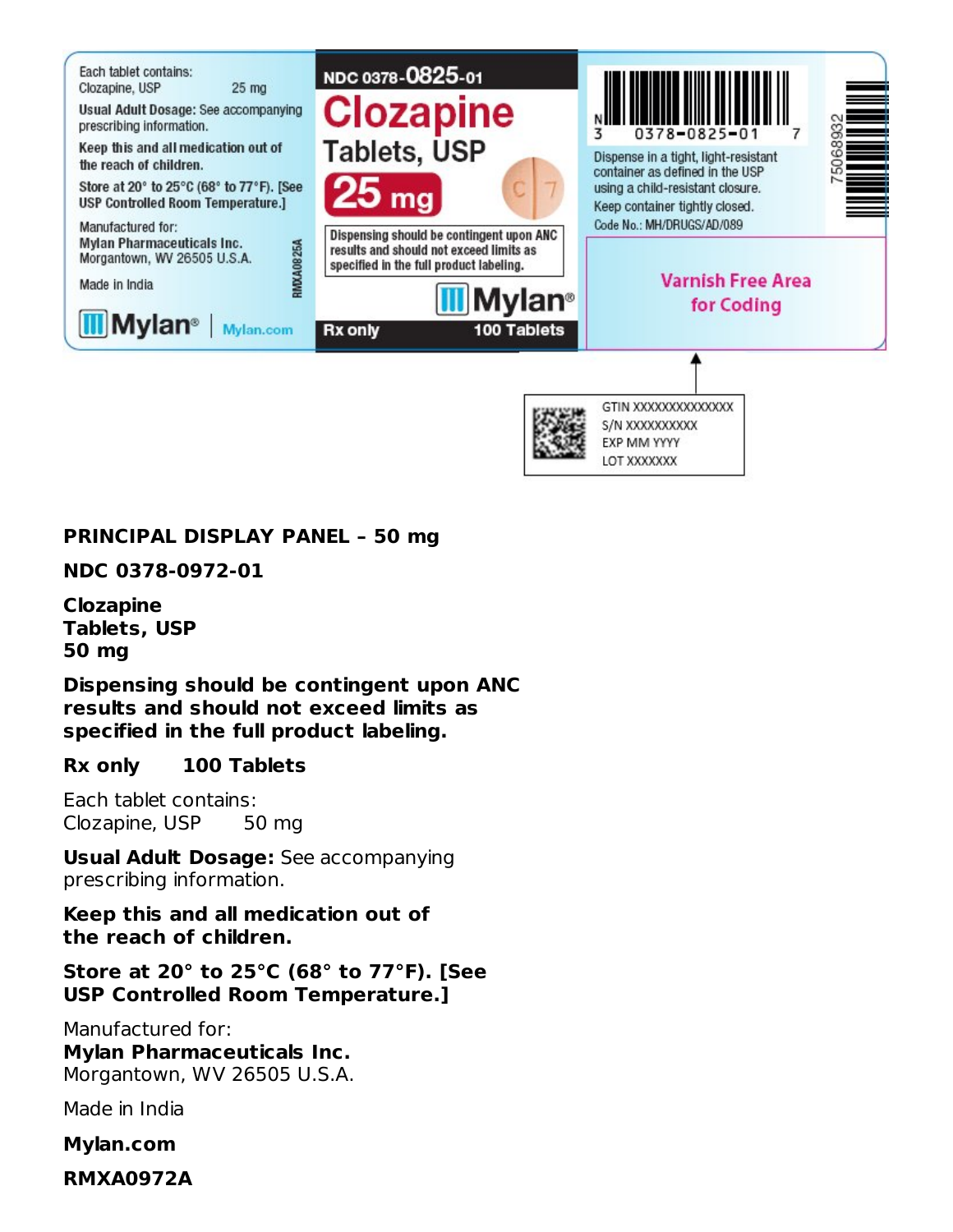Dispense in a tight, light-resistant container as defined in the USP using a child-resistant closure.

Keep container tightly closed.

Code No.: MH/DRUGS/AD/089



#### **PRINCIPAL DISPLAY PANEL – 100 mg**

**NDC 0378-0860-01**

**Clozapine Tablets, USP 100 mg**

**Dispensing should be contingent upon ANC results and should not exceed limits as specified in the full product labeling.**

**Rx only 100 Tablets**

Each tablet contains: Clozapine, USP 100 mg

**Usual Adult Dosage:** See accompanying prescribing information.

**Keep this and all medication out of the reach of children.**

**Store at 20° to 25°C (68° to 77°F). [See USP Controlled Room Temperature.]**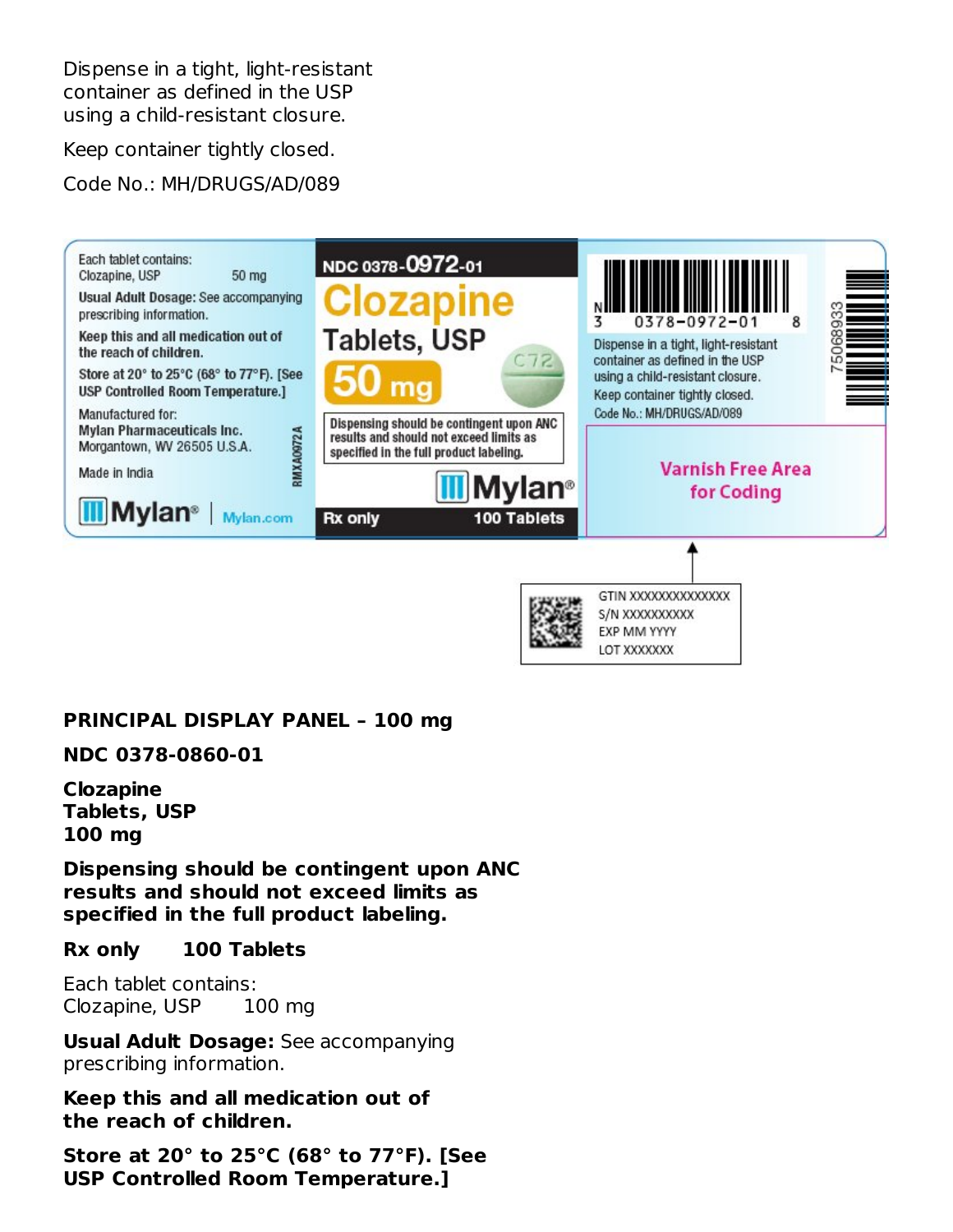#### Manufactured for: **Mylan Pharmaceuticals Inc.** Morgantown, WV 26505 U.S.A.

**USP Controlled Room Temperature.]**

Made in India

#### **Mylan.com**

#### **RMXA0860A**

Dispense in a tight, light-resistant container as defined in the USP using a child-resistant closure.

Keep container tightly closed.

Code No.: MH/DRUGS/AD/089



#### **PRINCIPAL DISPLAY PANEL – 200 mg**

#### **NDC 0378-0973-01**

**Clozapine Tablets, USP 200 mg**

**Dispensing should be contingent upon ANC results and should not exceed limits as specified in the full product labeling.**

#### **Rx only 100 Tablets**

Each tablet contains: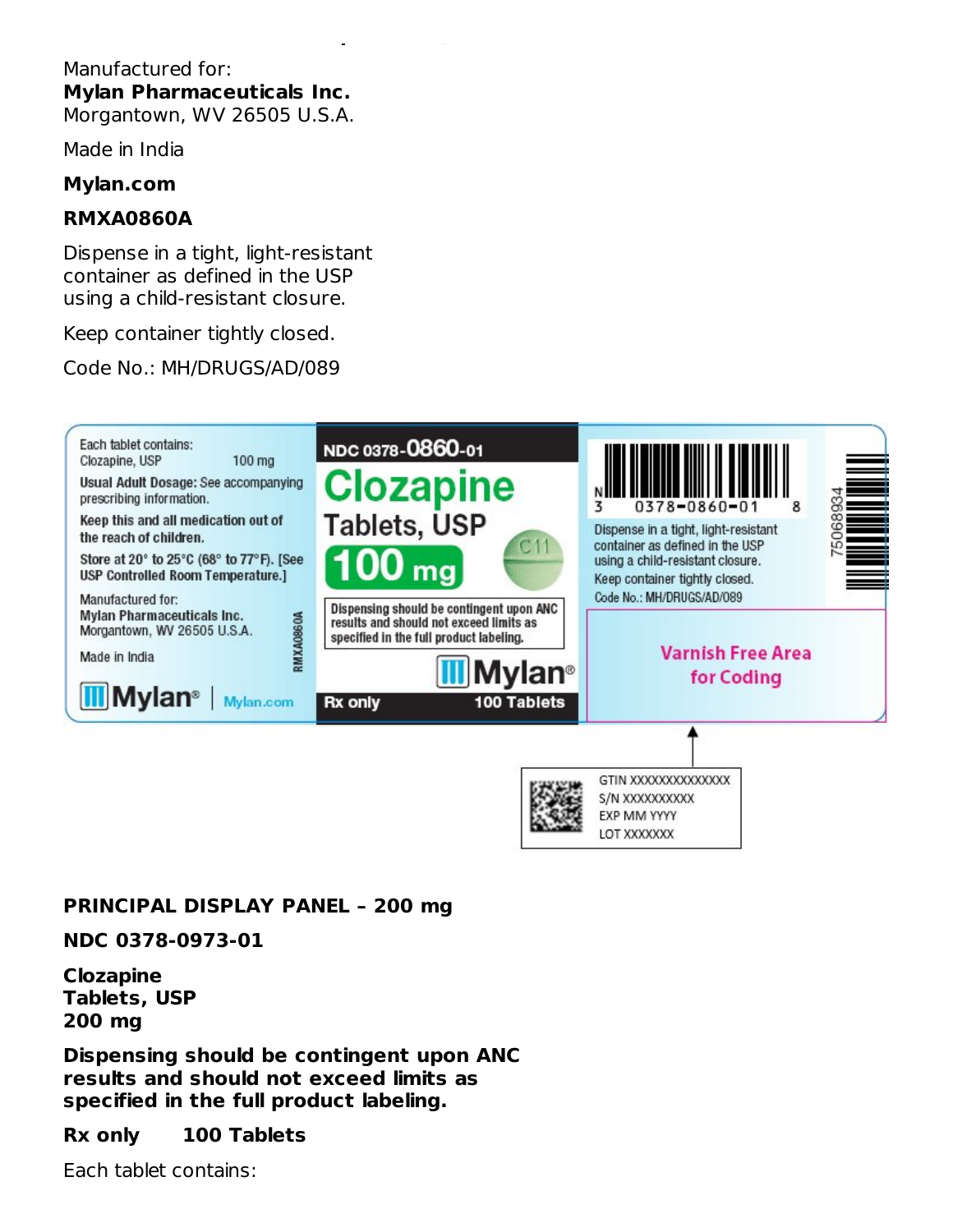Clozapine, USP 200 mg

**Usual Adult Dosage:** See accompanying prescribing information.

**Keep this and all medication out of the reach of children.**

**Store at 20° to 25°C (68° to 77°F). [See USP Controlled Room Temperature.]**

Manufactured for: **Mylan Pharmaceuticals Inc.** Morgantown, WV 26505 U.S.A.

Made in India

#### **Mylan.com**

#### **RMXA0973A**

Dispense in a tight, light-resistant container as defined in the USP using a child-resistant closure.

Keep container tightly closed.

Code No.: MH/DRUGS/AD/089



**CLOZAPINE**

clozapine tablet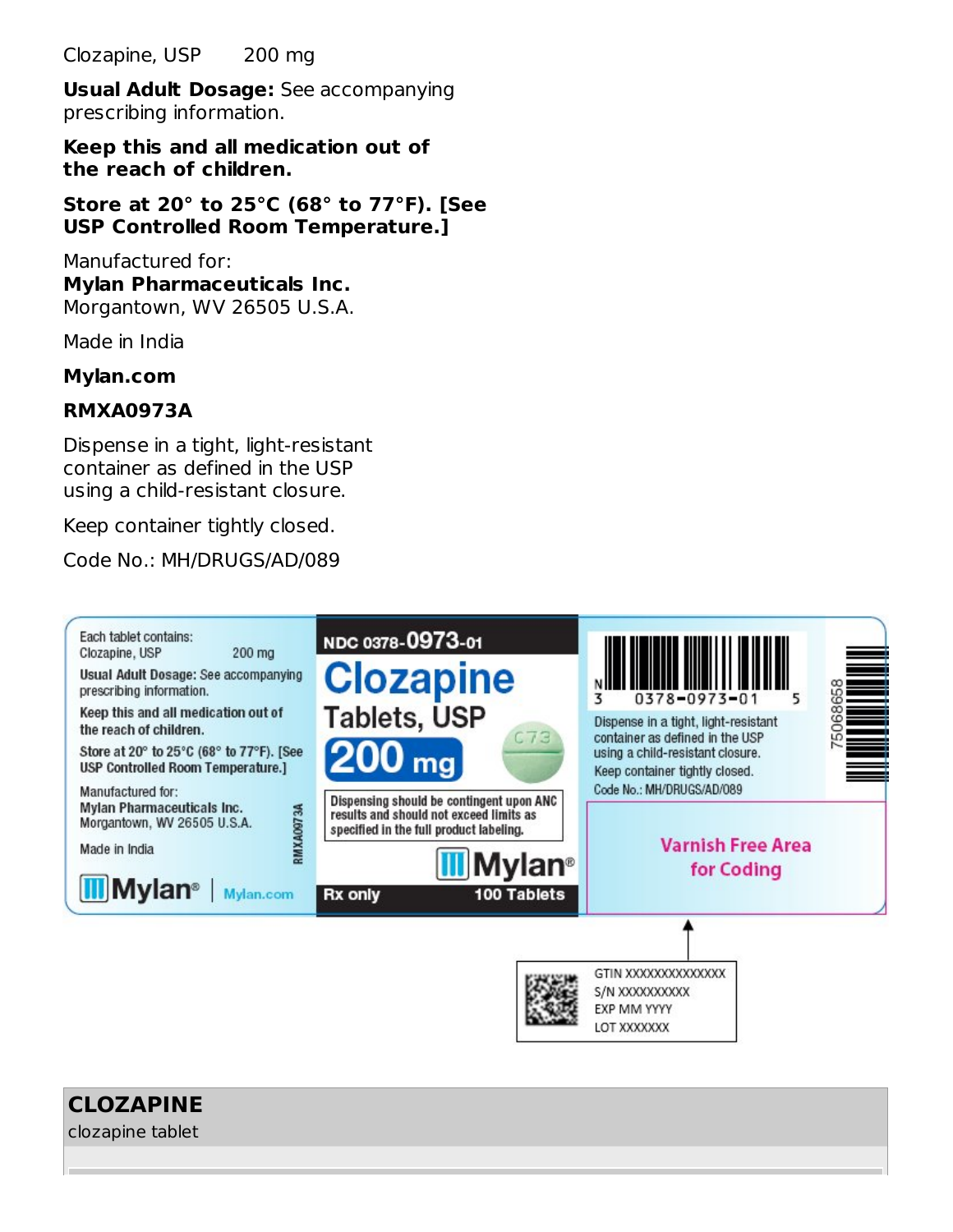|                | <b>Product Information</b>                |                                                                                     |                            |                                                             |                     |  |                                       |                 |                                     |  |
|----------------|-------------------------------------------|-------------------------------------------------------------------------------------|----------------------------|-------------------------------------------------------------|---------------------|--|---------------------------------------|-----------------|-------------------------------------|--|
|                | <b>Product Type</b>                       |                                                                                     |                            | HUMAN PRESCRIPTION DRUG                                     |                     |  | <b>Item Code (Source)</b>             |                 | NDC:0378-0825                       |  |
|                | <b>Route of Administration</b>            |                                                                                     | ORAL                       |                                                             |                     |  |                                       |                 |                                     |  |
|                |                                           |                                                                                     |                            |                                                             |                     |  |                                       |                 |                                     |  |
|                |                                           |                                                                                     |                            |                                                             |                     |  |                                       |                 |                                     |  |
|                | <b>Active Ingredient/Active Moiety</b>    |                                                                                     |                            |                                                             |                     |  |                                       |                 |                                     |  |
|                |                                           |                                                                                     | <b>Ingredient Name</b>     |                                                             |                     |  | <b>Basis of Strength</b>              |                 | <b>Strength</b>                     |  |
|                |                                           |                                                                                     |                            | CLOZAPINE (UNII: J60AR2IKIC) (CLOZAPINE - UNII: J60AR2IKIC) |                     |  | <b>CLOZAPINE</b>                      |                 | $25 \, mg$                          |  |
|                |                                           |                                                                                     |                            |                                                             |                     |  |                                       |                 |                                     |  |
|                | <b>Inactive Ingredients</b>               |                                                                                     |                            |                                                             |                     |  |                                       |                 |                                     |  |
|                |                                           |                                                                                     |                            | <b>Ingredient Name</b>                                      |                     |  |                                       |                 | <b>Strength</b>                     |  |
|                | <b>SILICON DIOXIDE (UNII: ETJ7Z6XBU4)</b> |                                                                                     |                            |                                                             |                     |  |                                       |                 |                                     |  |
|                | CROSPOVIDONE (UNII: 2S7830E561)           |                                                                                     |                            |                                                             |                     |  |                                       |                 |                                     |  |
|                | LACTOSE MONOHYDRATE (UNII: EWQ57Q8I5X)    |                                                                                     |                            |                                                             |                     |  |                                       |                 |                                     |  |
|                | MAGNESIUM STEARATE (UNII: 70097M6I30)     |                                                                                     |                            |                                                             |                     |  |                                       |                 |                                     |  |
|                |                                           |                                                                                     |                            | MICROCRYSTALLINE CELLULOSE (UNII: OP1R32D61U)               |                     |  |                                       |                 |                                     |  |
|                | SODIUM LAURYL SULFATE (UNII: 368GB5141J)  |                                                                                     |                            |                                                             |                     |  |                                       |                 |                                     |  |
|                | FD&C RED NO. 40 (UNII: WZB9127XOA)        |                                                                                     |                            |                                                             |                     |  |                                       |                 |                                     |  |
|                |                                           |                                                                                     |                            |                                                             |                     |  |                                       |                 |                                     |  |
|                | <b>Product Characteristics</b>            |                                                                                     |                            |                                                             |                     |  |                                       |                 |                                     |  |
|                | Color                                     |                                                                                     | ORANGE (peach)             |                                                             | <b>Score</b>        |  |                                       |                 | 2 pieces                            |  |
|                | <b>Shape</b>                              |                                                                                     | <b>ROUND</b>               |                                                             | <b>Size</b>         |  |                                       | 9 <sub>mm</sub> |                                     |  |
|                | <b>Flavor</b>                             |                                                                                     |                            |                                                             | <b>Imprint Code</b> |  |                                       | C;7;M           |                                     |  |
|                | <b>Contains</b>                           |                                                                                     |                            |                                                             |                     |  |                                       |                 |                                     |  |
|                |                                           |                                                                                     |                            |                                                             |                     |  |                                       |                 |                                     |  |
|                | <b>Packaging</b>                          |                                                                                     |                            |                                                             |                     |  |                                       |                 |                                     |  |
| #              | <b>Item Code</b>                          |                                                                                     |                            | <b>Package Description</b>                                  |                     |  | <b>Marketing Start</b><br><b>Date</b> |                 | <b>Marketing End</b><br><b>Date</b> |  |
| 1              | NDC:0378-<br>0825-01                      |                                                                                     | <b>Combination Product</b> | 100 in 1 BOTTLE, PLASTIC; Type 0: Not a<br>07/08/1999       |                     |  |                                       |                 |                                     |  |
| $\overline{2}$ | NDC:0378-<br>0825-02                      | 100 in 1 BOTTLE, PLASTIC; Type 0: Not a<br>10/01/2020<br><b>Combination Product</b> |                            |                                                             |                     |  |                                       |                 |                                     |  |
|                |                                           |                                                                                     |                            |                                                             |                     |  |                                       |                 |                                     |  |
|                | <b>Marketing Information</b>              |                                                                                     |                            |                                                             |                     |  |                                       |                 |                                     |  |
|                | <b>Marketing</b><br>Category              |                                                                                     |                            | <b>Application Number or Monograph</b><br><b>Citation</b>   |                     |  | <b>Marketing Start</b><br><b>Date</b> |                 | <b>Marketing End</b><br><b>Date</b> |  |
| <b>ANDA</b>    |                                           |                                                                                     | ANDA075417                 |                                                             |                     |  | 07/08/1999                            |                 |                                     |  |
|                |                                           |                                                                                     |                            |                                                             |                     |  |                                       |                 |                                     |  |
|                |                                           |                                                                                     |                            |                                                             |                     |  |                                       |                 |                                     |  |

# **CLOZAPINE** clozapine tablet **Product Information**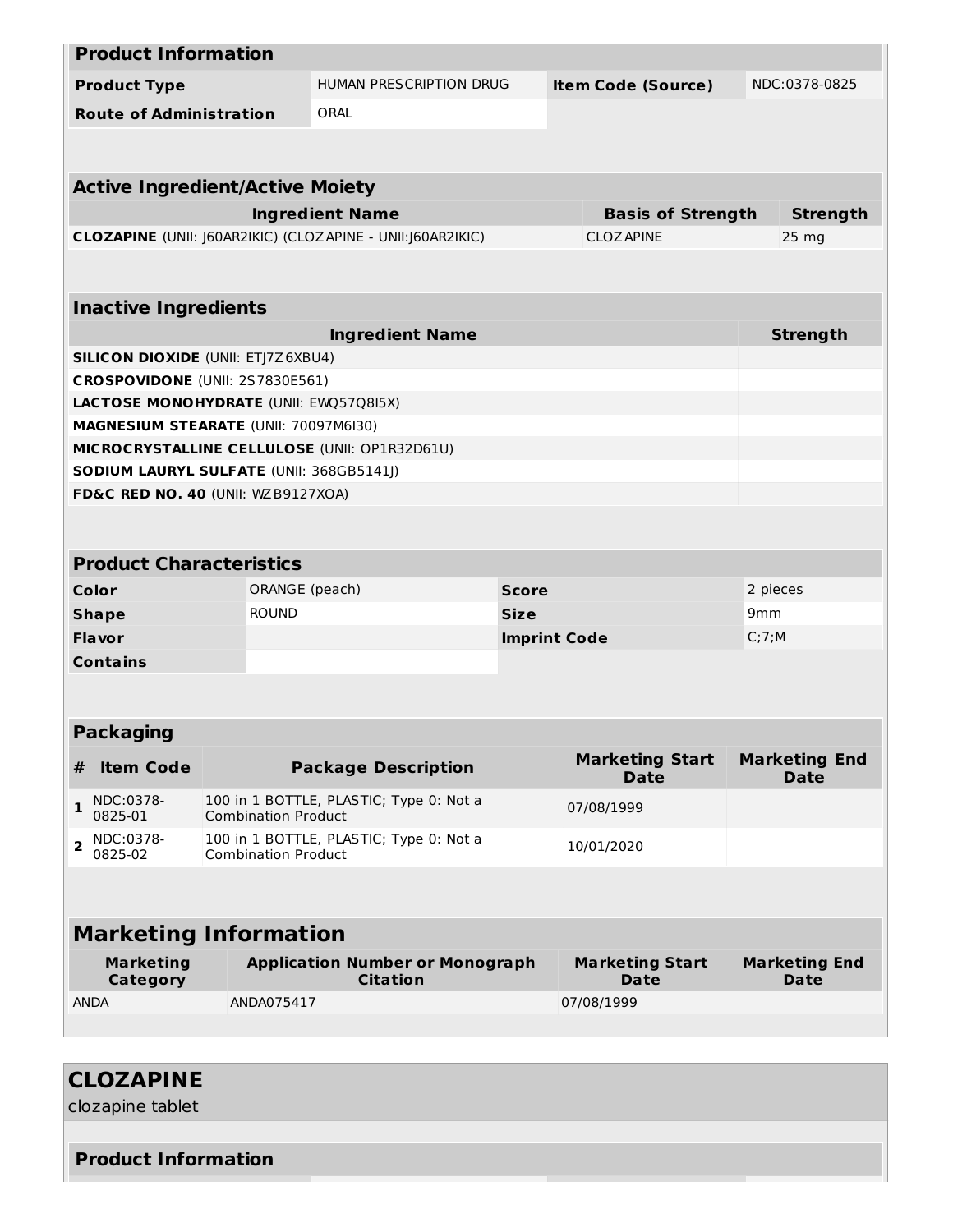| <b>Product Type</b>                                         | <b>HUMAN PRESCRIPTION DRUG</b>                                        |                     | <b>Item Code (Source)</b>             | NDC:0378-0972                       |
|-------------------------------------------------------------|-----------------------------------------------------------------------|---------------------|---------------------------------------|-------------------------------------|
| <b>Route of Administration</b>                              | ORAL                                                                  |                     |                                       |                                     |
|                                                             |                                                                       |                     |                                       |                                     |
|                                                             |                                                                       |                     |                                       |                                     |
| <b>Active Ingredient/Active Moiety</b>                      |                                                                       |                     |                                       |                                     |
|                                                             | <b>Ingredient Name</b>                                                |                     | <b>Basis of Strength</b>              | <b>Strength</b>                     |
| CLOZAPINE (UNII: J60AR2IKIC) (CLOZAPINE - UNII: J60AR2IKIC) |                                                                       |                     | <b>CLOZAPINE</b>                      | 50 mg                               |
|                                                             |                                                                       |                     |                                       |                                     |
| <b>Inactive Ingredients</b>                                 |                                                                       |                     |                                       |                                     |
|                                                             | <b>Ingredient Name</b>                                                |                     |                                       | <b>Strength</b>                     |
| <b>SILICON DIOXIDE (UNII: ETJ7Z6XBU4)</b>                   |                                                                       |                     |                                       |                                     |
| CROSPOVIDONE (UNII: 2S7830E561)                             |                                                                       |                     |                                       |                                     |
| LACTOSE MONOHYDRATE (UNII: EWQ57Q8I5X)                      |                                                                       |                     |                                       |                                     |
| MAGNESIUM STEARATE (UNII: 70097M6I30)                       |                                                                       |                     |                                       |                                     |
| MICROCRYSTALLINE CELLULOSE (UNII: OP1R32D61U)               |                                                                       |                     |                                       |                                     |
| SODIUM LAURYL SULFATE (UNII: 368GB5141J)                    |                                                                       |                     |                                       |                                     |
| FD&C BLUE NO. 2 (UNII: L06K8R7DQK)                          |                                                                       |                     |                                       |                                     |
|                                                             |                                                                       |                     |                                       |                                     |
| <b>Product Characteristics</b>                              |                                                                       |                     |                                       |                                     |
| Color                                                       | <b>GREEN</b>                                                          | <b>Score</b>        |                                       | 2 pieces                            |
| <b>Shape</b>                                                | <b>ROUND</b>                                                          | <b>Size</b>         |                                       | 6mm                                 |
| Flavor                                                      |                                                                       | <b>Imprint Code</b> |                                       | C72;M                               |
| <b>Contains</b>                                             |                                                                       |                     |                                       |                                     |
|                                                             |                                                                       |                     |                                       |                                     |
|                                                             |                                                                       |                     |                                       |                                     |
| <b>Packaging</b>                                            |                                                                       |                     |                                       |                                     |
| <b>Item Code</b><br>#                                       | <b>Package Description</b>                                            |                     | <b>Marketing Start</b>                | <b>Marketing End</b>                |
|                                                             | 100 in 1 BOTTLE, PLASTIC; Type 0: Not a                               |                     | <b>Date</b>                           | <b>Date</b>                         |
| NDC:0378-<br>$\mathbf{1}$<br>0972-01                        | <b>Combination Product</b>                                            |                     | 04/20/2010                            |                                     |
| NDC:0378-<br>2<br>0972-02                                   | 100 in 1 BOTTLE, PLASTIC; Type 0: Not a<br><b>Combination Product</b> |                     | 10/01/2020                            |                                     |
|                                                             |                                                                       |                     |                                       |                                     |
|                                                             |                                                                       |                     |                                       |                                     |
| <b>Marketing Information</b>                                |                                                                       |                     |                                       |                                     |
| <b>Marketing</b><br>Category                                | <b>Application Number or Monograph</b><br><b>Citation</b>             |                     | <b>Marketing Start</b><br><b>Date</b> | <b>Marketing End</b><br><b>Date</b> |
| <b>ANDA</b><br>ANDA075417                                   |                                                                       |                     | 04/20/2010                            |                                     |
|                                                             |                                                                       |                     |                                       |                                     |
|                                                             |                                                                       |                     |                                       |                                     |

| <b>CLOZAPINE</b>           |                         |                           |               |
|----------------------------|-------------------------|---------------------------|---------------|
| clozapine tablet           |                         |                           |               |
|                            |                         |                           |               |
| <b>Product Information</b> |                         |                           |               |
| <b>Product Type</b>        | HUMAN PRESCRIPTION DRUG | <b>Item Code (Source)</b> | NDC:0378-0860 |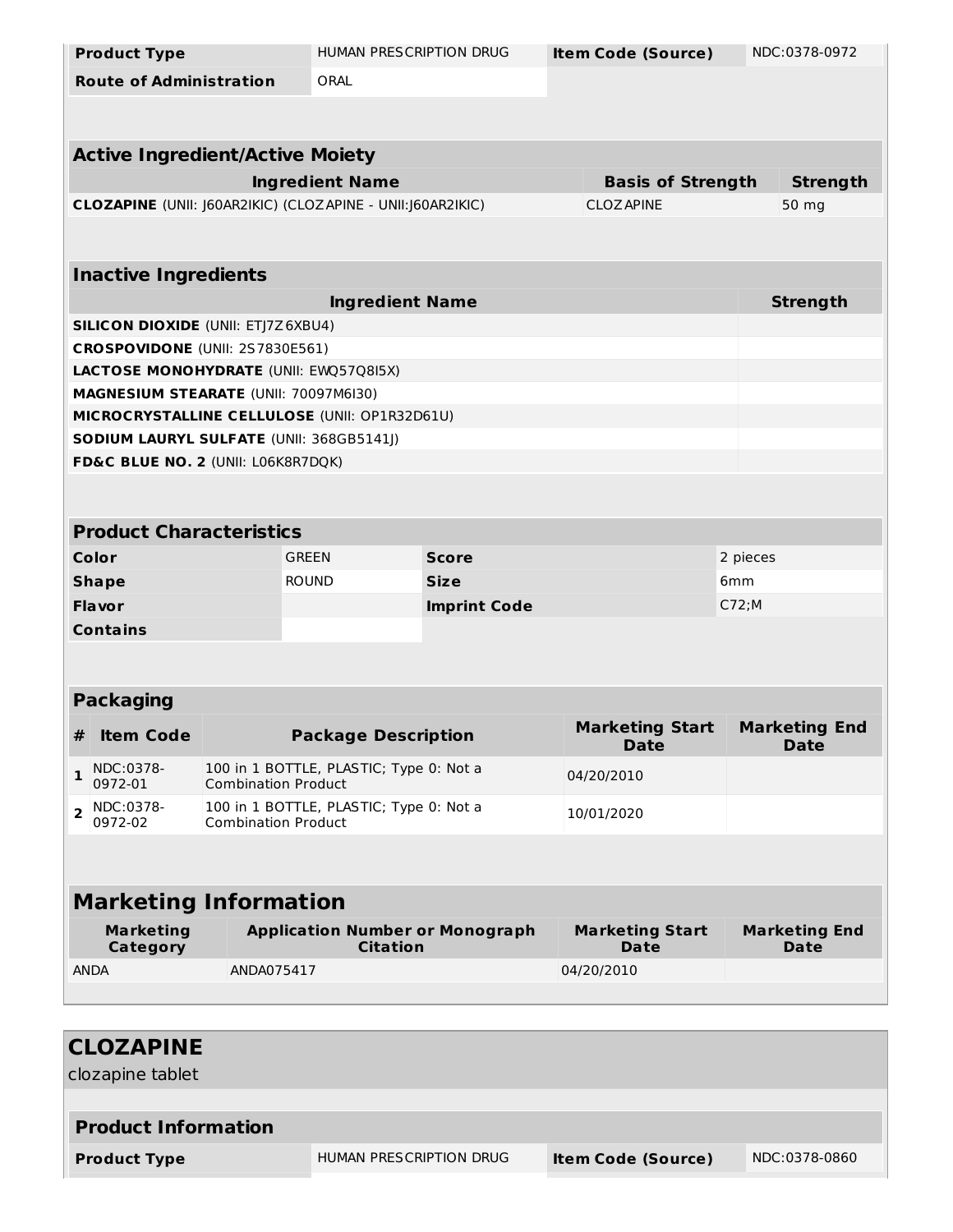|                                                    | <b>Active Ingredient/Active Moiety</b>    |                            |                                                            |                     |                                       |                 |                                     |  |  |
|----------------------------------------------------|-------------------------------------------|----------------------------|------------------------------------------------------------|---------------------|---------------------------------------|-----------------|-------------------------------------|--|--|
| <b>Ingredient Name</b><br><b>Basis of Strength</b> |                                           |                            |                                                            |                     |                                       |                 | <b>Strength</b>                     |  |  |
|                                                    |                                           |                            | CLOZAPINE (UNII: J60AR2IKIC) (CLOZAPINE - UNII:J60AR2IKIC) |                     | <b>CLOZ APINE</b>                     |                 | 100 mg                              |  |  |
|                                                    |                                           |                            |                                                            |                     |                                       |                 |                                     |  |  |
|                                                    |                                           |                            |                                                            |                     |                                       |                 |                                     |  |  |
|                                                    | <b>Inactive Ingredients</b>               |                            |                                                            |                     |                                       |                 |                                     |  |  |
|                                                    | <b>SILICON DIOXIDE (UNII: ETJ7Z6XBU4)</b> |                            | <b>Ingredient Name</b>                                     |                     |                                       |                 | <b>Strength</b>                     |  |  |
|                                                    | CROSPOVIDONE (UNII: 2S7830E561)           |                            |                                                            |                     |                                       |                 |                                     |  |  |
|                                                    |                                           |                            | LACTOSE MONOHYDRATE (UNII: EWQ57Q8I5X)                     |                     |                                       |                 |                                     |  |  |
|                                                    | MAGNESIUM STEARATE (UNII: 70097M6I30)     |                            |                                                            |                     |                                       |                 |                                     |  |  |
|                                                    |                                           |                            | MICROCRYSTALLINE CELLULOSE (UNII: OP1R32D61U)              |                     |                                       |                 |                                     |  |  |
|                                                    |                                           |                            | SODIUM LAURYL SULFATE (UNII: 368GB5141J)                   |                     |                                       |                 |                                     |  |  |
|                                                    | FD&C BLUE NO. 2 (UNII: L06K8R7DQK)        |                            |                                                            |                     |                                       |                 |                                     |  |  |
|                                                    |                                           |                            |                                                            |                     |                                       |                 |                                     |  |  |
|                                                    |                                           |                            |                                                            |                     |                                       |                 |                                     |  |  |
|                                                    | <b>Product Characteristics</b>            |                            |                                                            |                     |                                       |                 |                                     |  |  |
|                                                    | Color                                     |                            | GRFFN                                                      | <b>Score</b>        |                                       |                 | 2 pieces                            |  |  |
|                                                    | <b>Shape</b>                              |                            | <b>ROUND</b>                                               | <b>Size</b>         |                                       | 9 <sub>mm</sub> |                                     |  |  |
|                                                    | <b>Flavor</b>                             |                            |                                                            | <b>Imprint Code</b> |                                       | C11;M           |                                     |  |  |
|                                                    | <b>Contains</b>                           |                            |                                                            |                     |                                       |                 |                                     |  |  |
|                                                    |                                           |                            |                                                            |                     |                                       |                 |                                     |  |  |
|                                                    |                                           |                            |                                                            |                     |                                       |                 |                                     |  |  |
|                                                    | <b>Packaging</b>                          |                            |                                                            |                     |                                       |                 |                                     |  |  |
| #                                                  | <b>Item Code</b>                          |                            | <b>Package Description</b>                                 |                     | <b>Marketing Start</b><br><b>Date</b> |                 | <b>Marketing End</b><br><b>Date</b> |  |  |
| $\mathbf{1}$                                       | NDC:0378-<br>0860-01                      | <b>Combination Product</b> | 100 in 1 BOTTLE, PLASTIC; Type 0: Not a                    |                     | 07/08/1999                            |                 |                                     |  |  |
|                                                    |                                           |                            |                                                            |                     |                                       |                 |                                     |  |  |

|               | $2^{NDC:0378-}$<br>0860-05   | 500 in 1 BOTTLE, PLASTIC; Type 0: Not a<br><b>Combination Product</b> | 02/05/2001 |            |
|---------------|------------------------------|-----------------------------------------------------------------------|------------|------------|
|               | $3$ NDC:0378-<br>$0860 - 02$ | 100 in 1 BOTTLE, PLASTIC; Type 0: Not a<br><b>Combination Product</b> | 10/01/2020 |            |
| $\sim$ $\sim$ | NDC:0378-<br>$0860-07$       | 500 in 1 BOTTLE, PLASTIC; Type 0: Not a<br><b>Combination Product</b> | 10/01/2020 | 02/29/2024 |
|               |                              |                                                                       |            |            |

# **Marketing Information**

| Marketing<br>Category | <b>Application Number or Monograph</b><br>Citation | <b>Marketing Start</b><br>Date | <b>Marketing End</b><br>Date |
|-----------------------|----------------------------------------------------|--------------------------------|------------------------------|
| <b>ANDA</b>           | ANDA075417                                         | 07/08/1999                     |                              |
|                       |                                                    |                                |                              |

# **CLOZAPINE**

clozapine tablet

#### **Product Information**